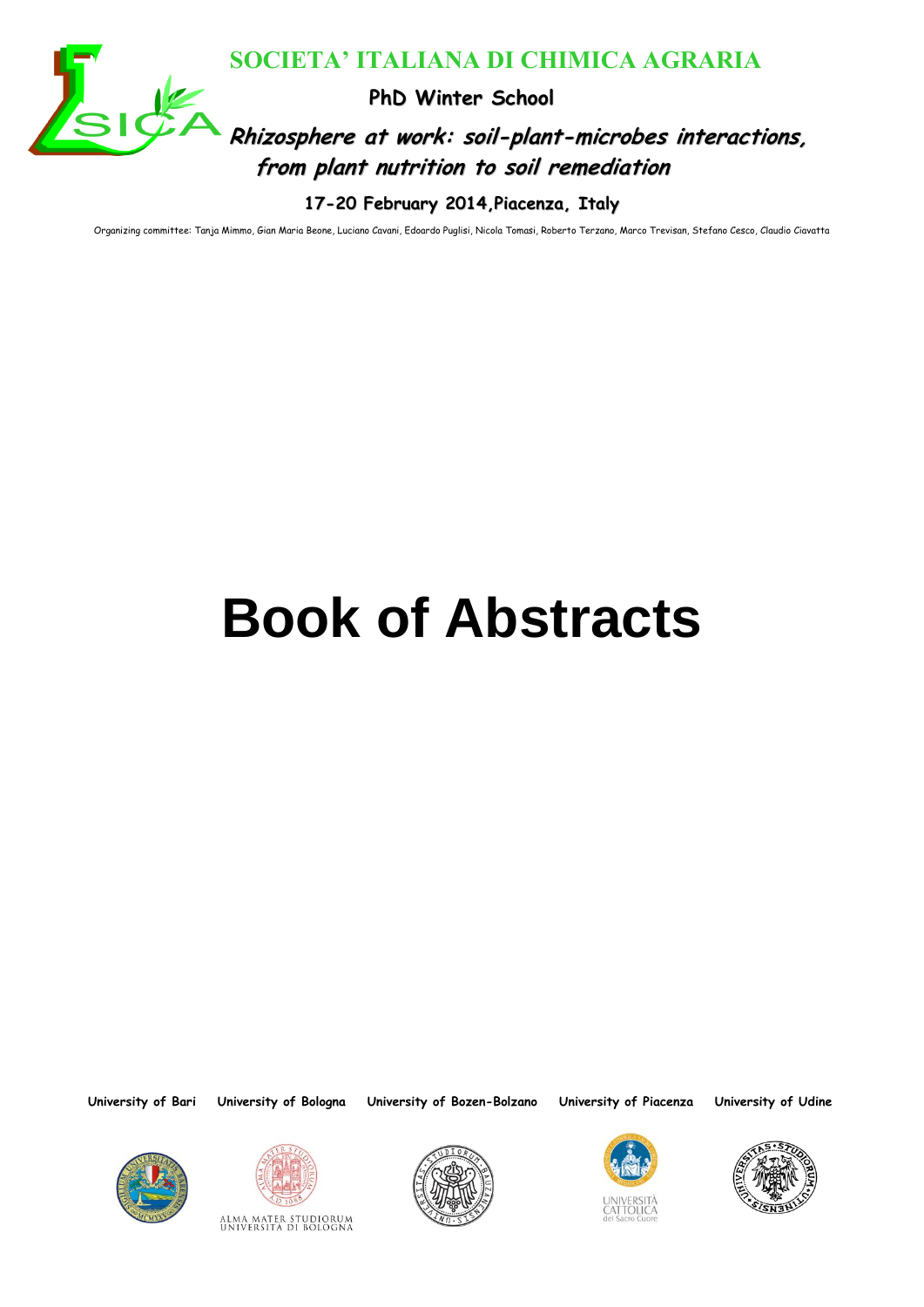

**Rhizosphere at work: soil-plant-microbes interactions, from plant nutrition to soil remediation**

**17-20 February 2014,Piacenza, Italy**

Organizing committee: Tanja Mimmo, Gian Maria Beone, Luciano Cavani, Edoardo Puglisi, Nicola Tomasi, Roberto Terzano, Marco Trevisan, Stefano Cesco, Claudio Ciavatta

# **Organizing committee:**

Tanja Mimmo - UniBZ Gian Maria Beone - UniPC Luciano Cavani - UniBO Edoardo Puglisi - UniPC Nicola Tomasi - UniUD Roberto Terzano - UniBA Marco Trevisan - UniPC Stefano Cesco – UniBZ Claudio Ciavatta – UniBO

# **Speakers:**

**EXAMPLE 11 AND CHIMICA AGRARIA**<br> **EXAMPLE THE VINTER School Winter School Winter School Test and African Prediction**<br> **T-20 February 2014 Placenza**, Thely<br> **Prediction**<br> **Prediction**<br> **Prediction**<br> **Prediction**<br> **Predicti** Tanja Mimmo – UniBZ Nicola Tomasi – UniUD Gianpiero Vigani - UniMI Luciano Cavani – UniBO Anita Zamboni – UniVR Stefania Astolfi – UniVT Daniele Del Buono – UniPG Markus Puschenreiter – UniBoku (A) Ilenia Cattani – UniPC Maria Chiara Fontanella - UniPC Youri Pii – UniBZ Davide Bulgarelli – UniDundee (UK) Edoardo Puglisi – UniPC Roberto Terzano – UniBA Giancarlo Renella – UniFI

# **Chairmen and organizers of the Team work and discussion:**

Edoardo Puglisi - UniPC Matteo Spagnuolo - UniBA Vito Armando Laudicina - UniPA Gian Maria Beone - UniPC











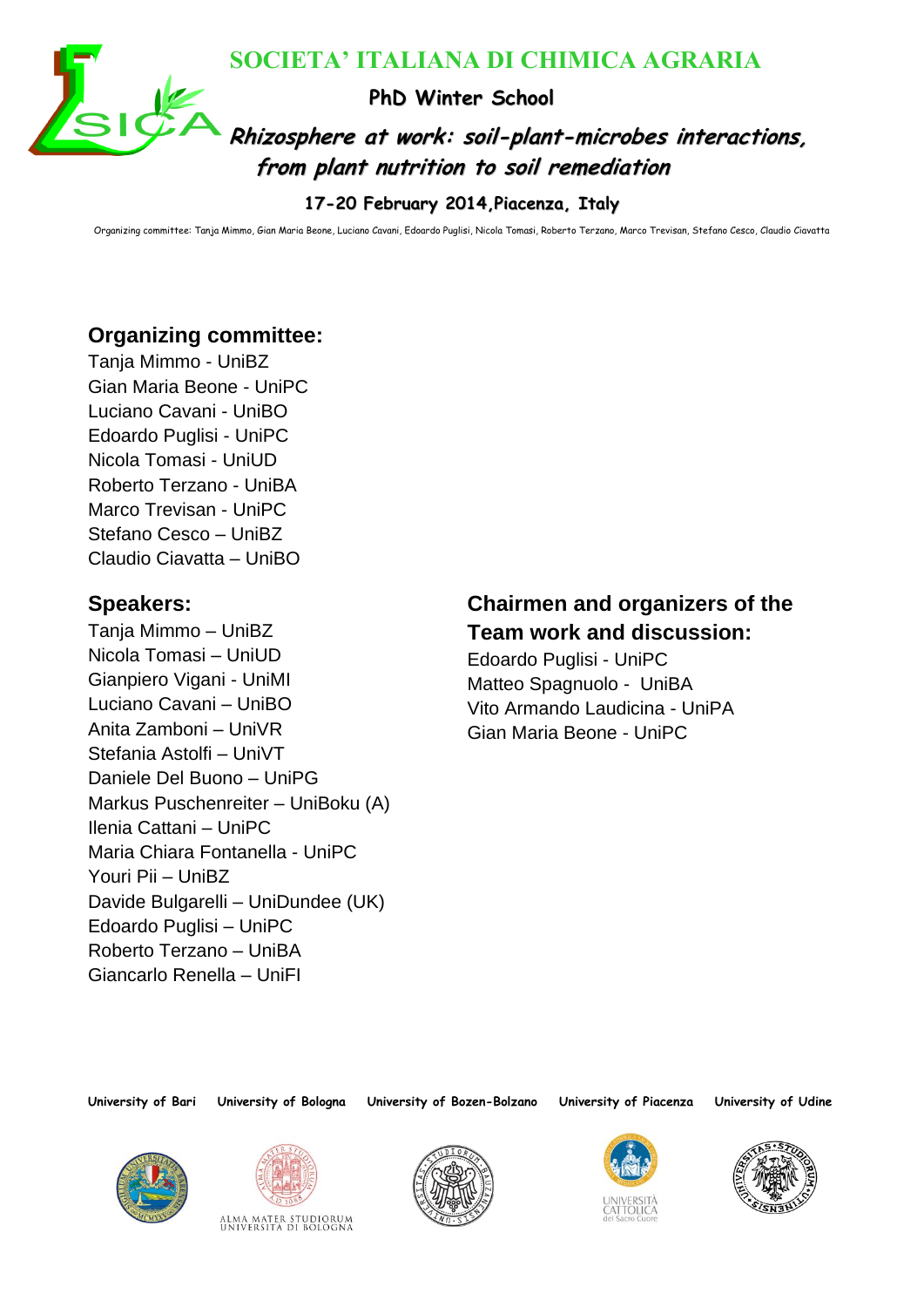

# **Rhizosphere at work: soil-plant-microbes interactions, from plant nutrition to soil remediation**

**17-20 February 2014,Piacenza, Italy**

Organizing committee: Tanja Mimmo, Gian Maria Beone, Luciano Cavani, Edoardo Puglisi, Nicola Tomasi, Roberto Terzano, Marco Trevisan, Stefano Cesco, Claudio Ciavatta

# *Aim of the School*

SOCIETA' ITALIANA DI CHIMICA AGRARIA<br> **Example and the School**<br> **Philosophere at work: soil-plant-microbes interact<br>
from plant nutrition to soil remediation<br>
17-20 February 2014 Placenza, Italy<br>
Altra of the School<br>
The a** *The aim of the school is to give an insight into the complex processes occurring at the soilroot interface and how these processes can be exploited to improve plant nutrition and to remediate polluted soils. In particular, lectures will focus on new innovative methodologies applied in rhizosphere research.*

**Scientific program**

**17 February 2014** afternoon: arrival and registration

**\_\_\_\_\_\_\_\_\_\_\_\_\_\_\_\_\_\_\_\_\_\_\_\_\_**

**15.00-15.30: Introduction of the School**

#### afternoon session: *RHIZOSPHERE AND ROOT EXUDATION* **Chair: Edoardo Puglisi**

**15.30-16.15 Tanja Mimmo** (FaST, Free University of Bolzano, Italy) The rhizosphere – "the underground information superhighway"

**16.15-17.00 Nicola Tomasi** (DiSA, University of Udine, Italy) How are exudates released from roots?

# **17.00-17.15 Break**

**17.15-18.00 Gianpiero Vigani** (DiSAA, University of Milano, Italy) Where do root exudates come from? Metabolic reprogramming under nutrient deficiency: Fe nutrition as a case study

**18:00-18:30 Team work and discussion\*:** Experimental approaches to assess roots exudation and address the complexity of tripartite soil-plant-microbiota interactions in the rhizosphere**\****(under supervision of the chair)*

**\_\_\_\_\_\_\_\_\_\_\_\_\_\_\_\_\_\_\_\_\_\_\_\_\_\_\_\_\_\_\_\_\_\_\_\_\_\_\_\_\_\_\_\_\_\_\_\_\_\_\_\_\_\_\_\_\_\_\_\_\_\_\_\_\_\_\_\_\_\_\_\_**

# **18 February 2014**

morning session **SOIL MANAGEMENT AND PLANT NUTRITION Chair: Matteo Spagnuolo**









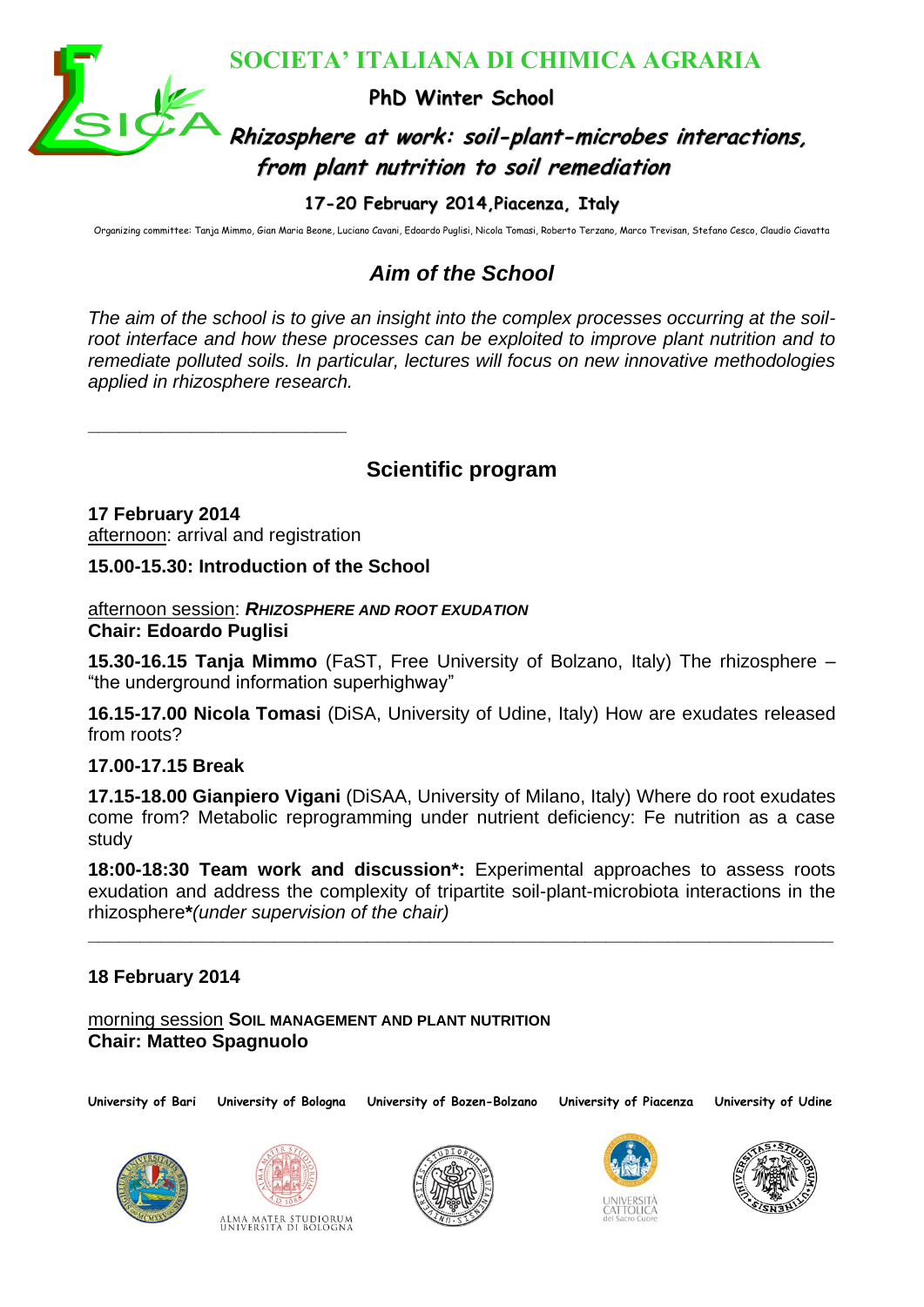

**Rhizosphere at work: soil-plant-microbes interactions, from plant nutrition to soil remediation**

#### **17-20 February 2014,Piacenza, Italy**

Organizing committee: Tanja Mimmo, Gian Maria Beone, Luciano Cavani, Edoardo Puglisi, Nicola Tomasi, Roberto Terzano, Marco Trevisan, Stefano Cesco, Claudio Ciavatta

**9.00-9.45 Luciano Cavani** (DiSA, University of Bologna, Italy) Organic Fertilizers: impact on soil fertility

**9.45-10.30 Anita Zamboni** (DiBiotec, University of Verona, Italy) Regulation of mineral nutrition uptake in the context of root-rhizosphere relationship

#### **10.30-11.00 Break**

**11.00-11.45 Stefania Astolfi** (DAFNE, University of Tuscia, Italy) Sulphur in nutrient interactions

**11.45-12.30 Daniele del Buono** (DiSAA, University of Perugia, Italy) Agrochemicals: plant detoxification and interferences on vegetal nutrition

**12.30-13.00 Team work and discussion\*:** Plant nutrition research: challenges to meet the need for food with a sustainable approach**\****(under supervision of the chair)*

#### afternoon session: **PRACTICAL SESSIONS**

**14.30-17.30 Tanja Mimmo, Markus Puschenreiter, Ilenia Cattani** Methods in Rhizosphere Research: Rhizoboxes and Rhizotest - limitations and implications

**17.30-18.30 Nicola Tomasi** How to approach a plant study in a plant-soil experimental system?

**\_\_\_\_\_\_\_\_\_\_\_\_\_\_\_\_\_\_\_\_\_\_\_\_\_\_\_\_\_\_\_\_\_\_\_\_\_\_\_\_\_\_\_\_\_\_\_\_\_\_\_\_\_\_\_\_\_\_\_\_\_\_\_**

#### **19 February 2014**

#### morning session **SOIL MICROBES AND THEIR INTERACTIONS WITH PLANTS Chair: Vito Armando Laudicina**

**9.00-9.45 Youri Pii** (FaST, Free University of Bolzano, Italy) Interactions between plants and microorganisms: towards a better nutrient efficiency?

**9.45-10.30 Edoardo Puglisi** (University of Piacenza, Italy) Structure and activity of soil microbes as revealed by genomics and metagenomics approaches

#### **10.30-11.00 Break**

SOCIETA<sup>3</sup> **ITALIANA DI CHIMICA AGRARIA**<br> **EN CHIMICA AGRARIA**<br> **EN CHIMICA AGRARIA**<br> **EN CHIMICA AGRARIA**<br> **EN CHIMICA AGRARIA**<br> **EN CHIMICAL AGRARIA ANOTE TO DENSE TRANSITY OF SOFT AND CONDITATIONS INTERNATIONAL TRANSITY 11.00-11.45 Davide Bulgarelli** (College of Life Science, University of Dundee, UK) Underground: structure, functions and host control of the microbiota thriving at the root-soil interface

**11.45-12.15 Team work and discussion\*:** Molecular vs. biochemical methods to study the soil microbial community**\****(under supervision of the chair)*









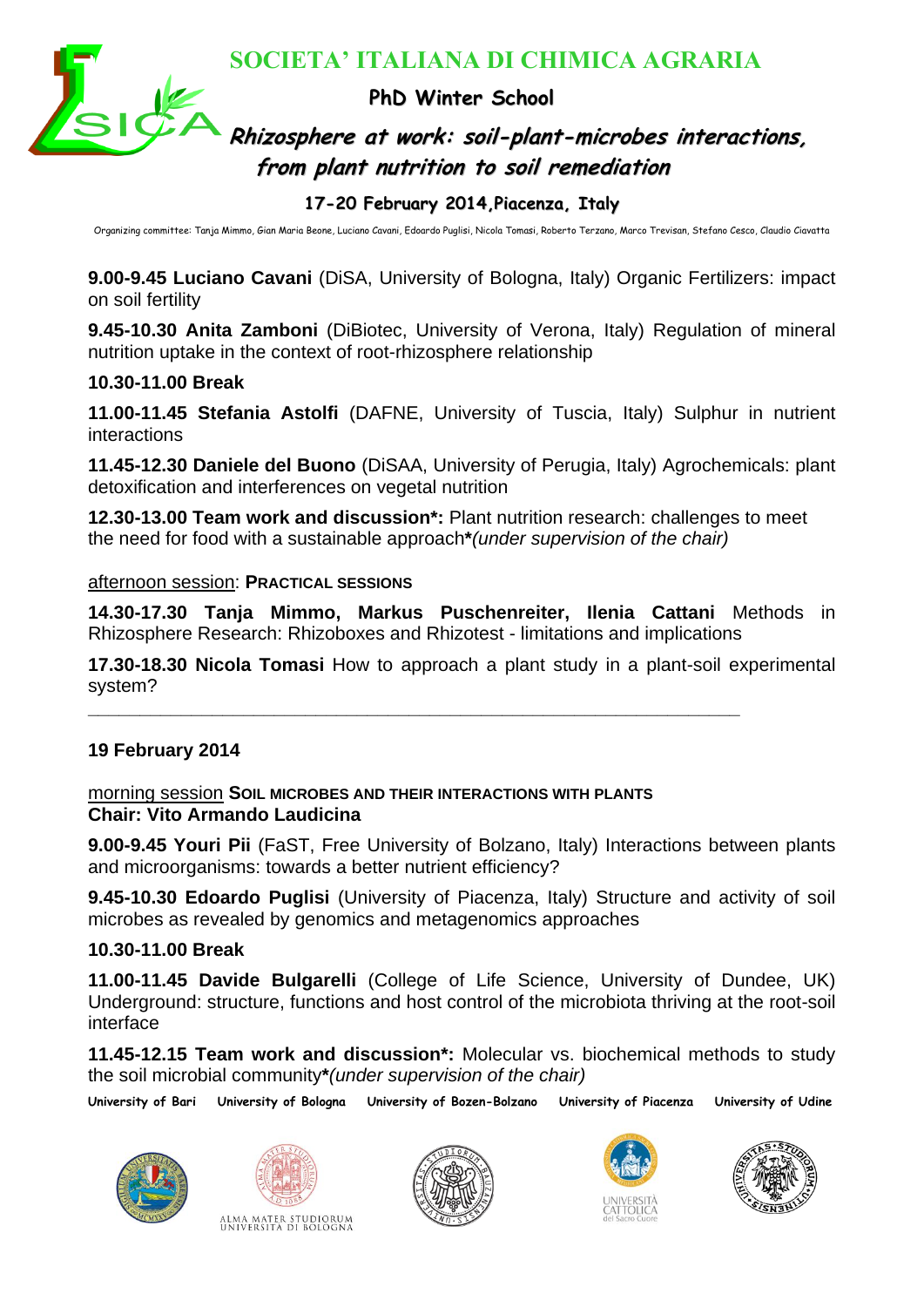

# **Rhizosphere at work: soil-plant-microbes interactions, from plant nutrition to soil remediation**

### **17-20 February 2014,Piacenza, Italy**

Organizing committee: Tanja Mimmo, Gian Maria Beone, Luciano Cavani, Edoardo Puglisi, Nicola Tomasi, Roberto Terzano, Marco Trevisan, Stefano Cesco, Claudio Ciavatta

# **12.15-13.00 Selected presentations by PhD students**

#### afternoon session: **PRACTICAL SESSIONS**

**14.30-16.30 Edoardo Puglisi,Davide Bulgarelli** Digging into the numbers: from Data Count Matrix to (almost) PQ pictures using R

\_\_\_\_\_\_\_\_\_\_\_\_\_\_\_\_\_\_\_\_\_\_\_\_\_\_\_\_\_\_\_\_\_\_\_\_\_\_\_\_\_\_\_\_\_\_\_\_\_\_\_\_\_\_\_\_\_\_\_\_\_\_\_\_\_\_\_\_\_\_\_\_

**16.30-18.30 Roberto Terzano, Maria Chiara Fontanella** X-ray and mass analytical methods to study micronutrients and trace element pollutants in soil and plants

#### **20 February 2014**

morning session: **SOIL POLLUTION AND DECONTAMINATION Chair: Gian Maria Beone**

**9.00-9.45 Ilenia Cattani** (ICAA, University of Piacenza, Italy) Soil contamination and bioavailability concept

**9.45-10.30 Roberto Terzano** (DiSSPA, University of Bari, Italy) Soil remediation: an overview

#### **10.30-11.00 Break**

**ESCRIPTA' ITALIANA DI CHIMICA AGRARIA**<br> **EN CHIMICA AGRARIA**<br> **EN CHIMICA AGRARIA**<br> **EN CHIMICA AGRARIA**<br> **EN CHIMICA AGRARIA**<br> **EN CHIMICA AGRARIA TRANSPARIE TO A POSSECT THE CONSULTING THE CONSULTING THE CONSULTING THE 11.00-11.45 Giancarlo Renella** (DiPSA, University of Firenze, Italy) Restoration of functionality of polluted soils and sediments: evidences from the GREENLAND and CLEANSED projects

**11.45-12.30 Markus Puschenreiter** (Institute of Soil Research, BOKU University, Wien, Austria) Rhizosphere processes involved in phytoremediation of trace elementcontaminated soils

**12.30-13.00 Team work and discussion\*:** Strategies and novel technologies for elemental speciation in rhizosphere soil solution **\****(under supervision of the chair)*

#### **13.00-13.30 Conclusions**









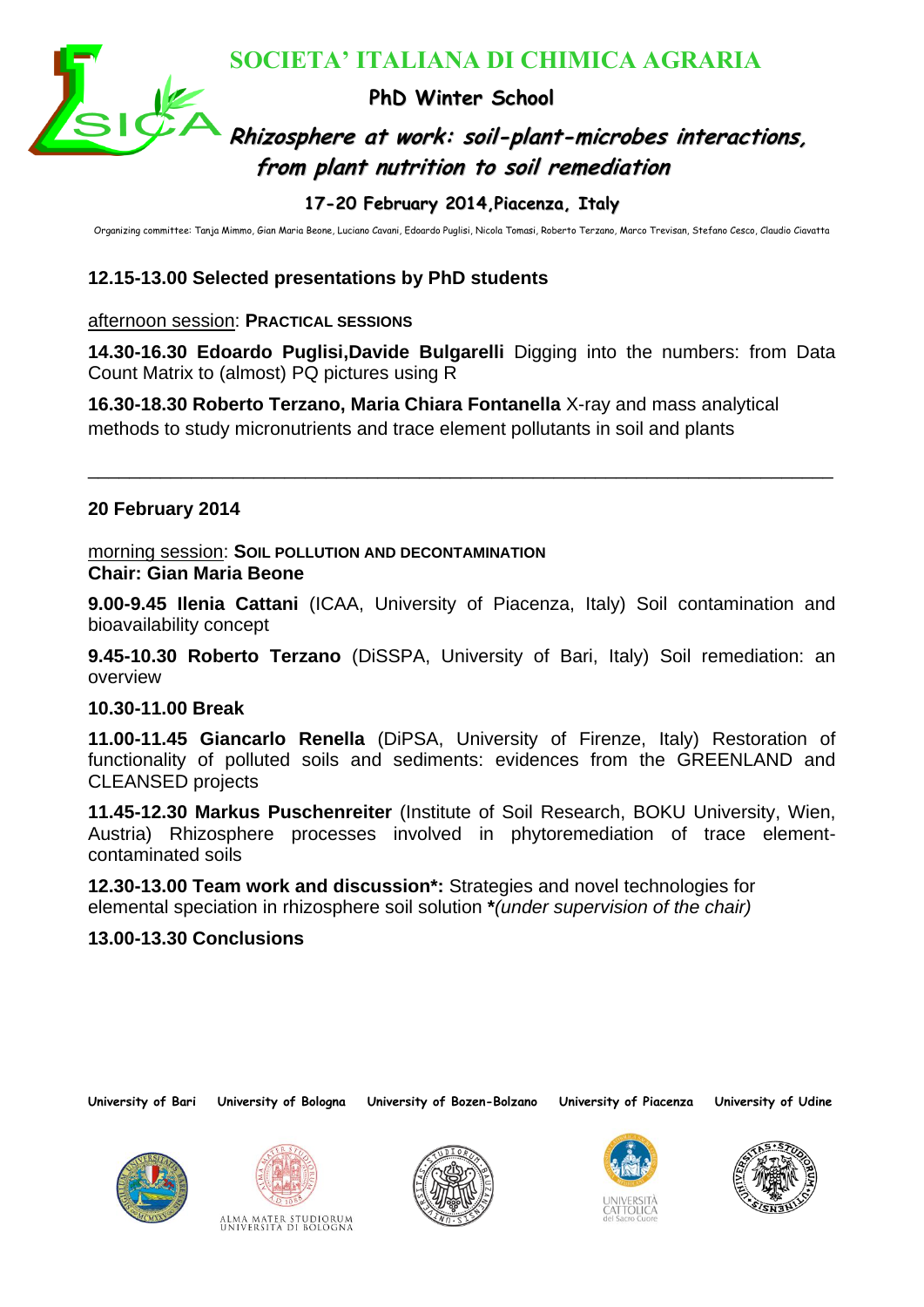# **The rhizosphere – "the underground information superhighway"**

#### Tanja Mimmo

#### *Faculty of Science and Technology - FaST, Free University of Bolzano, Bolzano, Italy, tanja.mimmo@unibz.it*

The rhizosphere is defined as the volume of soil influenced by root activity where the chemical (pH, redox potential, nutrient concentration and root exudates), physical (temperature, water availability and soil structure) and biological characteristics (microbial associations) are shaped by plant-microbe-soil interactions. Communications between roots and between soil microorganisms and roots, i.e. rhizosphere processes, occur and change continuously influencing for instance the nutrient solubility, transport and uptake. The main driving force of these mechanisms seems to be related to root exudation processes. Root exudates comprise in fact a number of different organic (e.g. low molecular weight and high molecular weight organic compounds) and inorganic (e.g. protons and HCO<sub>3</sub>) chemicals and can reach concentrations up to 250 mg C /g root produced of the photosyntheticaly fixed carbon. Both quality and quantity of these compounds is however influenced by soil type, plant species, plant age, nutritional status, climatic conditions, etc. Rhizodepositons or root exudates have different functions and effects and are involved in many pedogenetic and rhizospheric processes as: a) they modulate the bioavailability of essential and non-essential elements; b) they serve as protection against chemical and physical stress, c) they serve as carbon source for bacterial and fungal microbes and d) they have signaling functions to attract and/or repel microorganisms.

The high complexity inherent to rhizosphere processes and the limited size - from several millimeters in case of very soluble nutrients like nitrate and volatile compounds to < 1 mm for insoluble nutrients like phosphate – represent the main technical and methodological challenges. In addition, the difficulties in determining these processes arise on one side by the concentration of rhizodepositions, often in the nmol-pmol range, on the other by their high turnover rate, inter-conversion, adsorption and degradation processes. The selection and development of appropriate methods is therefore crucial to avoid under- or overestimations. However, most of the studies were performed in laboratories under artificial conditions, mainly hydroponic systems. As a drawback these techniques may provide data that are not representative for soil conditions, since quantity and quality of root exudates may largely differ from a soil environment (different chemical, physical and biological conditions, different root architecture, no root hairs) and roots may be damaged during the sampling procedure. In soil environment, the following approaches have been used so far: a) removal of roots from the soil and monitoring carbon loss after placing the roots in a solution; a) physical capture of exudates from roots, which are exposed in purpose-built microcosms using agar or filter-paper strips; a) localized collection of rhizosphere soil solution obtained from rhizoboxes or root windows under field conditions. All types of intervention might create artifacts in terms of both quality and quantity of exudates measured, because of the disturbance involved. In this context, sampling techniques may suffer from additional bias via adsorption of root exudates on the material used. The combination of rhizobox systems which permit the sampling of rhizosphere soil solution at a temporal and spatial resolution, with high end analytical techniques might overcome these limitations.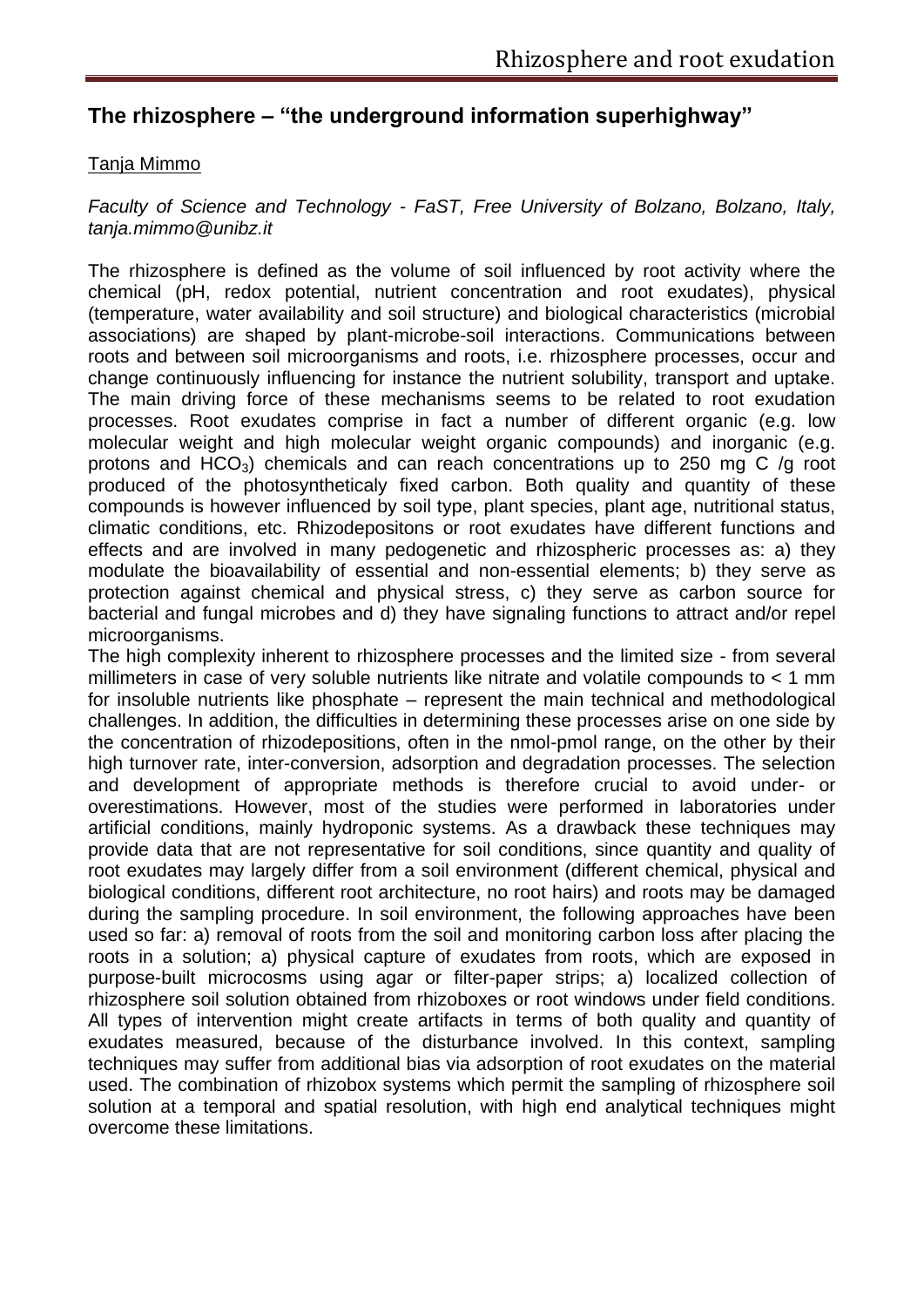#### **How are exudates released from roots?**

#### Nicola Tomasi

*Department of Agricultural and Environmental Sciences, University of Udine, Udine, Italy, nicola.tomasi@uniud.it*

Low nutrient availability in soils limits greatly plant growth. To increase the availability of many nutrients, plants induce the release of wide array of molecules (e.g. carboxylates, carbohydrates, amino acids, phenolics, strigolactones, wax, enzymes). Only in the last years, some evidence about the mechanisms involved in the root release has been discovered.

The lecture will focus on these evidence, presenting a short general overview of root exudation and all the families of proteins that have been found to be involved in this process, i.e. Major Facilitator Superfamily (MFS), ATP-binding cassette transporters (ABC), Multidrug and toxin extrusion proteins (MATE) and Al-activated Malate Transporters (ALMT). Presenting the latest results about the transporters that have been functionally characterized to be involved directly in the release of root exudates. For examples, the membrane protein responsible of phytosiderophore release in barley/rice/maize (TOM1), the scopoletin and strigolactones "extruder" (ABCG37, PDR1), Phenolics Efflux Zero 1 and 2 (PEZ1-2), some MATEs and ALMTs involved in the release of organic acids and flavonoids. Along with the presentation of these different examples, the techniques used for the isolation of the coding sequence and those used for the characterization of the transporters will be deeply discussed.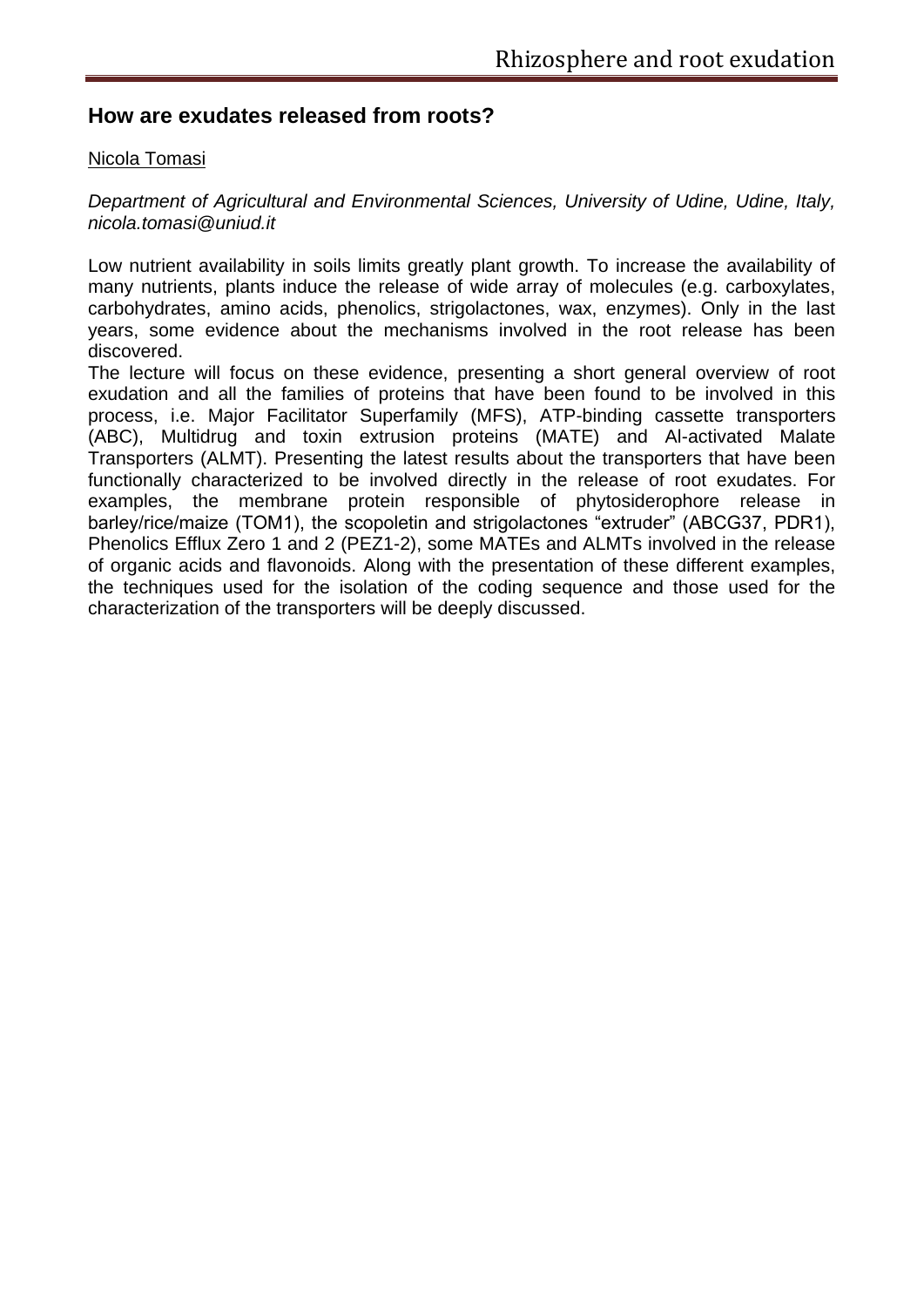# **Where do root exudates come from? Metabolic reprogramming under nutrient deficiency: Fe nutrition as a case study**

#### Gianpiero Vigani

Silvia Donnini, Liliana Tato, Patrizia De Nisi, Marta Dell'Orto, Graziano Zocchi

*Dipartimento di Scienze Agrarie e Ambientali - Produzione, Territorio, Agroenergia, Università degli Studi di Milano, Milano, Italy, gianpiero.vigani@unimi.it*

Root exudates could be considered as communicating molecules used by plants to interact with soil. In response to particular environmental conditions, plants specifically synthesize such molecules by the induction of specific reprogramming of the whole metabolism. Therefore, to fully understand the origin of root exudates, the investigation on the metabolic adjusted mechanisms induced in plants by soil factors becomes crucial.

Iron (Fe) deficiency chlorosis is a major nutritional disorder for crops growing in calcareous soils, causing decrease in vegetative growth. Notwithstanding its abundance Fe mainly exists, in well aerated soils, as scarcely soluble compounds not freely available to plant uptake. However, Fe is an essential element for the plant growth, since it is fundamental in many metabolic reactions. Indeed, Fe is required as cofactor for a wide range of enzymes belonging to both respiratory and photosynthetic electron transport chains in mitochondria and in chloroplast, respectively. Therefore, its imbalance would affect the whole cellular metabolism, leading to a decrease in crop yield. To overcome this nutritional disorder, plants have evolved particular adapting strategies aimed at reprogramming the whole metabolism in order to take up more Fe from soil and to survive in a low Fe condition at the same time (for instance the induction of glycolysis and fermentative pathways bypassing the affected mitochondrial functionality). Under Fe deficiency several plant species extrude a huge amount of compounds/metabolites (ROC<sub>s</sub>) into the root apoplast and rhizosphere. The main  $ROC<sub>s</sub>$  are i) carboxylates (i.e. citrate and malate), originated by the primary metabolism and ii) a plethora of compounds such as phenolics and flavins, which are produced by the secondary metabolism.

Iron deficiency affects mitochondrial activity in root tissues leading to an accumulation of carboxylate compounds which provide, for instance, carbon skeletons to chlorotic leaves as well as reducing equivalents for Fe uptake mechanisms. Carboxylates act also inside the plant as Fe-chelators, allowing Fe translocation through the plant. As well, phenols act as Fe-chelators in plant tissues. It was demonstrated that phenolics could play an important role in facilitating the reutilization of apoplastic Fe in roots. Under Fe deficiency, carbohydrates could be diverted into secondary metabolism to produce phenols, which can be accumulated in plant tissues and/or extruded into the rhizosphere. Both oxidative pentose phosphate pathway and Calvin cycle provide carbon skeletons as erythrose-4 phosphate, which along with PEP formed from glycolysis, are used as precursors for the shikimic acid pathway. This pathway converts carbohydrates into aromatic amino acids leading to the synthesis of various phenolic compounds.

All the findings obtained so far suggest that root exudates can be synthesized both as a specific response to mobilize Fe compounds outside the cell and as unused/accumulated compounds in the cell as a result of reprogramming some metabolism pathways in response to Fe deficiency.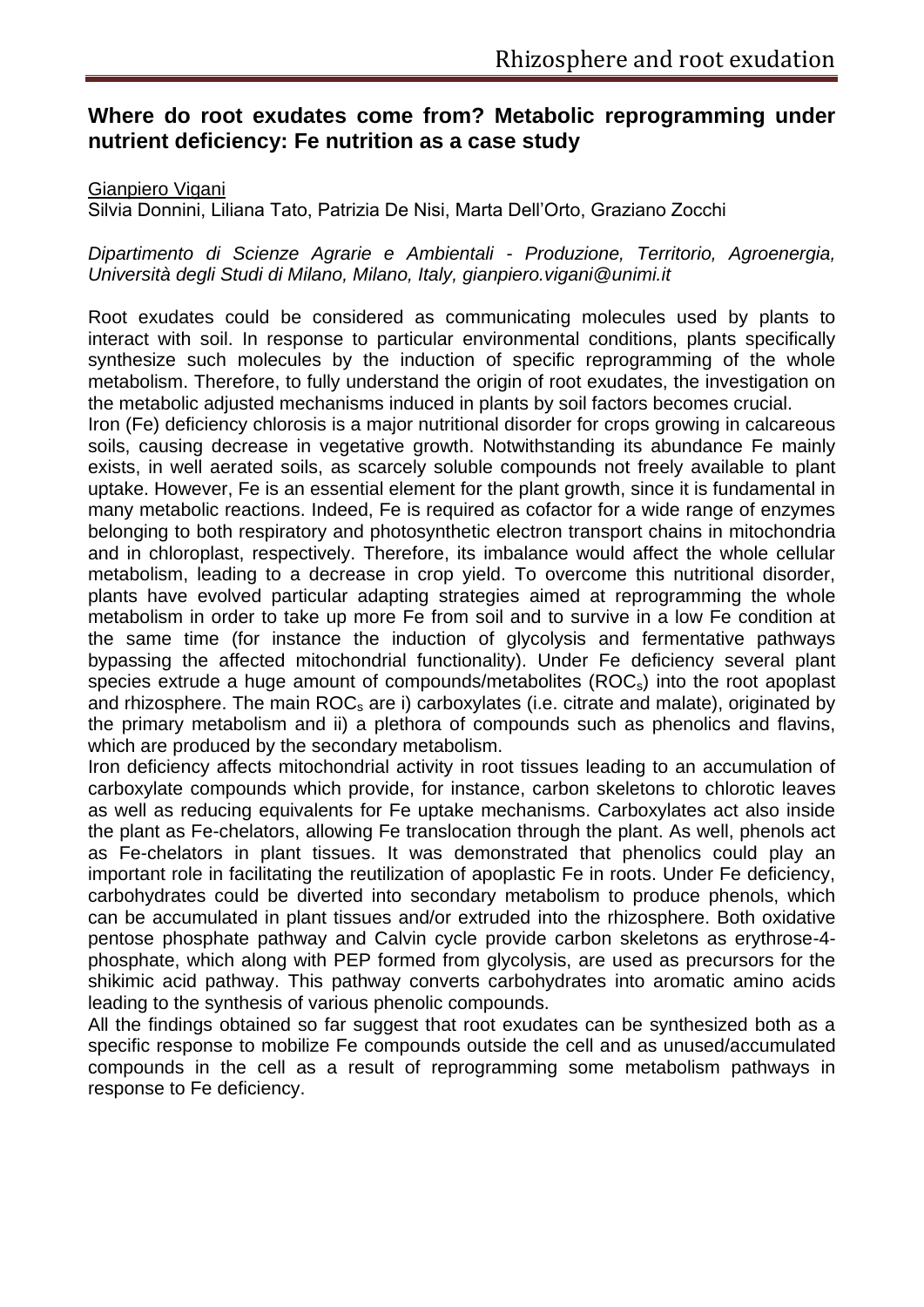#### **Team work and discussion**

# **Experimental approaches to assess roots exudation and address the complexity of the tripartite soil-plant-microbiota interactions in the rhizosphere**

#### Edoardo Puglisi

#### *Istituto di Microbiologia, Facoltà di Scienze Agrarie, Alimentari ed Ambientali, Università Cattolica del Sacro Cuore, Piacenza, Italy, edoardo.puglisi@unicatt.it*

The rhizosphere is a tripartite system where soil components, microorganisms and plant roots interactions determine fundamental ecological processes such as the turnover of nutrients, the stimulation of microbial activities by means of root exudation processes, the promotion of plant health and productivity by the so-called plant growth promoting bacteria (pgpb). Sound experimental approaches are necessary to address these processes under conditions that should resembles as much as possible real-field conditions, reduce the disturbance on plant and microbes in order to provide meaningful and relevant results. Multidisciplinarity is a key point: experimental approaches should allow measuring altogether physical, chemical and biological variables. The team work will stimulate a discussion on the available tools for rhizosphere studies, with examples on rhizoboxes, rhizon samplers, molecular methods and chemical analyses of metabolites produced by plants and microorganisms.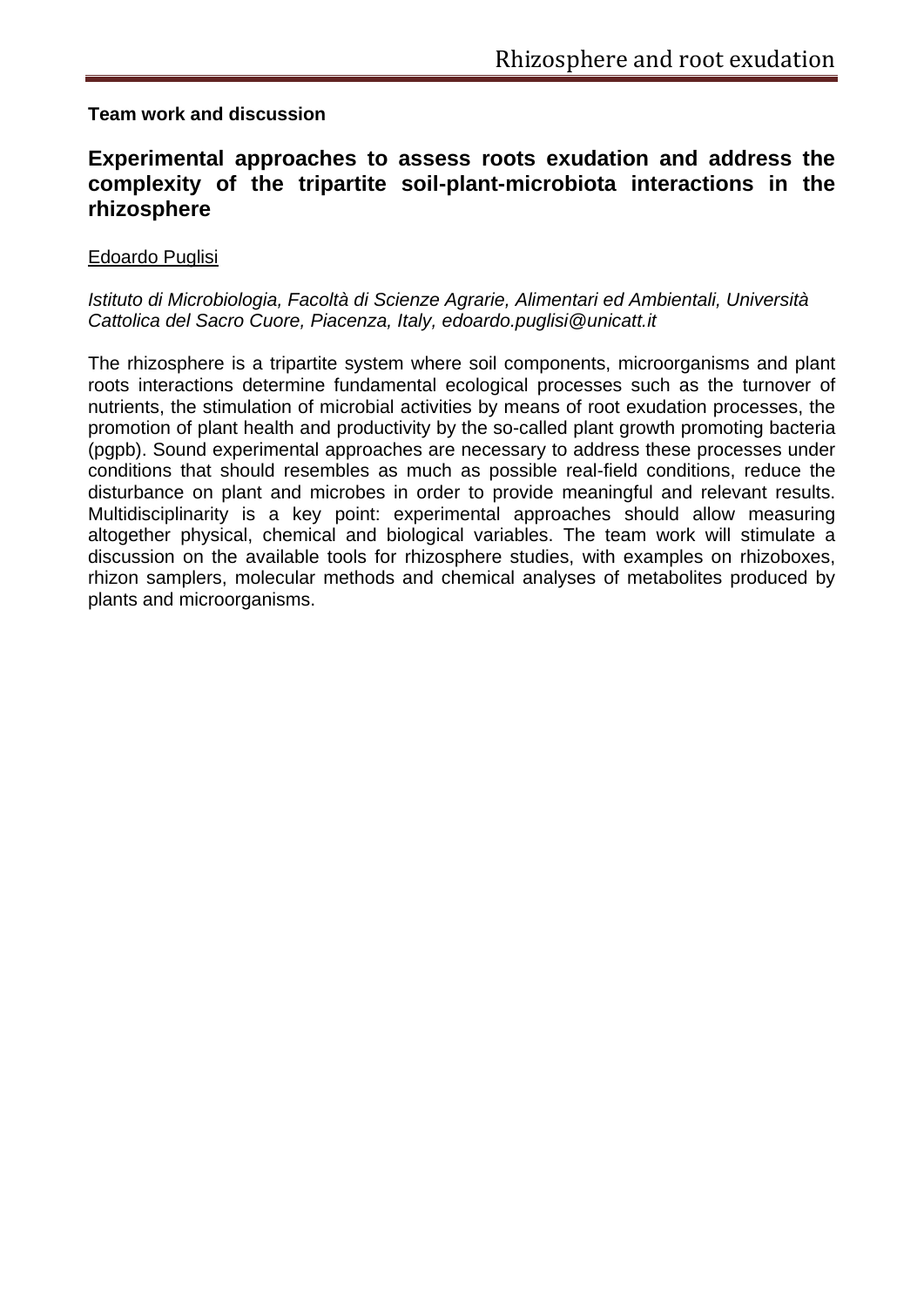# **Organic Fertilizers: Impact on Soil Fertility**

#### Luciano Cavani

*Dipartimento di Scienze Agrarie, Alma Mater Studiorum – Università di Bologna, Bologna, Italy, luciano.cavani@unibo.it*

The organic fertilization is an ancient practice, manure was used by Europe's first farmers 8,000 years ago. Since the introduction of mineral fertilization its importance, especially economic, declined steadily, without being reduced to a mere marginality.

In recent decades, the spread of organic farming, the gradual decline of soil fertility, the need to reduce energy inputs to improve the sustainability of agricultural production have led resources and interest in this ancient practice. Biofertilizers, organic manures, biosolids, organo-mineral fertilizers, biostimulants, have emerged as promising component of integrating nutrient supply, promoting and enhancing agroecosystems health, biodiversity, and biological soil activities.

Nevertheless, organic fertilizers are material added to the soil in order to supply organic matter and one or more plant nutrients essential to the growth of plants. Therefore, it is not rational to use organic fertilizers without a thorough assessment of its effect on soil fertility. In fact, even the organic fertilizers are charged of different negative effects, such as the addition of organic and inorganic compounds (and pathogenic organisms) potentially toxic to plants, animals and humans; the increase of GHG and ammonia emissions; the nitrates leaching, etc... The assessment of each fertilizers requires proper physical and chemical characterization. Normally, organic fertilizers are evaluated according to their content of organic matter and nutrients for the plants, but the new type of organic fertilizers require a more structured approach. In example, an organic biomass (i.e. compost, biosolids, cow manure, etc.) to have a positive impact on soil fertility should be stable, and mature. The terms "stable" and "mature" are not generic, but identify well-defined properties, which should be accurately assessed. More, an organic nitrogen fertilizer should be assessed not only for your (organic) nitrogen content, but for the fraction of nitrogen potentially mineralizable, and for the release kinetic (in agreement with the nitrogen using efficiency approach).

Furthermore, the concept of soil fertility has been subject to an extensive revision and redefinition. Therefore, the evaluation of impact of organic fertilizers on soil fertility should adopt new methods of measurement and new assessment tools.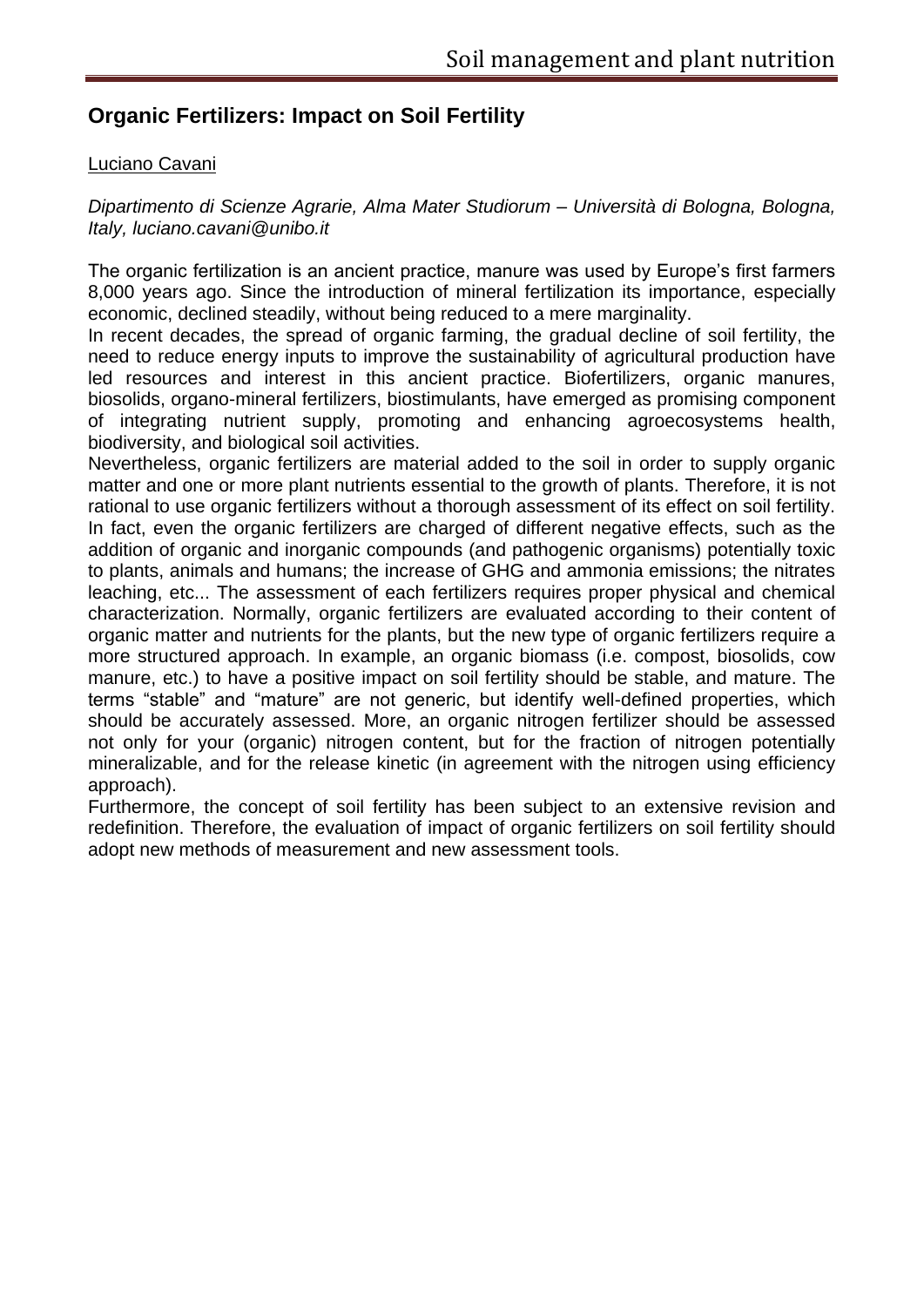# **Regulation of mineral nutrition uptake in the context of root-rhizosphere relationship**

#### Anita Zamboni

*Dipartimento di Biotecnologie, Università degli Studi di Verona, Verona, Italy, anita.zamboni@univr.it*

Higher plants need at least 14 mineral nutrients for growth, development and reproduction. In the soil environment plants frequently cope with fluctuating and/or limited availability of these nutrients. They often deal with limited accessibility of one or more essential nutrients that can negatively affect their growth. On the other hand, high concentration of some mineral can be toxic to plant cells. Therefore, they are able to sense changes in macro and micronutrient in the environment and to respond to these variations, being sessile organisms.

Plants display a high degree of physiological and developmental plasticity to respond to different nutrient conditions using both local and systemic signalling pathway in order to control the expression of genes related to these responses (e.g. transcription factors, riboregulators, ubiquitin-related proteins).

Roots are the major uptake sites for nutrient, while shoot depends on mineral import. Nutrient deficiency needs integration of responses and communication between different parts of plants. Therefore, root system is the organ that senses nutrient availability in the rhizosphere. Root signals, under nutrient starvation, can alert shoot and, for short-time starvation plants can use compartmentalized nutrients (e.g. from vacuole or mineralcontaining molecules) while in a long-period shoot signals can induce an increase in nutrient uptake in roots.

Several molecules, including nutrients, hormones, sugars, and small RNAs have been suggested to play a role in systemic communication that is necessary to relay information about local conditions from root to shoot and vice versa. The regulation of nutrient uptake under fluctuating availability is mainly based on the modulation of uptake systems in roots both at transcriptional and post-transcriptional/post-translational levels. In addition, the products of assimilation metabolism of nutrient can be involved in feedback regulation of .<br>uptake systems (e.g. glutamine on NO<sub>3</sub> uptake systems).

Transcripts abundance of ion transporter often changes with the concentration of the nutrient. Some transporters are induced by a decrease in substrate concentration, other are induced by an increase in substrate from nil to low supply. In fact, genes of high affinity sulphate (SULTR1) and phosphate transporters (PT) are up-regulated upon removal of S and P from growth medium while positive modulation of member of high-affinity transporter family (NTR2) is observed after addition of small quantity of nitrate (10-50  $\mu$ M) to a Nstarved medium. This nutrient is also able to increase its uptake after rapid exposure of roots to the anion ("induction"). As far as micronutrient are concerned iron is most studied. Plants have developed two strategies for its acquisition to cope with Fe shortage. In *Strategy I* model plant, the transcription factors (bHLH) playing a role in Fe-deficiency responses are known. They act through the expression of genes encoding proteins belonging to Fe-uptake systems (*e.g.* IRT and FRO). In graminaceous plants (*Strategy II*) different families of transcription factors (*e.g.* IDE and bHLH) are involved in the response to Fe-shortage through the activation of Fe-deficiency induced genes.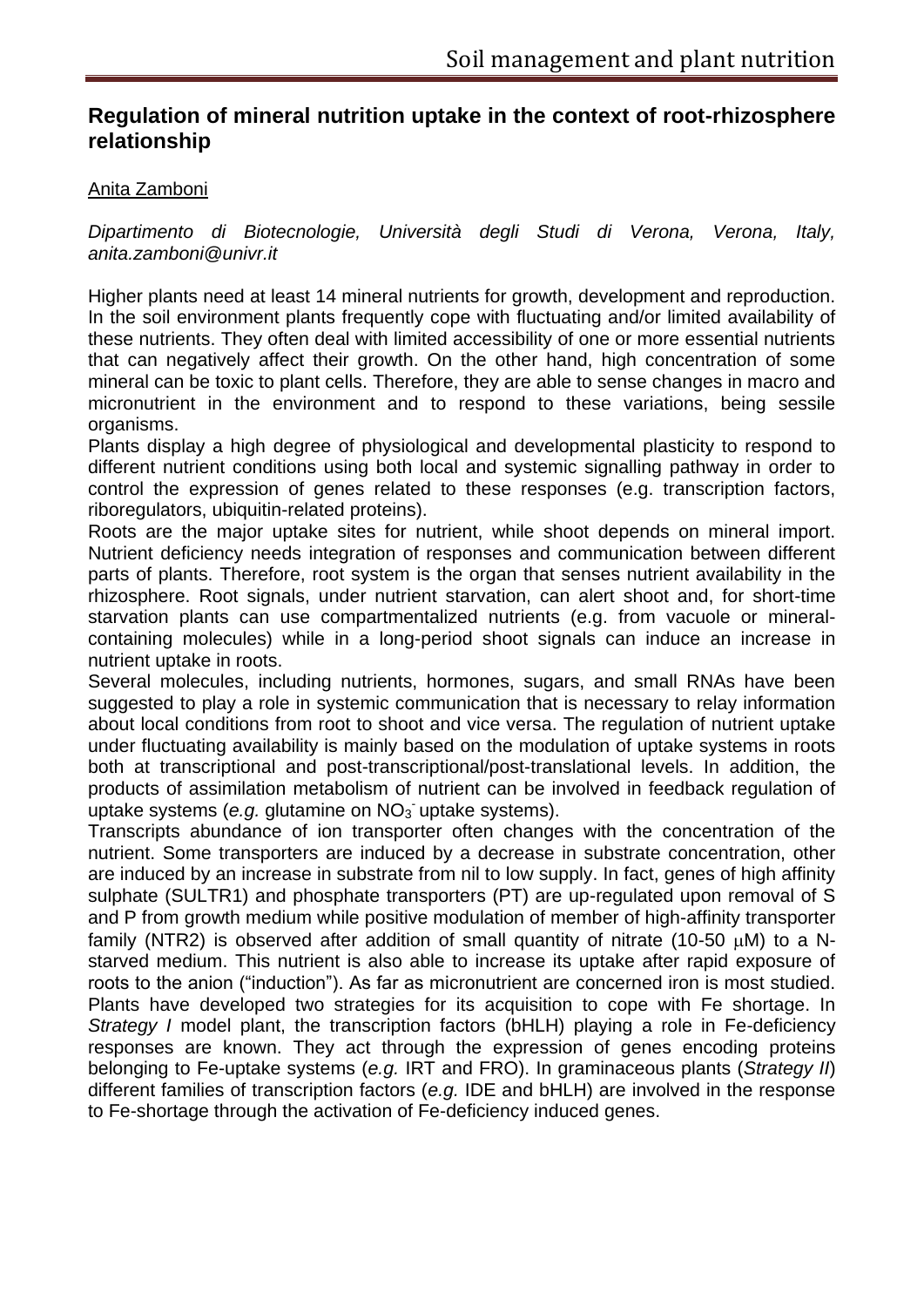# **Sulfur in nutrient interactions: the case of iron**

#### Stefania Astolfi

*Dipartimento di Scienze e Tecnologie per l'Agricoltura, le Foreste, la Natura e l'Energia - DAFNE, University of Tuscia, Viterbo, Italy*

Sulfur (S) is an essential nutrient for plant growth and development, being required in many metabolites, such as amino acids and proteins. Beyond its essential role in plant metabolism, S nutrition is also important for Fe uptake and assimilation. In higher plants Fe uptake process involves complex mechanisms. Strategy I, used by all except graminaceous plants, involves the mobilization of  $Fe<sup>3+</sup>$  ions from soil particles by rhizosphere acidification, likely driven by an increase in plasma membrane H<sup>+</sup>ATPase activity, the induction of a ferric chelate reductase activity which allows higher reduction rate of  $Fe^{3+}$  to  $Fe^{2+}$ , and the uptake of the resulting  $Fe^{2+}$  via an  $Fe^{2+}$  transporter. On the other hand, in Strategy II plants (only grasses), members of the mugineic acid family of phytosiderophores (PS) are secreted by the roots into the rhizosphere, where PS are able to form stable complexes with cationic micronutrients, such as  $Fe<sup>3+</sup>$ ; the  $Fe<sup>3+</sup>$ -PS complex is then taken up by root cells through the action of Yellow Stripe 1 (YS1) proteins.

The characterization of the metabolic responses of both Strategy I and Strategy II plants to Fe deficiency has demonstrated the key role of methionine, being required not only for the synthesis of proteins but also of S-adenosylmethionine (SAM), which is a common precursor of molecules such as nicotianamine (NA), ethylene, polyamines and PS. In particular, NA is shared by both mechanisms: in Strategy I plants, NA makes possible the transport of Fe within the plant, whereas in Strategy II plants, NA is used either for Fe homeostasis or as precursor to PS.

Our recent reports have extensively characterized the relationship between S and Fe in both Strategy I and Strategy II plants, and have proven that low S availability often limits plant capability to cope with Fe shortage, since any reduction in S availability could result in reduced methionine pool. On the other hand, our data suggest that both Strategy I and Strategy II plants have to adjust S uptake and assimilation rate to meet the higher demand for methionine in response to Fe deficiency. A further interesting output of our research was the evidence that providing S above adequate concentrations may result in the improvement of Fe use efficiency in wheat plants and this S nutritional effect seems to be especially advantageous for plants grown under severe Fe limitation. The last evidence could have important implications for the improvement of the nutritional value of food crops (agronomic biofortification) and for an alternative management practice to reduce the negative impact of Fe deficiency.

This talk will describe the recent advances made towards understanding of the various processes involved in S/Fe interactions in different crop species.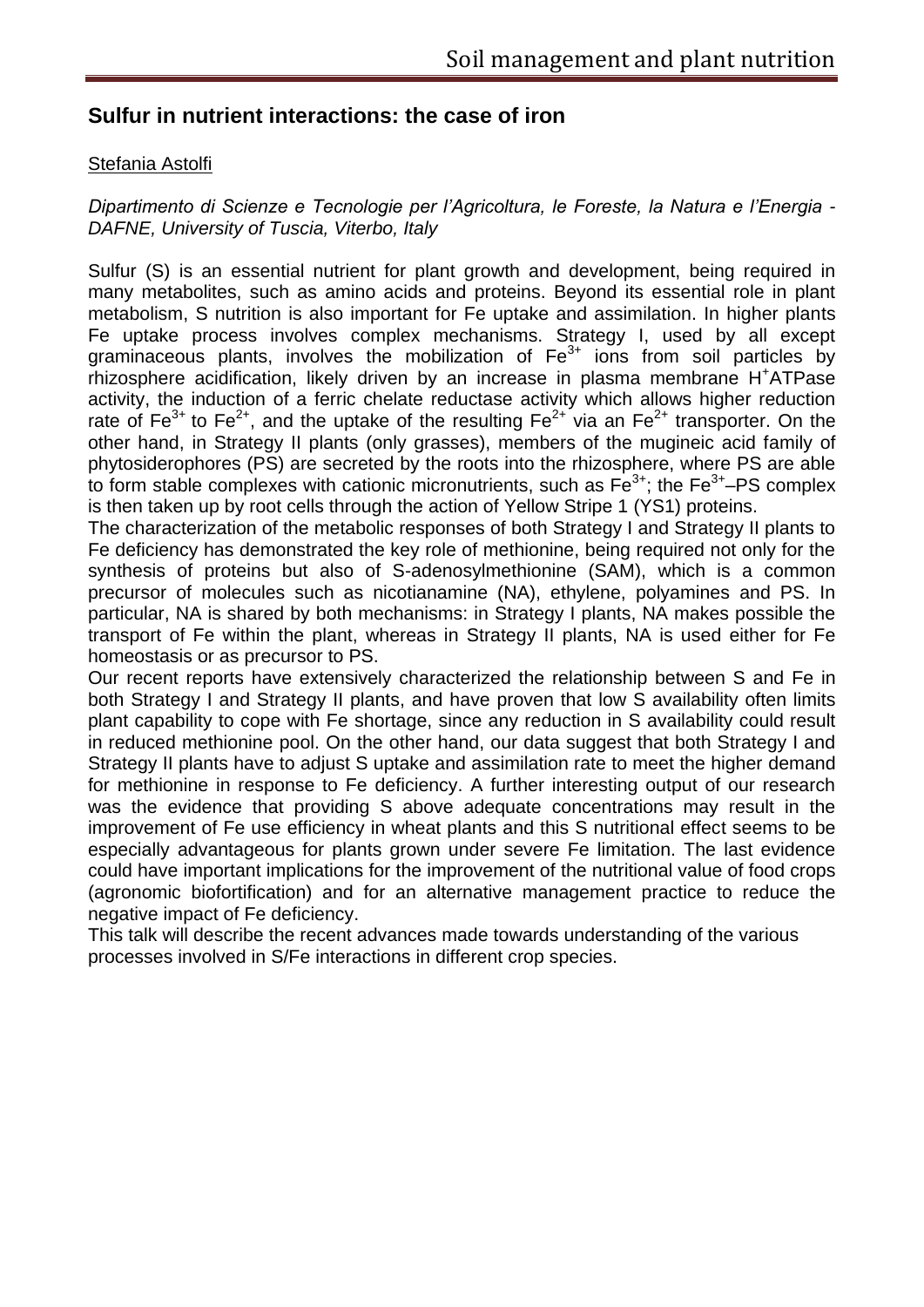# **Agrochemicals: plant detoxification and interferences on vegetal nutrition**

#### Daniele del Buono

*Dipartimento di Scienze Agrarie, Alimentari e Ambientali, Università degli Studi di Perugia, Perugia, Italy, daniele.delbuono@unipg.it*

Agrochemicals are used to protect crops and improve the yields of cultivated fields; their utilization is increasing substantially over time. The word "agrochemicals" means all the chemicals which are produced for the use in agriculture and allied industries. They include pesticides, veterinary products, some fertilizers and other chemicals. Regarding pesticides, they are designed to kill or repel insects, weeds, rodents, fungi or other organisms that can affect crops; therefore, they are classified in insecticides, herbicides, rodenticides and fungicides.

Their mode of action is to target selectively the pests. Safety in the utilization of agrochemicals is one of the primary concern; in fact, some agrichemicals can be very hazardous to the environment and thus to human health. Among the agrochemicals, herbicides are the compounds most important and widely used. They act by killing weeds or interrupting normal plant growth and they provide an effective way to help manage weed. Herbicides can be classified in several ways: by weed control spectrum, chemical families, mode of action, etc.

A common and useful method of grouping herbicides is their mode of action. Some plants can resist or tolerate herbicides; further than alteration in the target sites, herbicide resistance has been found to be based on differential rates of metabolic herbicide detoxification in crops and weeds species. In fact, plants dispose of some enzymes which permit them to detoxify and then tolerate herbicides. However, the extensive use of herbicides has led to some concerns associated to the long persistence and toxicity of their residues in the environments.

Considering the rhizosphere, the processes occurring in this volume of soil can be directly affected by these compounds. In fact, root exudates can be significantly altered by herbicides, and, further, some treated plants may actively participate to the transformation of the chemicals. Also the root uptake of nutrients can be interfered by herbicides. In the case of Fe assimilation, some studies highlight that certain herbicides can significantly reduce the nutrient content in the treated plants. In addition, the interferences to iron nutrition is becoming prevalent in cropping systems receiving frequently applications of the same chemicals.

In conclusion, human worldwide population is increasing and this requires more efficient and productive crop systems including the use of agrochemicals. However, because of the hazardous impacts of these chemicals, more attention and detailed studies are required in order to preserve a such important and common resource as the environment.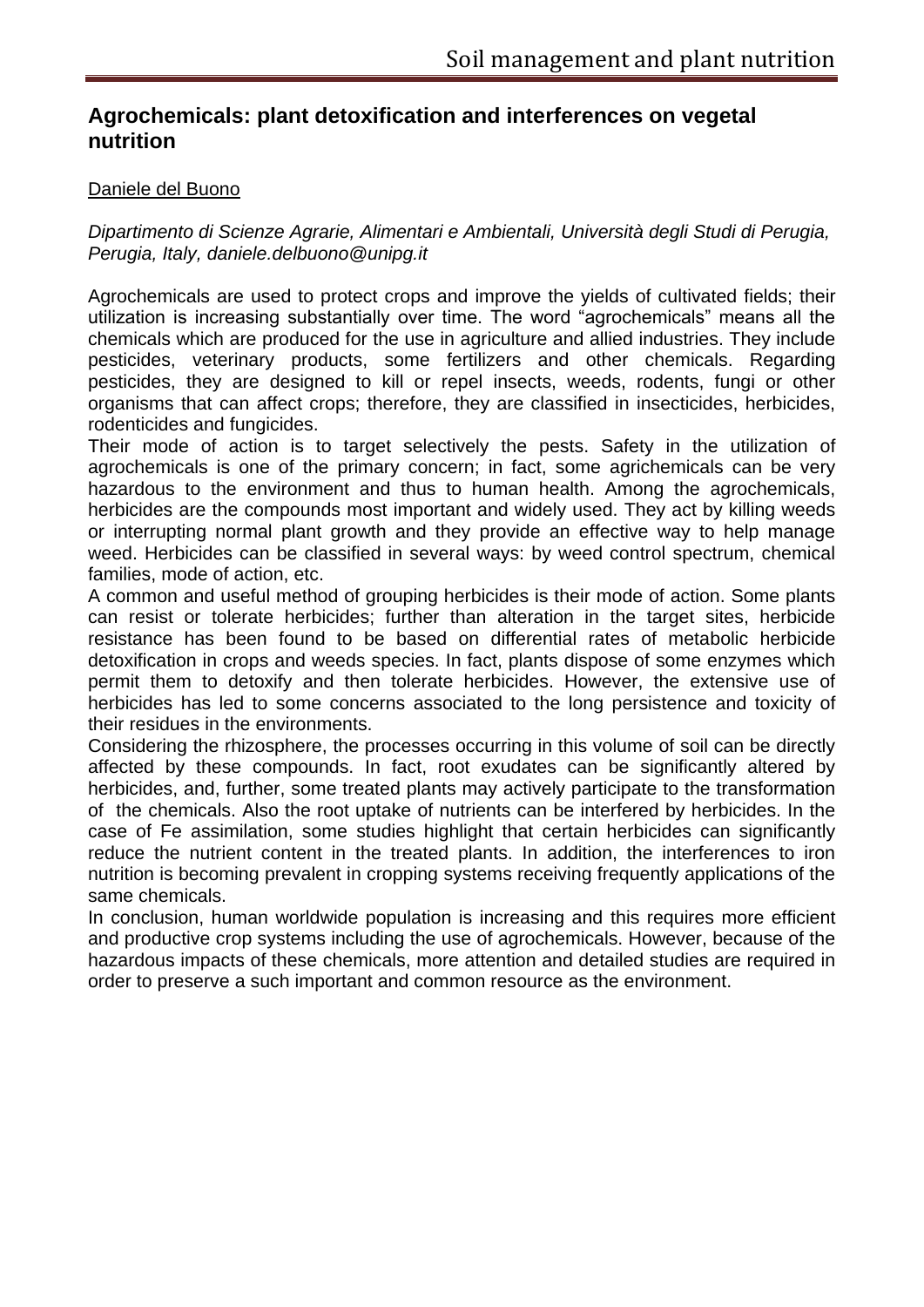#### **Team work and discussion**

# **Plant nutrition research: challenges to meet the need for food with a sustainable approach**

#### Matteo Spagnuolo

#### *Dipartimento di Scienze del Suolo della Pianta e degli Alimenti, Università degli Studi di Bari "Aldo Moro", Bari, Italy, matteo.spagnuolo@uniba.it*

Crops require a supply of essential mineral elements for optimal productivity. An insufficient supply of mineral elements required in large quantities and/or mineral elements with low phytoavailability in soils often limits crop production. Hence, these elements are generally supplied as fertilizers in agricultural systems. In addition, in areas where mineral deficiencies occur in animals and/or humans, fertilizers are applied also to increase concentrations of essential mineral elements in edible portions of plants. It is estimated that up to two-thirds of the world's population might be at risk of deficiency in one or more essential mineral element, with deficiencies of Fe and Zn being most common.

However, there are both financial and mostly environmental costs to the use of mineral fertilizers. For instance, our non-renewable P resources are rapidly running out, with phosphate-fertiliser prices rapidly increasing. Even more critical is the nitrate pollution in surface and ground waters due to the non-sustainable application of nitrogen fertilizers. It is therefore important to optimize the efficiency with which fertilizers are used for a sustainable crop production. Increased fertilizer use efficiency can be achieved agronomically, through improved fertilizer-management practices, such as adopting strategies for improving the soil-plant-microbial interaction in the rhizosphere and/or genetically, by cultivating crops that acquire and/or utilize mineral elements more effectively.

Major developments in our understanding of rhizosphere processes and mineral nutrient uptake by plants are expected. Analysis of these complex interactions between soils, plants and microbes in relation with mineral elements dynamic represents a unique opportunity to progress in our knowledge of the rhizosphere ecology. These progresses are expected to provide information and tools enabling us to develop strategies to improve plant mineral nutrition and health with decreases in the application of chemical inputs. In recent years, the research has contributed to improve strategies by identifying traits and genes that can increase crop yields on soils with restricted phytoavailablity of essential mineral elements. In particular, different papers have targeted improved use efficiencies of N, P, K and Fe fertilizers.

Ultimately, sustainable crop production is achieved when stable levels of food production and quality are maintained without compromising economic profitability or the environment.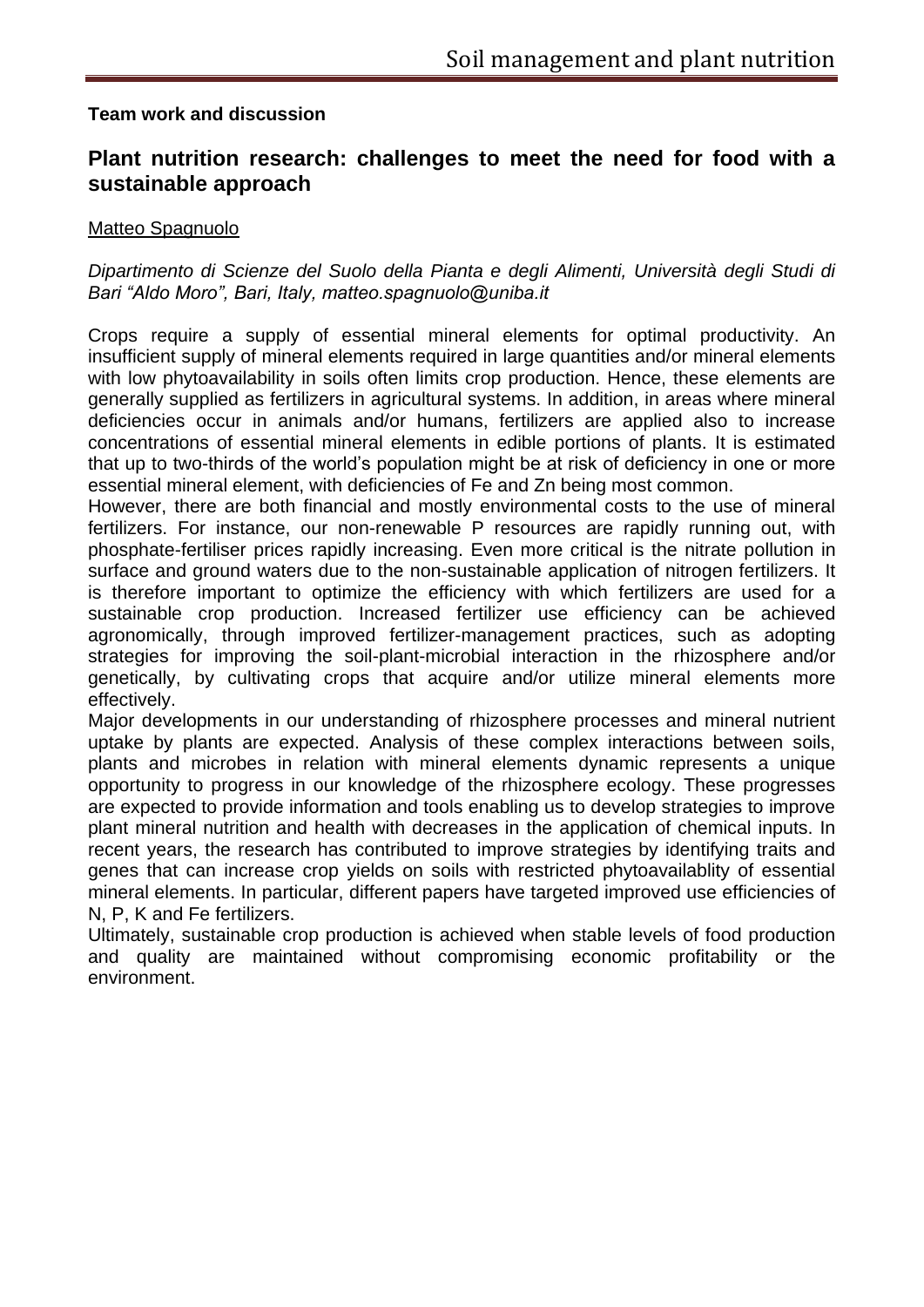# **Interactions between plants and microorganisms: towards a better nutrient use efficiency?**

#### Youry Pii

*Faculty of Science and Technology - FaST, Free University of Bolzano, Bolzano, Italy, youry.pii@unibz.it*

The world's increase in both human population and environmental pollution, due to an ever greater degree of industrialization, might severely impact on food production and it is therefore desirable that agricultural productivity could increase in the next few decades. Plant growth and productivity depend on the availability of nutrients at the soil-root interface. Actually, plants take up and utilize only a small part of the nutrients available in the growing media. A wide range of factors, including the soil type and chemical-physical characteristics, plant species and genotype, and environment, determines the extent of this availability. Furthermore, the nutrient availability in the rhizosphere can be affected by the biological activities of both roots and microorganisms.

In order to achieve an optimal fitness, the micro- and macronutrients needed by plants can be provided by means of chemical fertilization. Such agricultural practice has the advantage of quickly supplying plants with mineral nutrients, however the environment is exposed to pollution risks (e.g. leaching and eutrophication of aquatic ecosystems) deriving from fertilization excesses. Considering these facts, the agricultural practice is moving towards more sustainable systems, suggesting and testing alternative methods of fertilization, such as the combined application of chemical and organic fertilizers and the use of biological fertilizers. A very promising approach to reduce the environmental impact determined by the use of chemical fertilizers could be the inoculation of plants with plant growth-promoting rhizobacteria (PGPR).

PGPR are soil bacteria which are able to colonize plants' rhizosphere and to enhance plant growth by means of a wide variety of mechanisms like organic matter mineralization, biological control against soil borne pathogens (antibiosis, quorum sensing interference, induction of systemic resistance in host plants), biological nitrogen fixation and root growth promotion (production of phytohormones). A very interesting feature of PGPR is their ability of enhancing nutrients bioavailability. Several bacterial species have been characterized as P-solubilizing microorganisms whilst other species have been shown to increase the solubility of micronutrients, like those that produce siderophores for Fe chelation. The enhancement in the amount of soluble macro- and micronutrients in the close proximity of the soil-root interface has indeed a positive effect on plant nutrition. Furthermore, several pieces of evidence highlighted that the inoculation of plants with PGPR can have considerable effects on plant at both physiological and molecular levels (e.g. induction of rhizosphere acidification, up- and down-regulation of genes involved in ion uptake and translocation), suggesting the possibility that soil biota could stimulate plants being more efficient in retrieving nutrients from soil and coping with abiotic stresses. However, the molecular mechanisms underlying these phenomena, the signals involved as well as the potential applications in a sustainable agriculture approach and the biotechnological aspects for possible rhizosphere engineering are still matter of discussion.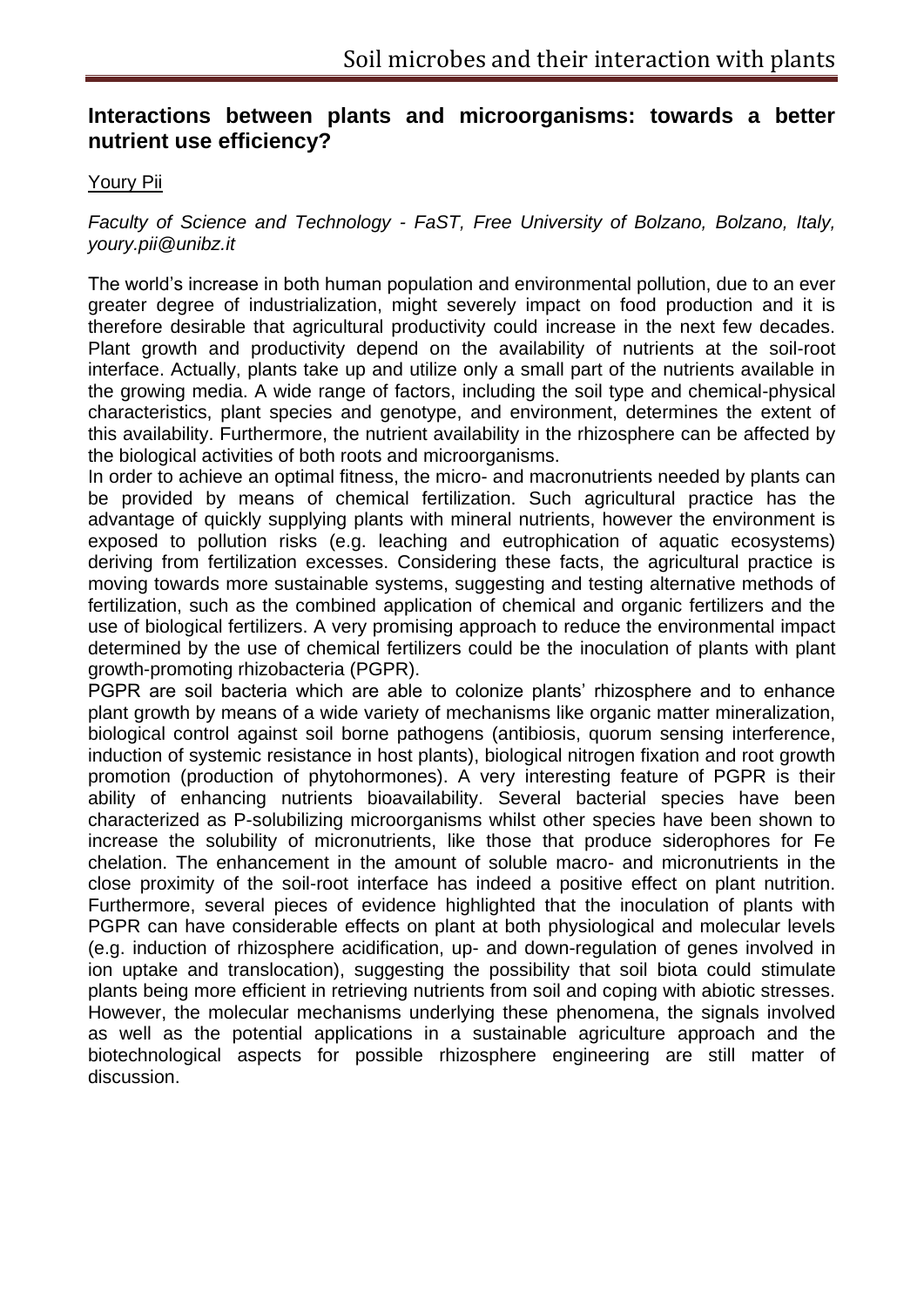# **Structure and activity of soil microbes as revealed by genomics and metagenomics approaches**

#### Edoardo Puglisi

*Istituto di Microbiologia, Facoltà di Scienze Agrarie, Alimentari ed Ambientali, Università Cattolica del Sacro Cuore, Piacenza, Italy, edoardo.puglisi@unicatt.it*

Bacteria and Archaea play a pivotal role in maintaining and assuring the fertility of soils. Our knowledge on soil microbial structure and activity is still limited due to the immense complexity of species interacting in soil: recent measurements and estimates count up to hundreds of thousands of species thriving in a few of g of soils, most of them being not cultivable and still unknown from a taxonomical and functional point of view.

Recent advances of the post-genomic era are providing scientists with tools that have the potential for unraveling the complexity of soil microbial structure and activity, thus addressing two fundamental questions of microbial ecology: who is there and what they are doing. Next generation sequencing (NGS) technologies produce in a single run million of DNA reads of hundreds of base pairs, with read lengths and throughput being constantly increased as the technology advances.

Aim of this talk is to show the current and future applications of NGS in soil and rhizosphere microbial ecology studies. Topic will focus on the sequencing and annotation of microbial genomes, the assessment of bacterial and archaeal diversity and taxonomy by deep sequencing of 16S rRNA amplicons, the assessment and quantification of functional genes and their correlation with enzymatic activities. Insights on potential of NGS techniques for transcriptomics, metagenomics and metatranscriptomics studies will also be provided.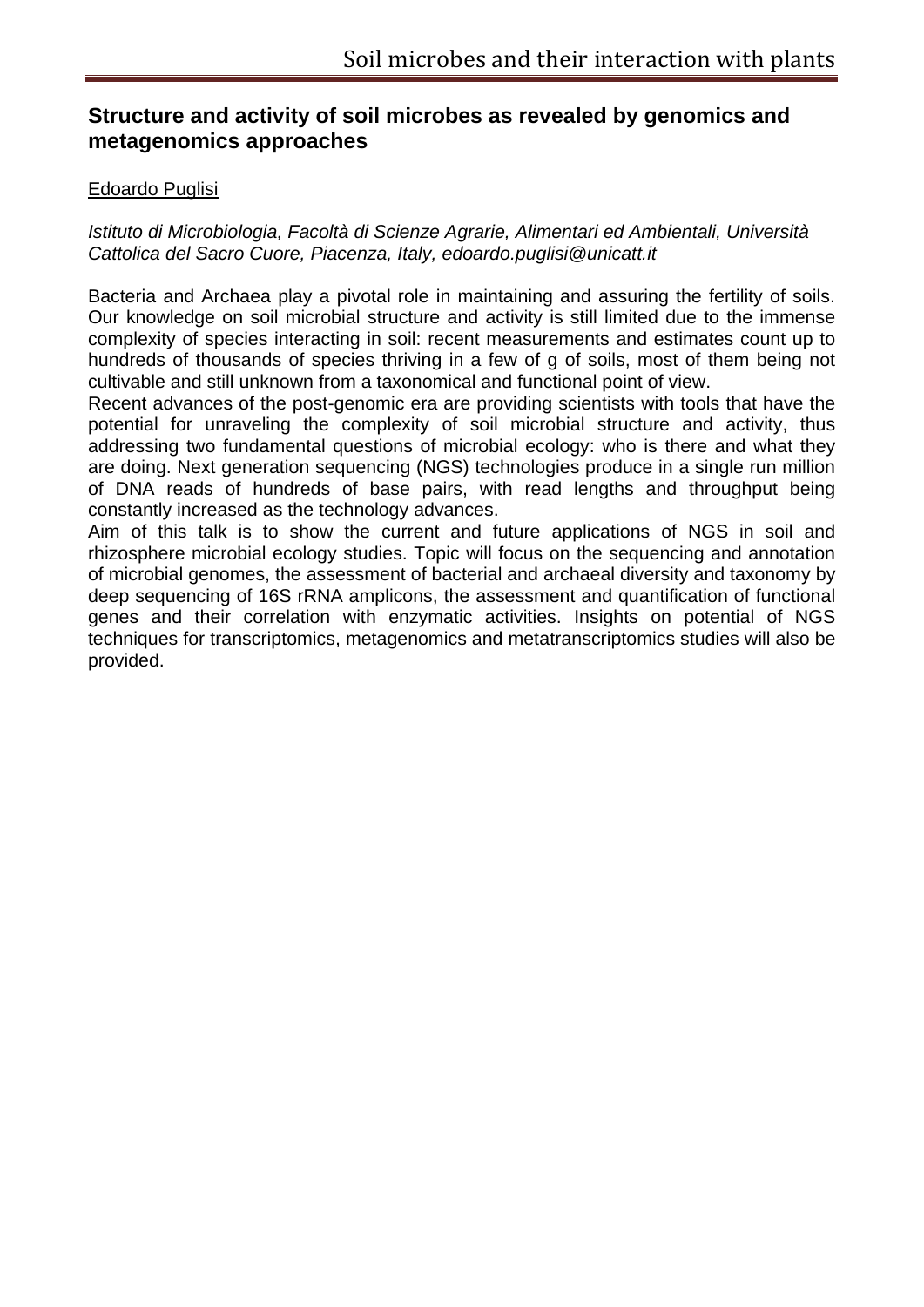# **Structure, functions and host control of the microbiota thriving at the root-soil interface**

#### Davide Bulgarelli

*College of Life Science, Division of Plant Sciences, University of Dundee at the James Hutton Institute, Invergowrie, Scotland, UK, d.bulgarelli@dundee.ac.uk*

Roots of land plants nourish rich and diverse bacterial communities in the vicinity of and within their tissues. These communities, designated rhizosphere and root microbiota, establish associations with their host that appears symptomless at first glance, possibly representing a continuum of symbiosis ranging from commensalism to mutualism. Consistently, members of the microbiota contribute, under laboratory conditions, to indirect pathogen protection and enhanced mineral acquisition for plant growth. However the structure and functions of the plant microbiota in a community context remain largely unknown.

We have grown *A. thaliana* accessions in two agricultural soils under controlled environmental conditions and we profiled the bacterial communities inhabiting the rhizosphere and the roots using a 16S rRNA gene amplicon pyrosequencing approach. Phylogenetic assignment of the generated sequencing reads revealed that the roots of *A. thaliana* are preferentially colonised by members of the phyla Actinobacteria, Bacteroidetes and Proteobacteria, while members of the phyla Acidobacteria and Firmictures are virtually excluded from these tissues. Interestingly, ribotyping of soilincubated inert wooden matrices revealed that these substrates represent a sufficient cue for ~40% of the Arabidopsis root microbiota, with a bias for Betaproteobacteria. These results suggest that the roots of *A. thaliana* define a distinct microbial habitat whose composition mirrors the capability of members of the soil biota to respond to lignocellulosic features and other or additional cues from metabolically active host cells.

In a parallel line of research we investigated whether the structure of the microbiota correlates or is independent from plant domestication. We determined the structure of the rhizosphere and the root bacterial microbiota of wild, landrace and modern barley (*Hordeum vulgare*) accessions grown in the same soil under controlled environmental conditions. Similarly to the Arabidopsis root microbiota, the bacterial communities thriving at the barley root-soil interface appears to be gated, as indicated by a narrow phylogenetic composition, largely dominated by members of the families Flavobacteriaceae, Rhizobiaceae and Comamonadaceae. Interestingly, unlike *A. thaliana*, soil-grown barley plants were characterised by a marked "rhizosphere effect" (i.e. structural diversification of the rhizosphere microbiota from the unplanted soil). Ecological indices and linear model analysis revealed that the enrichment of specific bacterial taxa discriminates the rhizosphere from the root microbiota, possibly reflecting the functional diversification of these two microbial communities. Intriguingly, the structure of the rhizosphere communities appears to be the more divergent across barley genotypes, with the wild accession recruiting a richer and more diverse rhizosphere microbiota compared to a modern variety. This scenario suggests a two-step selection process gradually differentiating the plant microbiota from the surrounding soil biome. In this model, rhizodeposition fuels an initial substrate-driven community shift in the rhizosphere, and host genotype–dependent factors contribute to the fine tuning of microbiota profiles. The magnitude of microbial selection in the rhizosphere compared with that of the root tissues is ultimately determined by the interactions among plant species, host genotype and soil type. The prediction of this model is that that optimum plant growth depends on specific interactions among host genotype, the microbiota and soil type.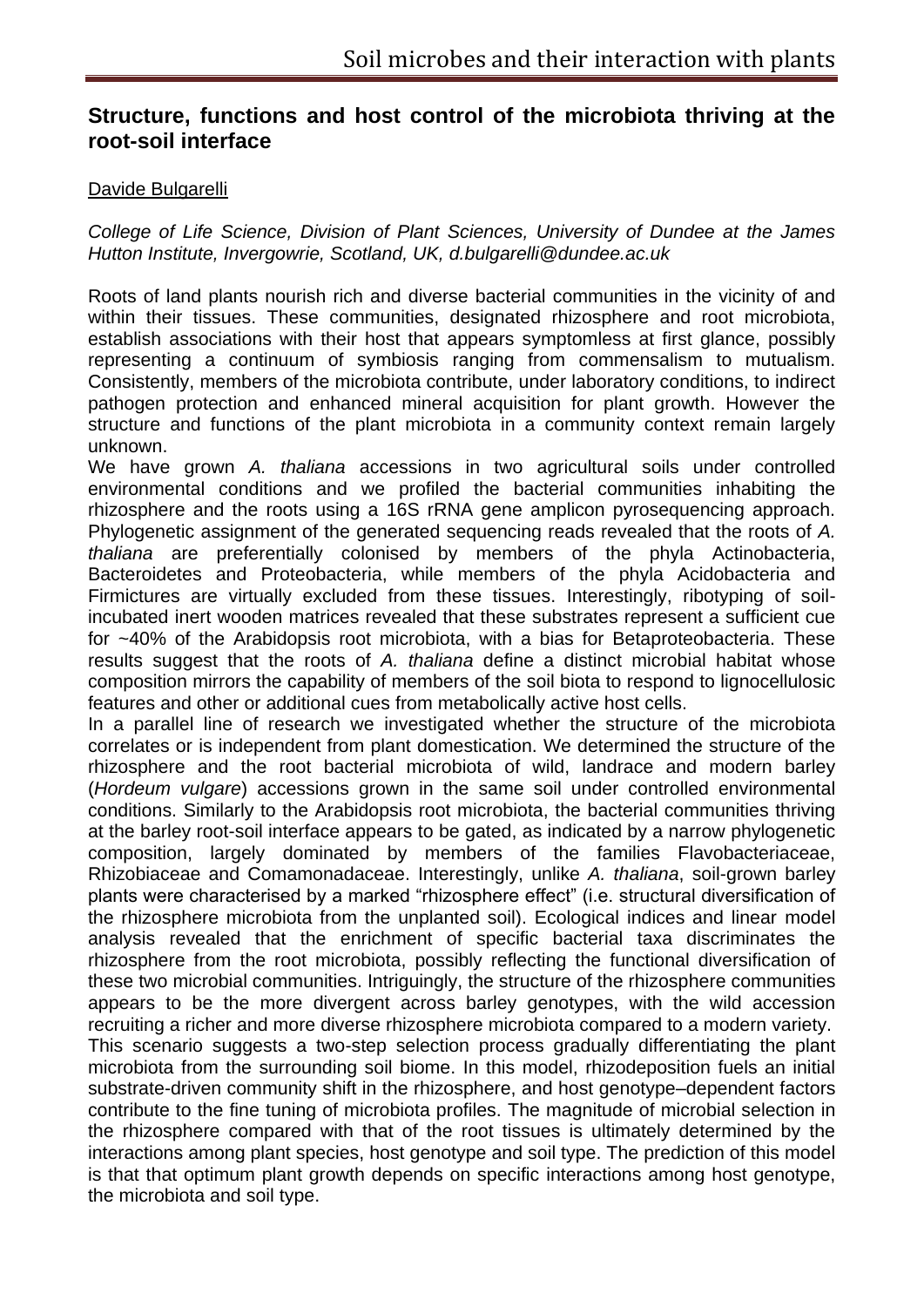#### **Team work and discussion**

# **Molecular vs. biochemical methods to study the soil microbial community**

Vito Armando Laudicina Luigi Badalucco

#### *Dipartimento Scienze Agrarie e Forestali, Università degli Studi di Palermo, Palermo, Italy, vitoarmando.laudicina@unipa.it*

Although our knowledge about soil-microbe-plant interactions is increased during the last decades, the complexity of interacting biological, chemical and physical factors suggests that much remains to be understood. The soil is one of the major reservoirs of biological diversity on our planet. The economic profit derived from soil biodiversity is estimated more than 1500 billion dollars, although the relative value of the associated services remains to be determined. Investigating microbial diversity is important not only for basic scientific research, but also to understand the link between community structure and function. To date both molecular and biochemical methods have been widely used to investigate genetic, functional and structural microbial diversity. Among the most widespread biochemical methods, the phospholipid fatty acids (structural diversity) and the community-level physiological profile (functional diversity) are currently used.

Molecular methods used to study microbial diversity are numerous and they mainly aim to investigate the genetic microbial diversity. Among them, DNA re-association, DNA–DNA and mRNA:DNA hybridization, DNA cloning and sequencing, and other PCR-based methods such as denaturing gradient gel electrophoresis, temperature gradient gel electrophoresis, ribosomal intergenic spacer analysis and automated ribosomal intergenic spacer analysis are to be mentioned.

However, despite the availability of such numerous methods, the study of microbial diversity is made difficult by general and methodological limitations.

General limitations are mainly due to the soil spatial heterogeneity, inability to culture all soil microorganisms and frequent taxonomical updating about several microbial groups. Methodological limitations can be even more important and concern mainly the molecular methods. In fact, although the latter has overcome the limitations of cultured-based techniques, the lack of efficient cell lysis and nucleic acid extraction techniques still show remarkable drawbacks.

In conclusion, the best way to study soil microbial community diversity does not exist yet. However, to get the largest picture possible and the most information regarding soil microbial community, a variety of methods with different endpoints and degrees of resolution should be properly selected and used, with the questions being asked and the resources available in mind.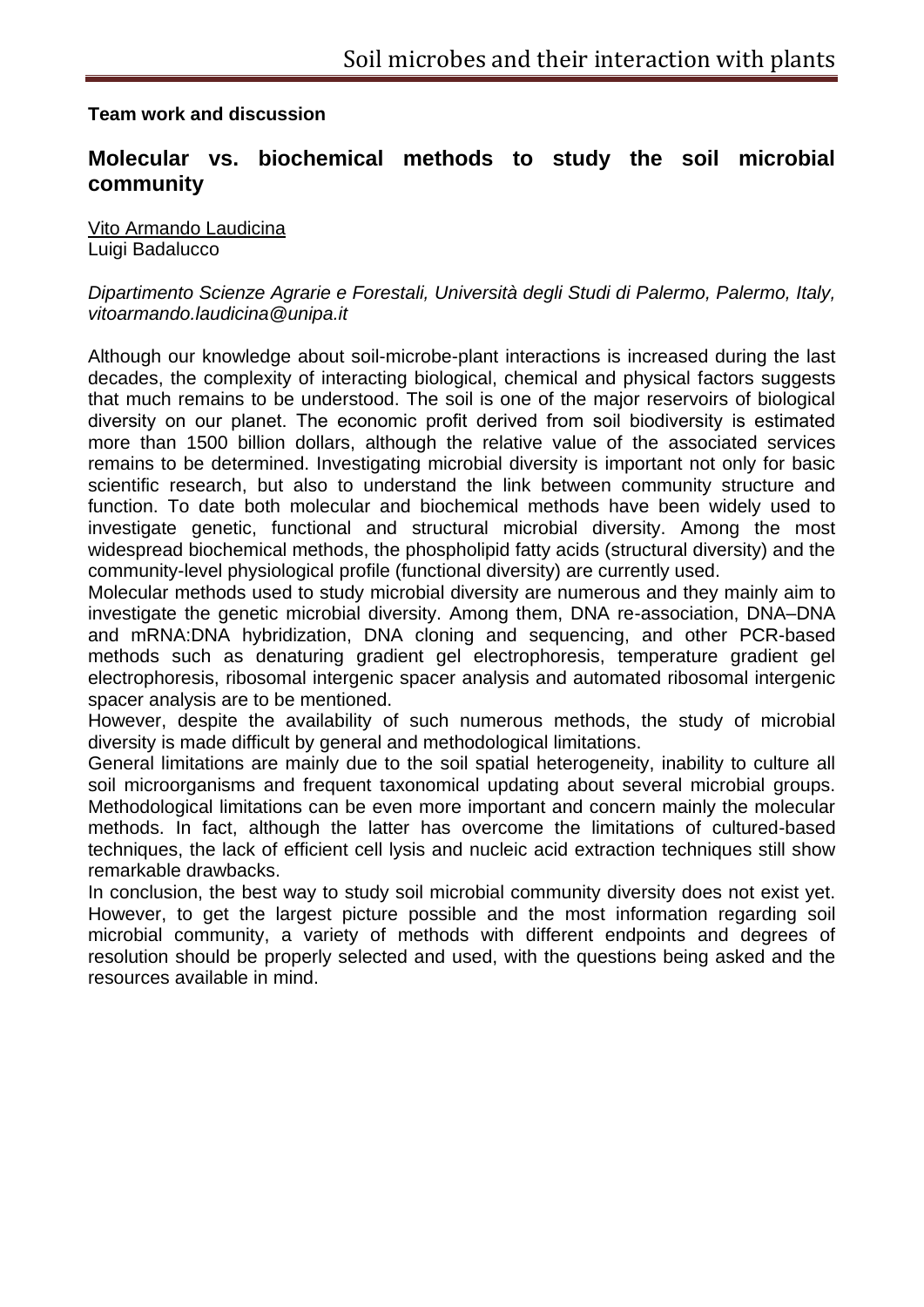# **Soil contamination and bioavailability concept**

#### Ilenia Cattani

#### *Istituto di Chimica Agraria e Ambientale, Università Cattolica del Sacro Cuore, Piacenza, Italy, ilenia.cattani@unicatt.it*

Soil contamination is generally due to chemicals of natural or anthropogenic origin, which accumulate in the solid, liquid and/or gaseous phase of soil and change the natural soil equilibrium. This is the result of many human activities such as: leakages from sanitary sewage, acid rains, unhealthy waste management techniques, mining, commercial activities as well as transport and services, uncontrolled release of industrial waste, such as harmful gases and chemicals, agricultural pesticides, fertilizers and insecticides, unfavourable and harmful irrigation practices. Some of the most serious soil pollution effects are: decrease in soil fertility and therefore decrease in the soil yield, loss of soil and natural nutrients, soil erosion, increase in salinity, disturbance of flora and fauna residing in the soil, death of many essential organisms, biodiversity decrease, serious health problems in people consuming plant products.

Soil pollutants may be divided into two main groups, according to their chemical structures and properties: i) inorganic and inorganic-organically bound (nitrates, phosphates, salts, trace elements, radionuclides), ii) organic toxic compounds (pesticides, hydrocarbons).

Even if soil contamination has long been recognized as an environmental issue of public concern, remediation is prescribed by considering both the risk that the land represents for human health and the potential commercial value of the site. It is know that the metal content in the solid phase often does not well predict toxic effects in soil dwelling organisms and plants, hence a risk-based clean-up of a contaminant can be determined with minimum uncertainty- by taking into account its bioavailability. Bioavailability can be considered to consist of three processes: a physicochemically driven desorption by which the compound equilibrates between the solid phase and the pore water, a physiologically driven uptake from the solid or liquid phase by the organism that is studied, and the internal distribution in the organism. So, the bioavailable fraction may be the fraction that is mobile and available for uptake by plants, animals and humans. This fraction may vary with time, depending on soil properties (texture, pH, redox potential, CEC, organic matter, inorganic constituents, enzyme content, biomass content, rhizosphere processes), speciation and chemical transformations (oxidation, reduction, hydrolysis, substitution, elimination, photolysis, biodegradation) of the considered substance: e.g. ageing of contaminated soils results in sequestering compounds within the soil particles or in its degradation and consequently decreasing the bioavailability.

The methodologies currently preferred for assessing the bioavailability of chemicals in the environment are:

- extraction procedures: the amount of bioaccesible compound is obtained as a function of that released by soil extraction by simple aqueous washes, complexing agents, acids, bases, salts or organic solvents. In this case, the final assay is always chemical rather than biological.
- bioassays: a test organism (e.g. microbe, plant) is exposed to the sample, and afterwards either the negative effects on the tested population or the bioaccumulation are quantified. Some of these methodologies are based on challenging the test organisms with soil extracts, whereas others attempt to bring the organism in direct contact with the non-extracted soil sample.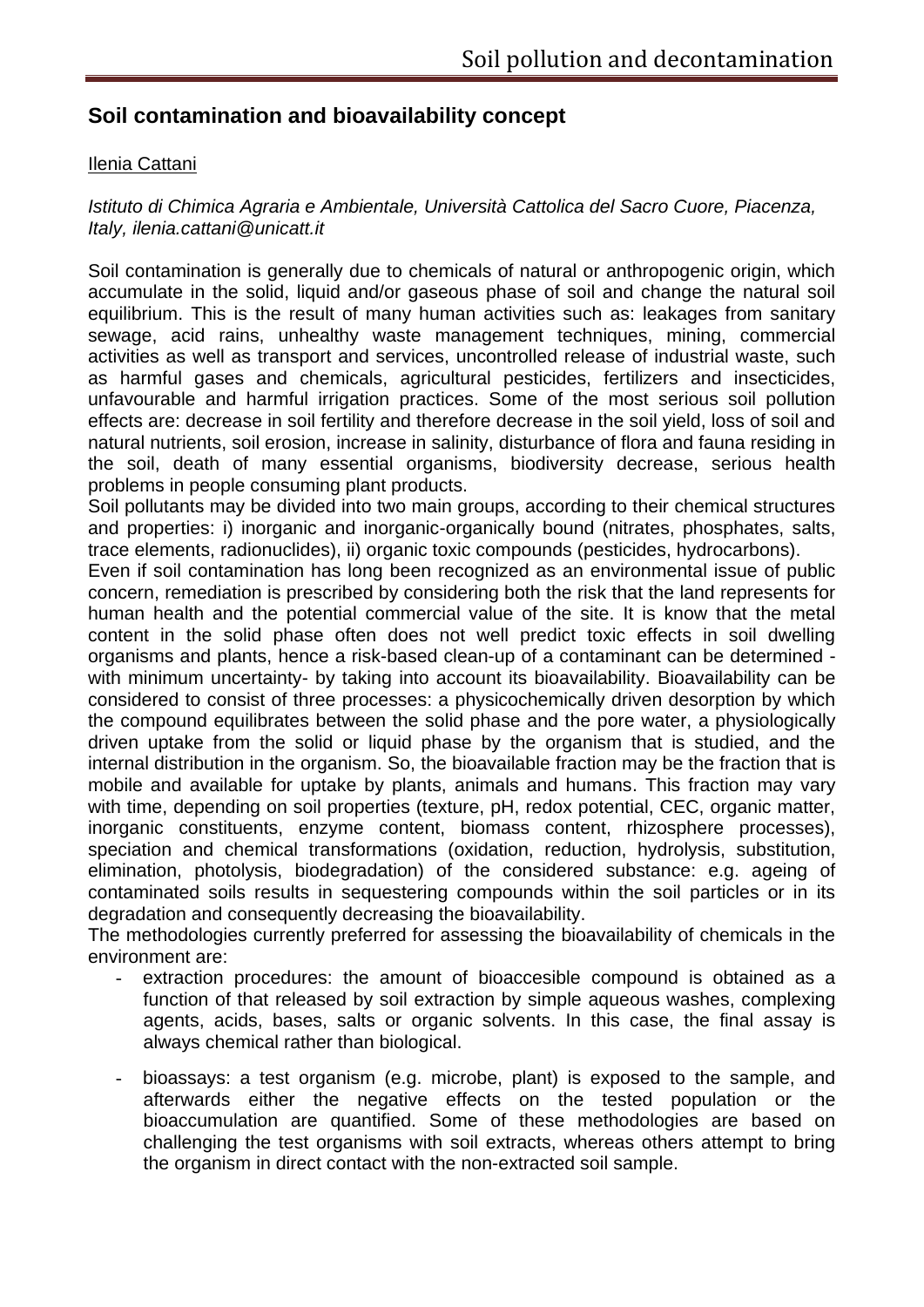# **Soil remediation: an overview**

#### Roberto Terzano

*Dipartimento di Scienze del Suolo della Pianta e degli Alimenti, Università degli Studi di Bari "Aldo Moro", Bari, Italy, roberto.terzano@uniba.it*

Because of human activities, every year we are losing soil at a rate estimated at approximately 11.6 ton ha<sup>-1</sup> y<sup>-1</sup>, equivalent to a reduction in soil thickness of about 0.38 mm  $y<sup>-1</sup>$ . For this reason, not only we should protect the soil we have but also we have to repair the damage caused by polluting the soil and bring it back into beneficial use.

Soil remediation is a very complex issue since it has to deal with a number of different aspects which only marginally pertain to technology and science. In fact, very often legislative as well as economic, social and engineering constraints dictate the rules toward the choice of the remediation technology to be employed for a specific polluted site.

From a technological point of view, there are several available well-established methods for soil remediation, including biological, thermal and chemical-physical treatments. All of them can be applied *in situ* (i.e. without excavation and movement of the polluted soil), or *ex situ* (i.e. with soil displacement) with soil treatment performed *on site* or *off site* (i.e. in treatment plants located outside the site under remediation). All these methods fulfill the general purpose to remove the source of pollution from the source-pathway-receptor linkage.

Despite the large number of available technologies, only few of them are sustainable and therefore further research on new remediation methods is needed. Applied to remediation, sustainability means that any remedial treatment should achieve a balance between protecting the environment now and not limiting the use of the environment in the future, being accepted by the general population, and not being too expensive.

The objective of this talk is to present an overview of all the available technologies for soil remediation and of the main advantages and drawbacks of the different methods. Also, the scientific principles at the basis of the primary classes of technologies will be discussed.

At last, some general guidelines concerning how to choose the best remedial technology will be provided, taking cues from real case studies.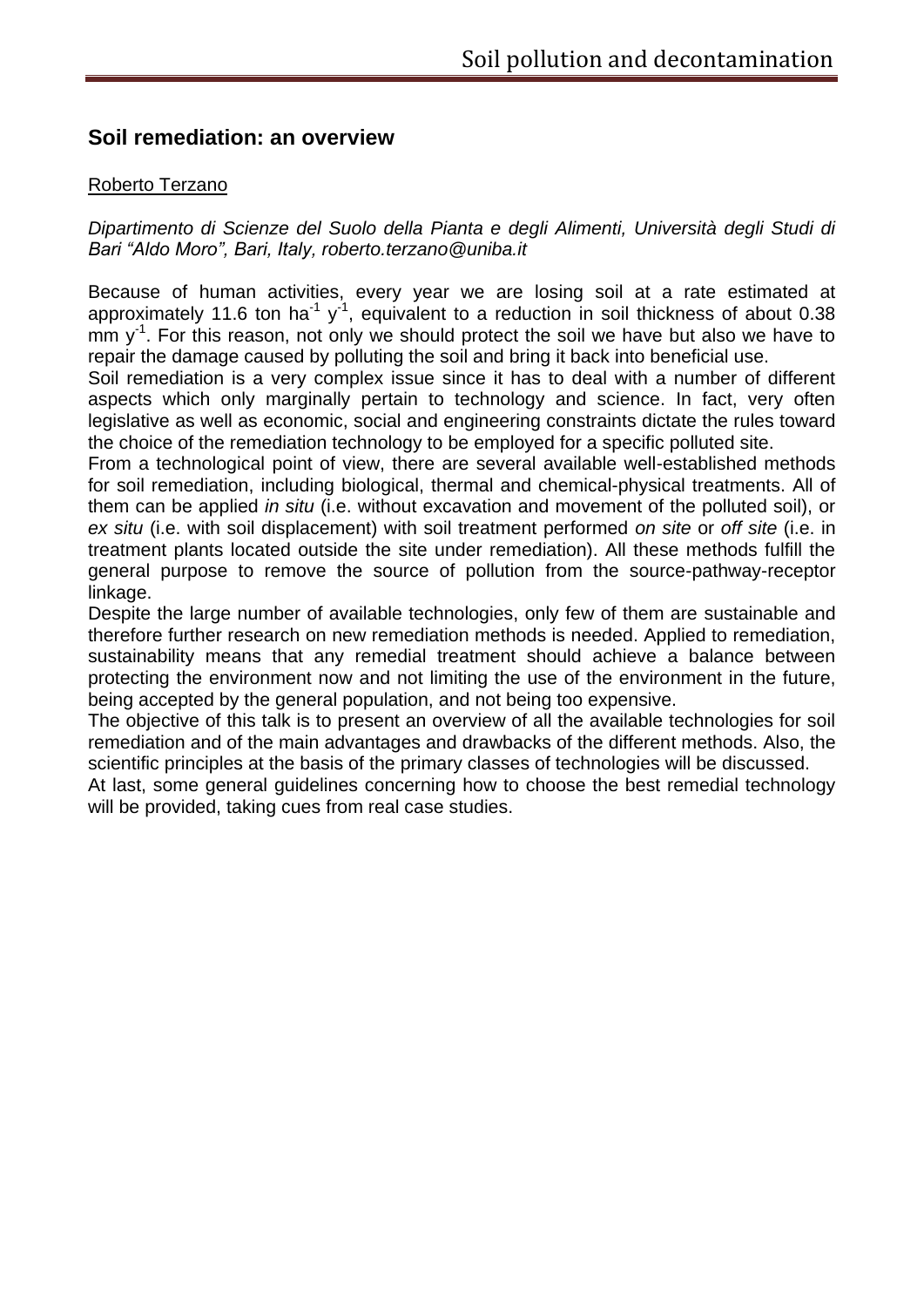# **Restoration of functionality of polluted soils and sediments: evidences from the GREENLAND and CLEANSED projects**

#### Giancarlo Renella

*Department of Agrifood Production and Environmental Sciences, University of Florence, Florence, Italy, giancarlo.renella@unifi.it*

Several phytoremediation options can be used for the sustainable management of contaminated soils and sediments. In particular, the phytoremediation using tolerant plants or short rotation coppice of with tolerant clones of woody plants can lead degradation of the organic pollutants in the rhizosphere and phytoextraction or phytostabilization of trace elements in polluted soils and sediments, with and without the use of (in)organic amendments. Phytoremediation allows the preservation and restore the quality of the polluted soils which are non renewable natural resources.

The phytoremediation can reduce the chemical mobility of metals and metalloids and the total concentrations of organic contaminants, thus reducing soil ecotoxicity particularly in the rhizosphere. This leads to soil revegetation and restore or promote functional activity and nutrient fluxes in the remediated soils and sediments.

While it is well established that phytoremediation increases soil functionality and mineralization capacity, studies on soil bacterial and fungal species richness at community level have shown that soil microbial diversity in various aided phytostabilization trials can be increased at different levels even after several years of implementation. However, to date, there is not a clear common trend between microbial diversity and the apparent restoration of soil ecosystem services in the phytoremediated soils. Probably, this is mainly due to the fact that most of the microbial diversity studies have been carried out using a 16S- and 18S rDNA PCR-fingerprinting techniques. The low resolution level of the molecular PCR-DGGE techniques applied during previous studies makes it uncertain whether the lack of increased microbial diversity in the phytostabilized soils was due to a low sensitivity, or ecological factors such as slow microbial colonization after metal stress relief, the absence of complex ecological interactions between microbial species, and microbial selection induced by the incorporation of amendments (e.g. compost, iron grit, and beringite) into the soils.

Higher levels of resolution can be achieved by using open metagenomic approaches, mainly based on soil metagenome sequencing, or closed metagenomic approaches such as microarray techniques. Among the microarray techniques, the GeoChip technology allows the detection of microbial functional groups involved in the nutrient biocycles, metal resistance, and degradation of organic contaminants. The GeoChip technology has been successfully used to unravel the dynamics of microbial communities in remediated soils.

The results of the functional activity and functional diversity of soils and sediments from the EU – FP7 GREENLAND and LIFE12 CLEANSED projects showing the effects of phytoremediation on the soil and sediment ecological functions will be discussed and compared to the heavy metal solubility and organic contaminant concentrations.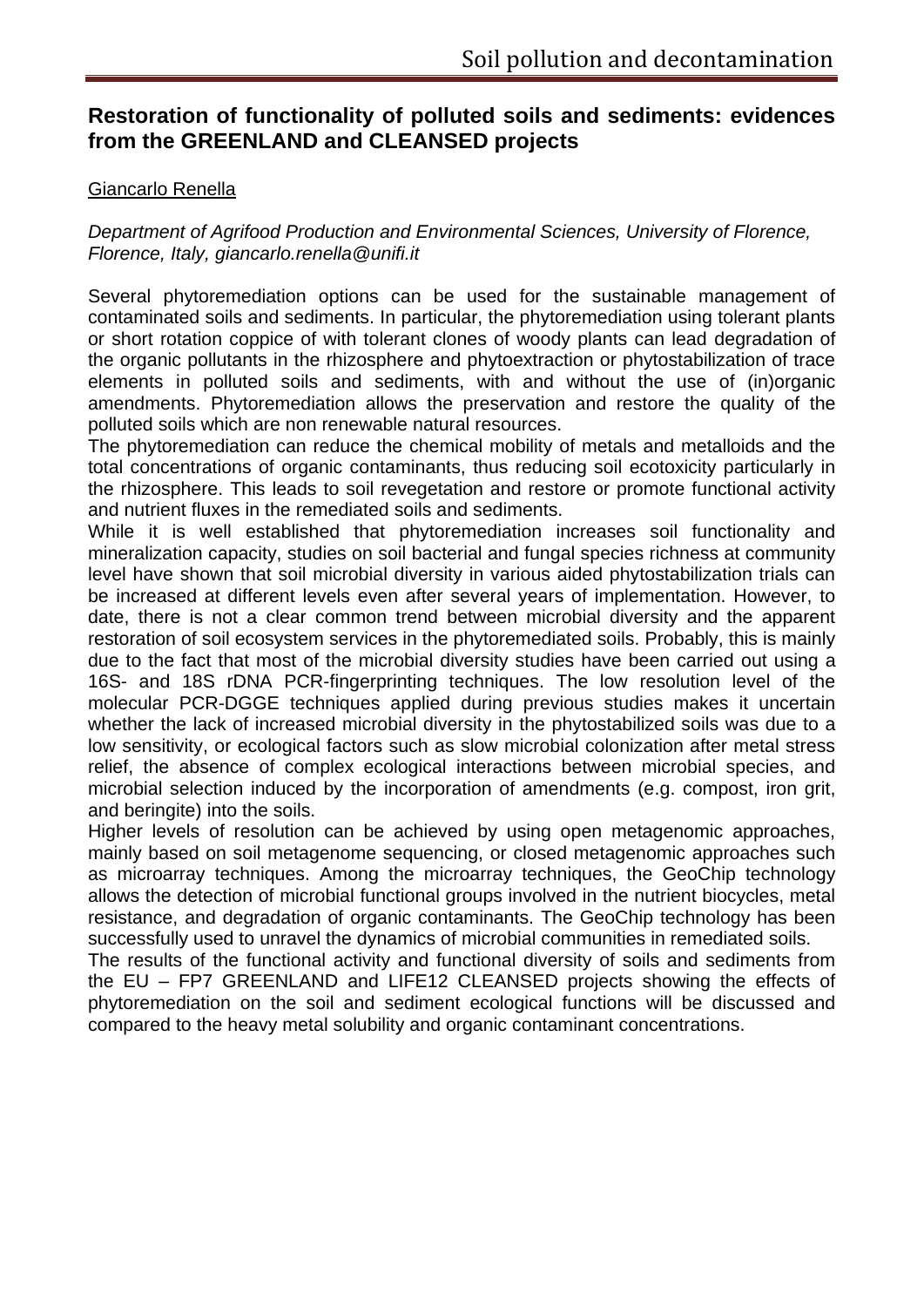# **Rhizosphere processes involved in phytoremediation of trace elementcontaminated soils**

#### Markus Puschenreiter

*University of Natural Resources and Life Sciences Vienna (BOKU), Vienna, Austria, markus.puschenreiter@boku.ac.at*

The few millimeters of soil surrounding the plant roots are called "rhizosphere". While roots represent the hidden half of entire plants, the microenvironment around roots constituting the rhizosphere has been referred to as the "hidden half of the hidden half", bearing numerous secrets yet not completely revealed. In spite of its limited volume the rhizosphere plays a key role in controlling the soil-plant relationship. Rhizosphere soil differs largely from the bulk soil and represents the microenvironment in which root activities and soil properties closely interact. Plantmicrobe relationships ranging from symbiosis to parasitism as well as microbial population dynamics are also influenced by these particular conditions.

The rhizosphere is an extremely dynamic environment characterized by numerous feedback processes linking phenomena in the biosphere with processes in the pedosphere. The high complexity of multiple plant-induced microbial and soil physical / chemical processes linked to each other and occurring simultaneously at a micro-scale makes rhizosphere research an extremely difficult task. In particular, access to study these processes and phenomena in situ is limited as they occur below-ground and separation of the components involved, such as roots, root hairs, soil solid phase, soil solution, gaseous phase and microbes, is very challenging in respect of experimental designs and technology.

The solubility and the bioavailability of trace elements in the rhizosphere is largely influenced by the activities of roots and associated microbes, leading to a decrease or an increase of concentrations in comparison to the bulk soil. The main processes include exudation of chelating compounds (e.g., carboxylates, siderophores), changes of pH and/or redox potential, uptake by living cells of roots or microbes, and others. Key factors influencing these processes are the general soil characteristics, plant genotype and the physiological status of the plant (e.g. nutrient deficiency).

Due to methodological challenges, the information about the fate of trace elements in the rhizosphere is still limited. However, due to recent developments, novel insight into the rhizosphere dynamics was gained. Novel rhizobox techniques allowed the assessment of rhizosphere gradients at high spatial resolution and 2D imaging techniques were the basis for obtaining new insight into the differentiation of rhizosphere processes along the root axis.

Many rhizosphere processes involved in phytoremdiation of trace element-contaminated soils are still unknown or only partially clarified. Trace element accumulating plants serve as model organisms to unravel the root-soil interactions involved in trace element biogeochemistry. Improving our understanding of trace element dynamics in the rhizosphere is a prerequisite for the optimization of phytoremediation efficiency.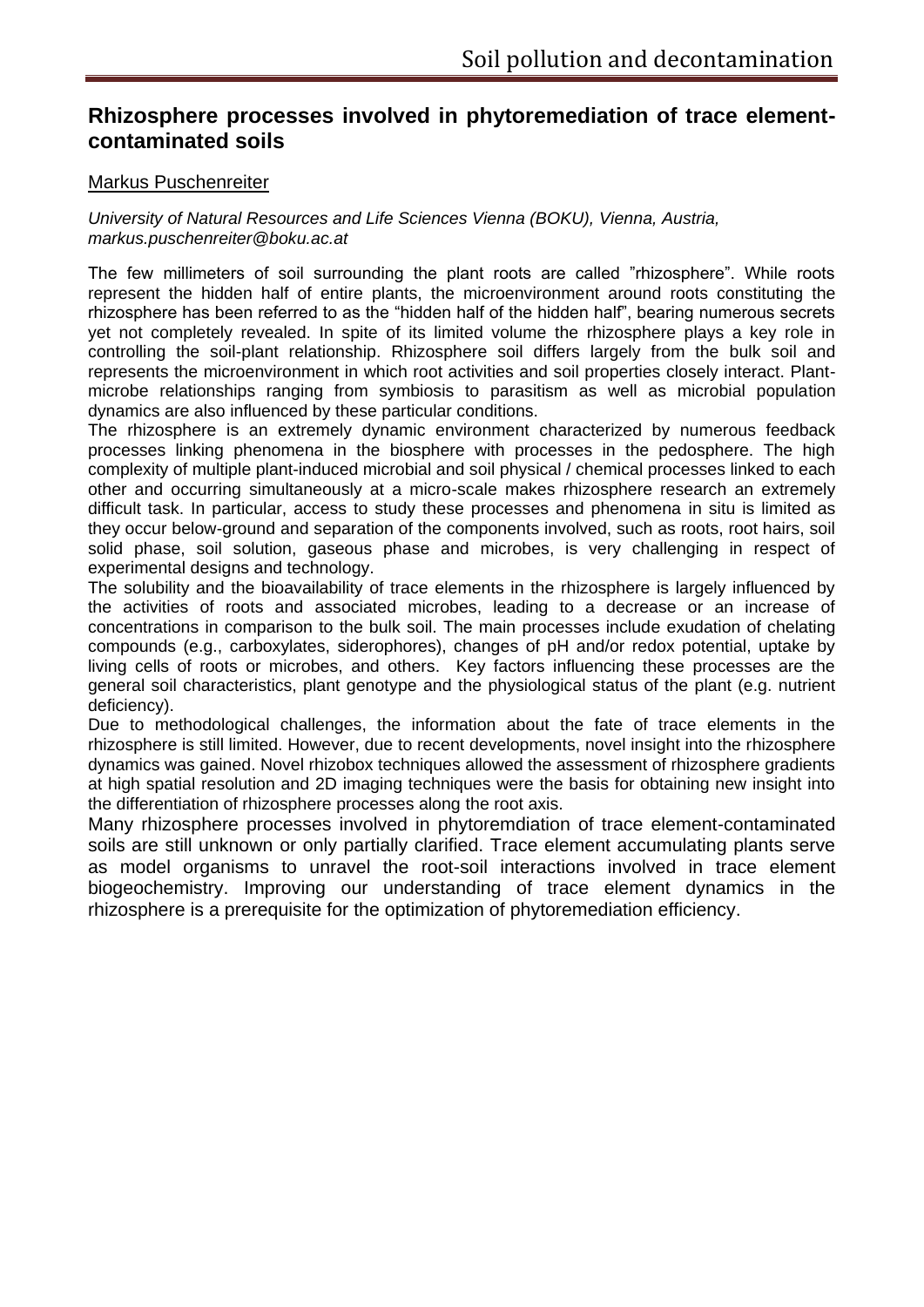#### **Team work and discussion**

# **Strategies and novel technologies for elemental speciation in rhizosphere soil solution**

#### Gian Maria Beone

#### *Istituto di Chimica Agraria e Ambientale, Università Cattolica del Sacro Cuore, Piacenza, Italy, gian.beone@unicatt.it*

Rhizosphere is spatially defined as the soil portion under the influence of plant roots. This microenvironment usually consists of a layer of few mm close to the roots. Chemical and biological reactions occurring in the rhizosphere modify soil properties and contribute to define the element chemical forms, so as to determine their behaviour in terms of toxicity, mobility and bioavailability. The main factors which are effective on element mobility and bioavailability in soil are: pH, Eh, cation and anion exchange capacity, organic matter content, both content and type of clay and inorganic soil constituents. The total concentration of an element in the rhizosphere does not allow to obtain a realistic information on its dangerousness for the environment. A correct assessment of the real risk and of the suitable decontamination techniques for a contaminated soil cannot leave speciation studies out of consideration.

According the definition by IUPAC, chemical speciation is a specific form of an element defined as to isotopic composition (e.g. for C, N, O, S, Pb, and Sr), electronic or oxidation state (e.g. CrIII/CrVI, AsIII/AsV and HgII/HgI/Hg0), organometallic compounds (e.g. Hg, As, Pb and Sn compounds) and inorganic and organic compounds of various origin. On the other hand, by 'speciation of an element' we mean the distribution of an element amongst defined chemical species in a system.

During the discussion, some aspects involving both the strategies and the techniques to investigate the speciation in rhizosphere soil solution, with particular emphasis on their principles, strong points, limitations and applicability, will be considered.

Some basic concepts calling attention to the different steps of chemical speciation procedures will be mentioned: sampling, storage, pretreatment, analysis and result evaluation. Finally, some recommendations will be given about the strategies that researchers should have to adopt, if possible, to improve the quality of their analytical data, including the use of isotopic techniques.

Among the different analytical techniques, the atomic spectrometry (AAS, ICP-AES, and the various types of ICP-MS), hyphenated or not with other equipments (e.g. chromatographic separations, Field Flow Fractionation, and Laser Ablation), will be dealt with in details.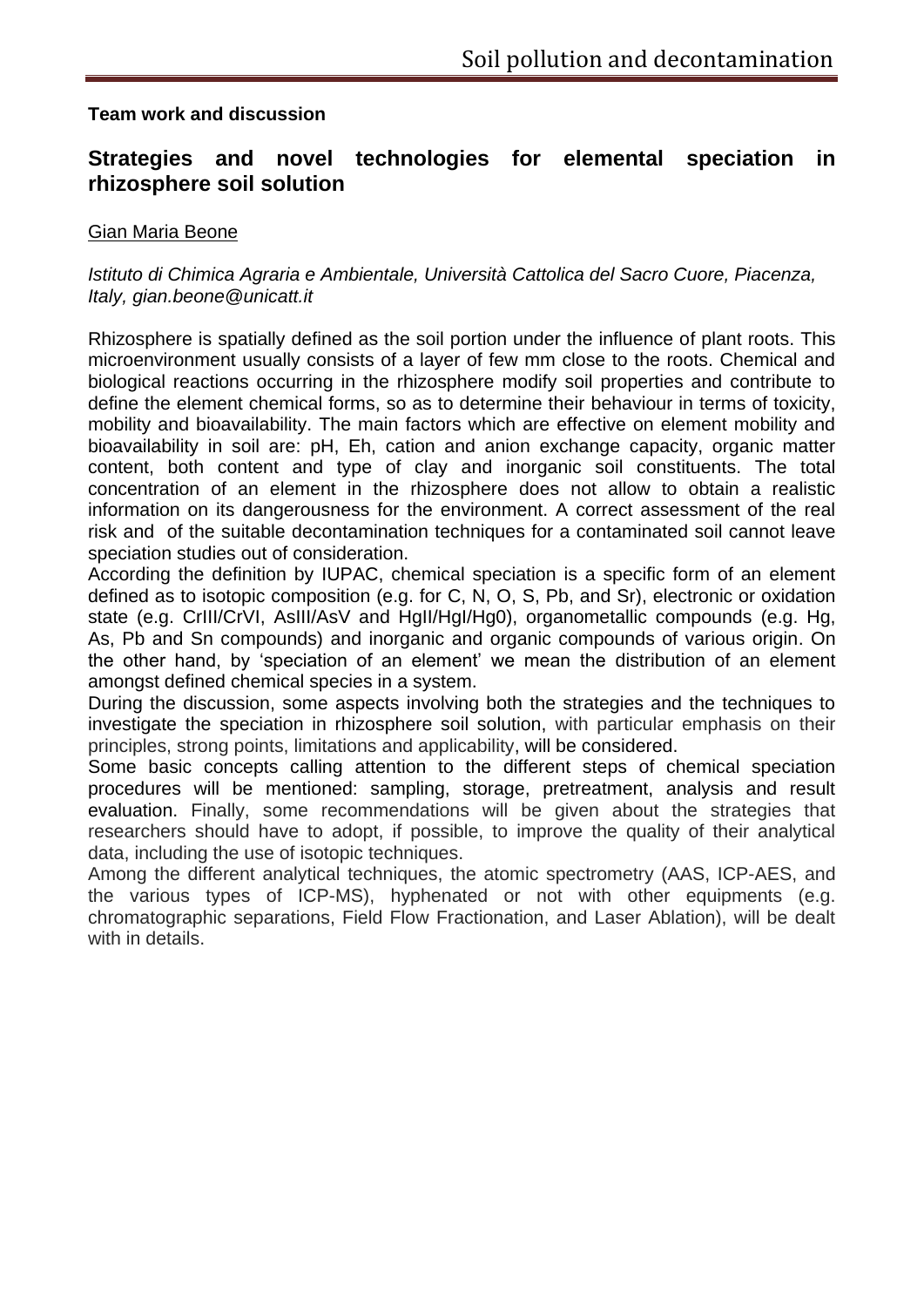# **Methods in Rhizosphere Research: Rhizoboxes and Rhizotest limitations and implications**

Tanja Mimmo<sup>1</sup>, Markus Puschenreiter<sup>2</sup>, Ilenia Cattani<sup>3</sup>

*1 Faculty of Science and Technology - FaST, Free University of Bolzano, Bolzano, Italy, tanja.mimmo@unibz.it*

*<sup>2</sup>University of Natural Resources and Life Sciences Vienna (BOKU), Vienna, Austria, markus.puschenreiter@boku.ac.at*

*3 Istituto di Chimica Agraria e Ambientale, Università Cattolica del Sacro Cuore, Piacenza, Italy, ilenia.cattani@unicatt.it*

The rhizosphere is the volume of soil around plant roots that is influenced by their activities. The high complexity of a multitude of plant-induced, microbial and soil physicalchemical processes linked to each other and occurring simultaneously at a micro-scale makes rhizosphere research an extremely challenging task. In particular, access to study these processes and phenomena *in situ* is limited as they occur below-ground and separation of the components involved, such as roots, root hairs, soil solid phase, soil solution, gaseous phase and microbes, is very challenging in respect of experimental designs and methodology.

In the past, several methods have been developed that allow the separation of rhizosphere from bulk soil. The main approach includes the use of rhizoboxes, where either porous membranes or microtomes where used to obtain rhizosphere soil at defined distance from roots. The development of rhizobox-based methods facilitated major developments in rhizosphere research, however, the systems used in the past still had a number of limitations that may have caused significant artifacts. Recently a novel rhizobox design has been developed that overcomes these limitations by (i) employing a visible root only compartment containing a well-defined root monolayer of known biomass and age, (ii) use of a soil compartment on top of the rhizobox where roots grow in direct contact to the soil and thus limiting growth constraints during the experiment. To avoid artifacts caused by separation of soil layers in the rhizosphere compartment, slicing of rhizosphere soil was recommended to be done on non-frozen rhizosphere soil. Microelectrodes or micro suction cups may be fitted into the rhizosphere compartment to obtain information on either soil pH or redox potential or on the soil solution composition at defined distance from the planar root mat during the experiment.

Another experimental approach is the so-called rhizotest. The soil-based biotest procedure includes two successive steps: (i) pre-growth of the plants in hydroponics and (ii) growth of the plants in contact with soil samples. Compared to the rhizobox approach, the rhizotest provides more standardized growth condition and the possibility to calculate net element fluxes from soil to the whole plant. The rhizotest is a powerful tool for screening for rhizosphere effects in a large number of soils, treatments or replicates, however it does not provide the same high spatial resolution as it can be obtained with rhizoboxes.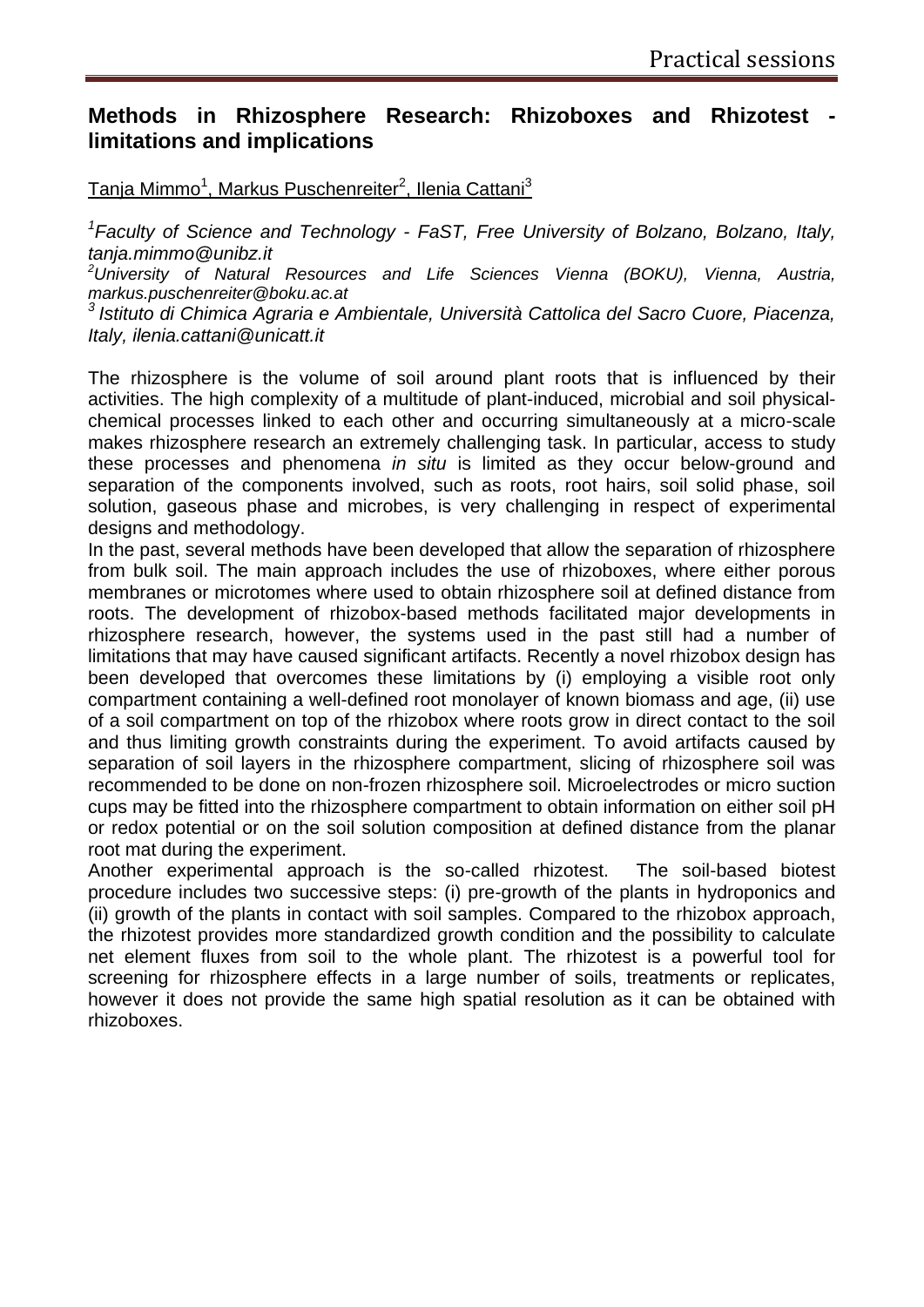# **How to approach a plant study in a plant-soil experimental system?**

#### Nicola Tomasi

*Department of Agricultural and Environmental Sciences, University of Udine, Udine, Italy, nicola.tomasi@uniud.it*

After the practical session focusing on the soil aspect, the scope of this one is to shed light on the problematic of the study of the plant-soil system from a molecular physiologist's point of view. This session will not be based on some practical works but on a discussion between all participants on how to setup an experimental setup to access (part of) the complexity of how plants respond to the interactions with soil, recognizing advantages and disadvantages of different systems and giving some tools to choose the most adapted depending the scope of the research.

There are major difficulties in studying the plant in a plant-soil system. First is that the study generally focused on the response at the root level, where there is actually the problem to access the root in a soil and to take into account the heterogeneity of the soilplant interactions and the activities of microorganisms. Moreover the plant species used is often critical, as most of the knowledge for the molecular side is still about *Arabidopsis.* However this plant is not adapted for this kind of study as it has a small and fragile root system; therefore it is needed to find/choose a plant that has strong roots, well known genome and if possible with a well characterized root physiology.

Once found a model plant you still need to go to find a system to grow it in a way to simulate as closing as possible what is occurring in the field, e.g. field experiments, pots, rhizobox, but you will need *in situ* techniques, e.g. biosensors, to measure the root physiology or to be able to collect the roots cleanly and without damage in order to do the measurements *in vitro*. In alternative, most of the researchers will go to a simplified setup, e.g. aeroponic or hydroponic cultivation, without any heterogeneity or with some, e.g. splitroot, compartmentalization. Moreover these last setups are normally in (semi-)sterility or at least without any soil microorganism community.

For the molecular part, you might have the possibility to use some mutants (knock out, overexpressing or transient silencing), where you might just need to check the physiological part. If not you have to collect generally the roots from the ground, remove the adherent soil and extract RNA from these tissues. Then you might need to find a method to isolate your gene(s) of interest if you do not know it(them) yet and to follow its/their expression level. Thereafter you might want to go up to characterize functionally this(ese) gene(s).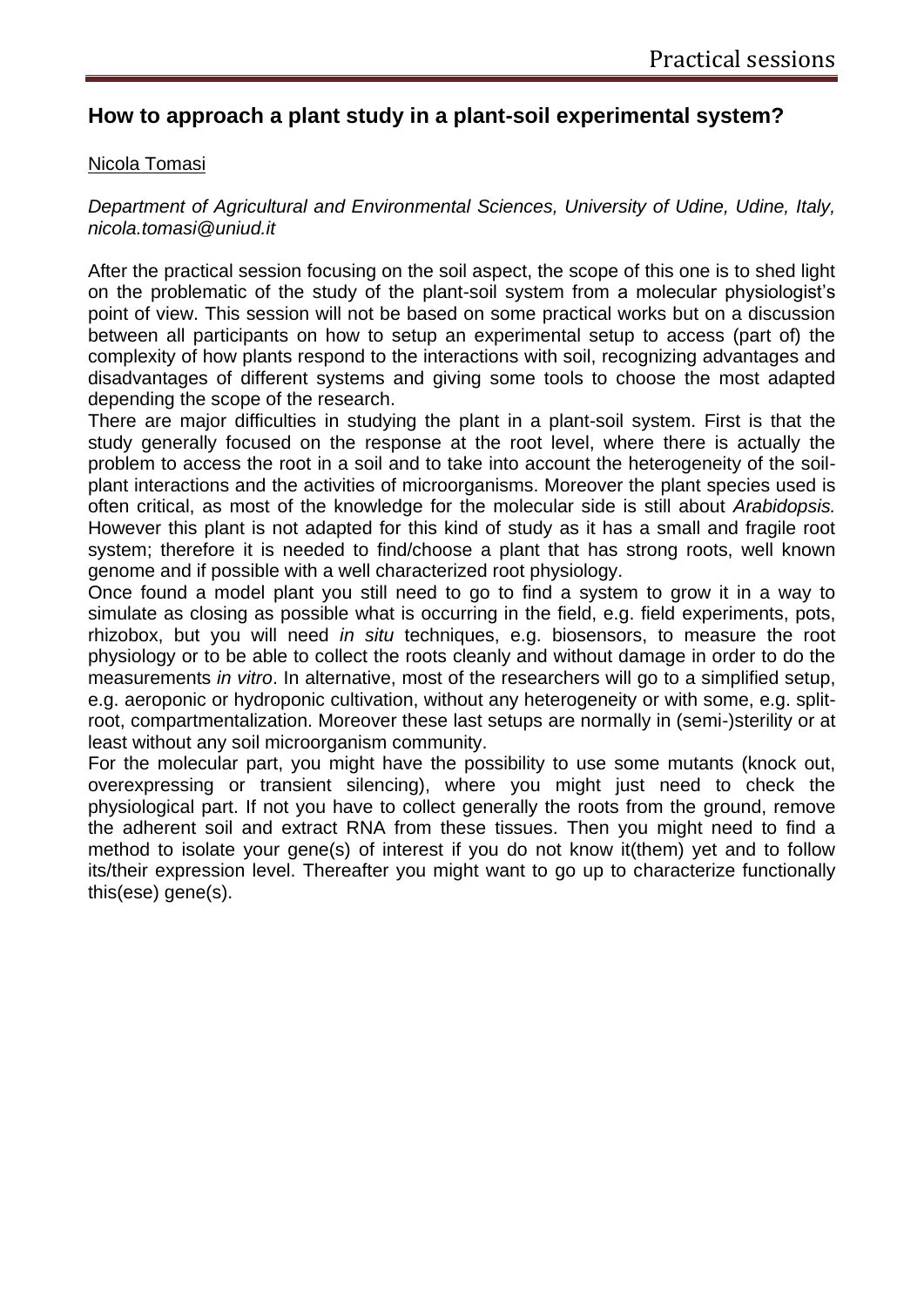# **Digging into numbers: from Data Count Matrix to (almost) PQ pictures using R**

Edoardo Puglisi<sup>1</sup>, Davide Bulgarelli<sup>2</sup>

*1 Istituto di Microbiologia, Facoltà di Scienze Agrarie, Alimentari ed Ambientali, Università Cattolica del Sacro Cuore, Piacenza, Italy, edoardo.puglisi@unicatt.it <sup>2</sup>College of Life Science, Division of Plant Sciences, University of Dundee at the James Hutton Institute, Invergowrie, Scotland, UK, d.bulgarelli@dundee.ac.uk*

Next Generation Sequencing (NGS) technologies provide several gigabytes of data made up of millions of sequenced reads with length up to a few hundreds bp. Handling and analyses of these high-throughput data is a crucial step, which has become more timeand cost-consuming than the work being carried out in the lab. A number of bioinformatics methods should be wisely applied in order to correctly test scientific hypotheses and extract meaningful conclusions from experiments relying on NGS data.

The practical session will provide examples of a number of available bioinformatics tools for the analyses of NGS data. Topics will cover the analyses, quality screening and conversion of FASTQ reads, the assembly, functional annotation of microbial genomes, the application of pipelines for the analyses of 16S rRNA amplicons. The second part of the session will focus on multivariate data reduction and hypothesis testing. We will discuss basic approaches in microbial ecology, such as alpha and beta diversity indices, the features of the most common ordination methods and how these can be applied to the analysis of NGS dataset, with emphasis for rRNA gene amplicon data. In addition, we will provide a brief overview of the statistical tools deployable to correlate NGS data with experimental variables. The final part of the session will be dedicated to the analysis of NGS data provided by the instructors using open source tools such as R.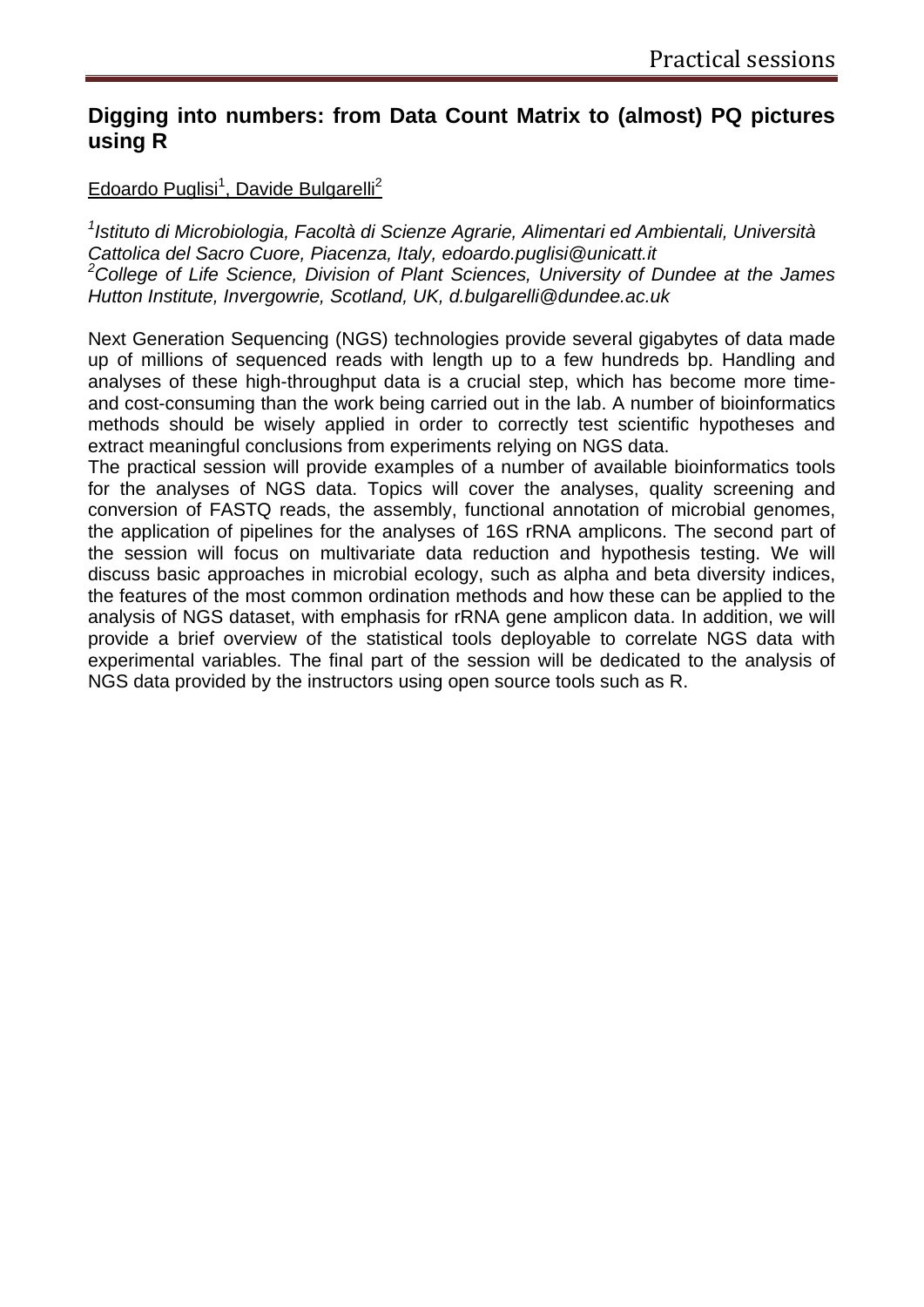# **X-ray and mass analytical methods to study micronutrients and trace element pollutants in soil and plants**

# Roberto Terzano<sup>1</sup>, Maria Chiara Fontanella<sup>2</sup>

*<sup>1</sup>Dipartimento di Scienze del Suolo della Pianta e degli Alimenti, Università degli Studi di Bari "Aldo Moro", Bari, Italy, roberto.terzano@uniba.it*

*<sup>2</sup>Istituto di Chimica Agraria e Ambientale, Università Cattolica del Sacro Cuore, Piacenza, Italy, MariaChiara.Fontanella@unicatt.it*

Heavy metals (Z>20) and metalloids are frequently present in soils both deriving from natural geologic sources or from anthropogenic inputs in the environment. Some of these elements are important micronutrients for plants (Fe, Mn, Zn, Cu, Ni, Mo) while others (Cr, V, Co, As, Pb, Hg, Cd) can exert toxic effects, especially when their chemical forms in soil are available for plant uptake and translocation.

In most of the cases, determining only the total metal content in soil is not sufficient to estimate how much available for nutrition or dangerous that element can be for plants. A better approach is to assess metal speciation and/or potential/actual bioavailability of trace elements in soil. In addition, following the fate of that element inside the plant is extremely useful to evaluate if it can be profitably exploited by plants (in the case of nutrients) or dangerously translocated in the plant edible parts (in the case of toxic elements).

For this type of studies, two groups of analytical techniques are particularly advantageous: those based on X-rays and those detecting the exact mass of the analytes.

As for X-rays, they have the capacity to penetrate inside matter and to give rise to a number of physical phenomena which can be profitably exploited by scientists to extract chemical as well as structural information from the sample under investigation. Physical processes such as diffraction, fluorescence and absorption can be used to study trace element speciation in soil and plants. In addition, microanalytical X-ray-based techniques can be adopted to elucidate chemical and structural properties of the sample down to the micrometer and nanometer scale.

In this practical session, an overview of these X-ray based techniques will be presented and the use of X-ray fluorescence to analyse soil and plant materials will be shown.

Another powerful method for speciation analysis is HPLC-ICP-MS (High Performance Liquid Chromatography-Inductively Coupled Plasma-Mass Spectrometry). Such a technique combines the separation capabilities of HPLC with the high sensitivity of ICP-MS detection to identify and quantify the different forms in which trace elements are present in plant and soil samples.

The advantages associated with the HPLC-ICP-MS technique include high elemental specificity, the possibility to record real time chromatograms, the ability to separate the signals of interfering species from the peaks of interest, a high linear range, a multielement capability, and the possibility to obtain isotopic information.

Another speciation method which will be shown during the practical session is the coupling of separation techniques with the measurement of different isotopes of a given element by ICP-MS. Isotope dilution analysis (IDA) is a well-known analytical technique based on the measurement of isotope ratios in a sample where its isotopic composition has been altered by the addition of a known amount of an isotopically enriched element. The first advantage of isotope dilution analysis is that any variation of this parameter due to instrumental instabilities such as signal drift or matrix effects will have no influence on the final value for the element concentration in the sample.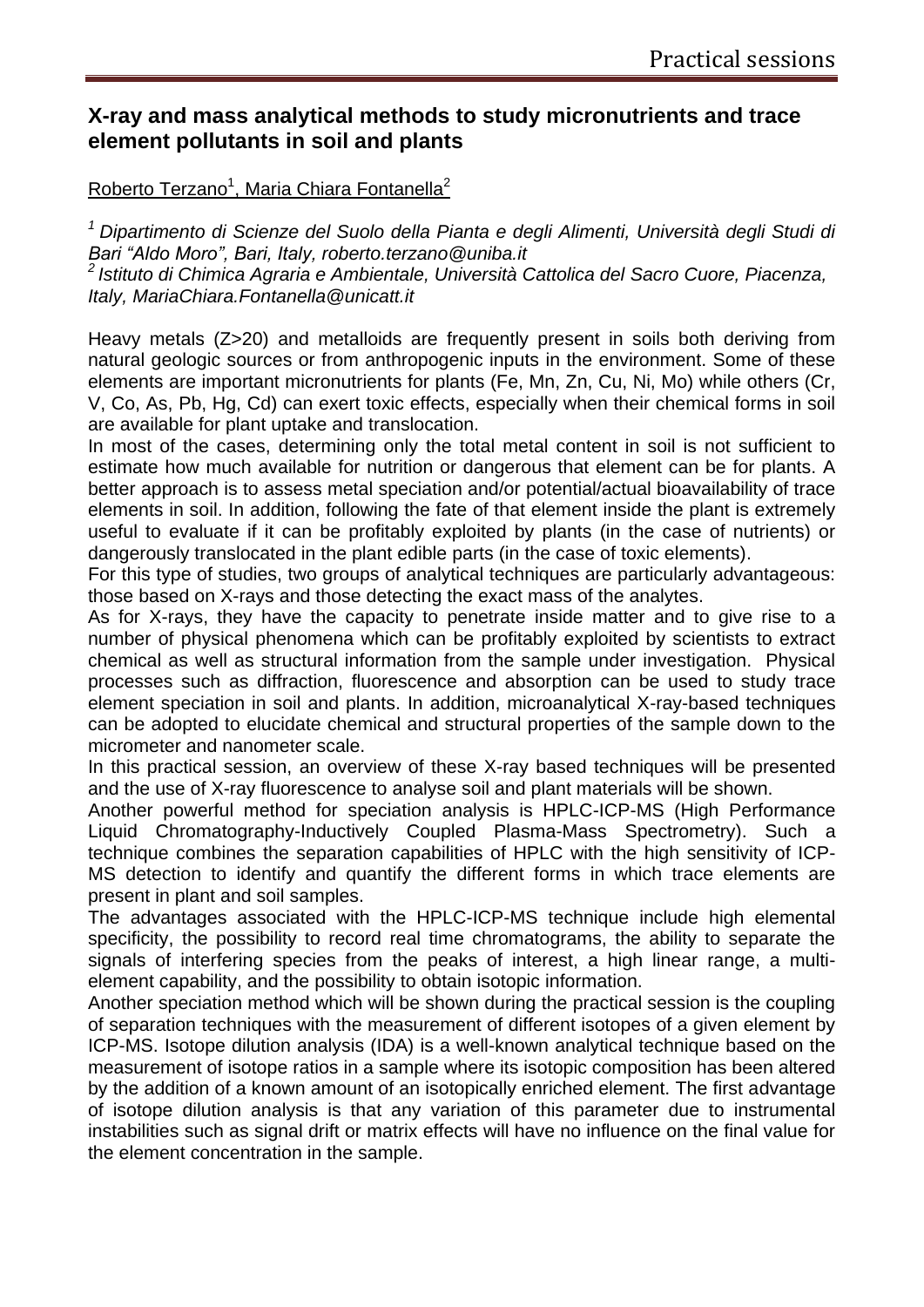# **Metabolic reprogramming of rice mutant plants knocking-down in the Mitochondrial Iron Transporter (MIT) expression**

#### Fabio Marco Casiraghi<sup>1</sup>

Gianpiero Vigani<sup>1</sup>, Khurram Bashir<sup>2</sup>, Yasuhiro Ishimaru<sup>2</sup>, Liliana Tato<sup>1</sup>, Hiromi Nakanishi<sup>2</sup>, Graziano Zocchi<sup>1</sup>, Naoko K Nishizawa<sup>2</sup>

*<sup>1</sup>Dipartimento di Scienze Agrarie e Ambientali - Produzione, Territorio, Agroenergia, Università degli Studi di Milano, Milano, Italy, fabio.casiraghi@unimi.it* <sup>2</sup>*Department of Global Agricultural Sciences, Graduate School of Agricultural and Life Sciences, The University of Tokyo, Tokyo, Japan* 

Iron (Fe) is an essential element for plant life being a fundamental constituent in many metabolic processes, including cellular respiration which is located in mitochondria. Reduced bioavailability of this element strongly impairs this important cellular compartment. Plants, however, have different regulatory mechanisms that allows flexible metabolic adjustments in response to nutritional disorders related to Fe deficiency. Under these conditions there is a general metabolic reprogramming at the root level (activation of glycolysis and secondary metabolism). This re-modulation of mitochondrial activity plays a key role in iron deficiency response. It has recently been suggested that mitochondria might be involved in a Fe sensing and signalling mechanism in the cell. The understanding of the mechanism is necessary to optimize the acquisition of Fe by plants.

In this work, the metabolic adjustment of rice *mit-2* mutant plants, grown at different concentrations of Fe, knocking-down in the expression of the Mitochondrial Iron Transporter (MIT), has been investigated.

Ionomic and transcriptomic analysis of leaf and root tissues have been performed on Fesufficient (+Fe) and Fe-deficient (-Fe) wild type and *mit-2* plants. The latter analysis of the *mit-2* plants showed a strong alteration of expression (up/down regulation) of genes encoding enzymes of both primary and secondary metabolisms. In addition to this, more mitochondrial alterations in gene expression were observed in leaf than in root. Western blot analysis carried out on the mitochondrial fraction and organic acids quantification by HPLC of root tissues, showed that under control condition (+Fe) the *mit-2* plants reprograms the mitochondrial metabolism similarly to that induced by a Fe deficiency. These findings support the hypothesis that mitochondria might represent the cellular compartment involved in the determination of metabolic responses induced by Fe deficiency.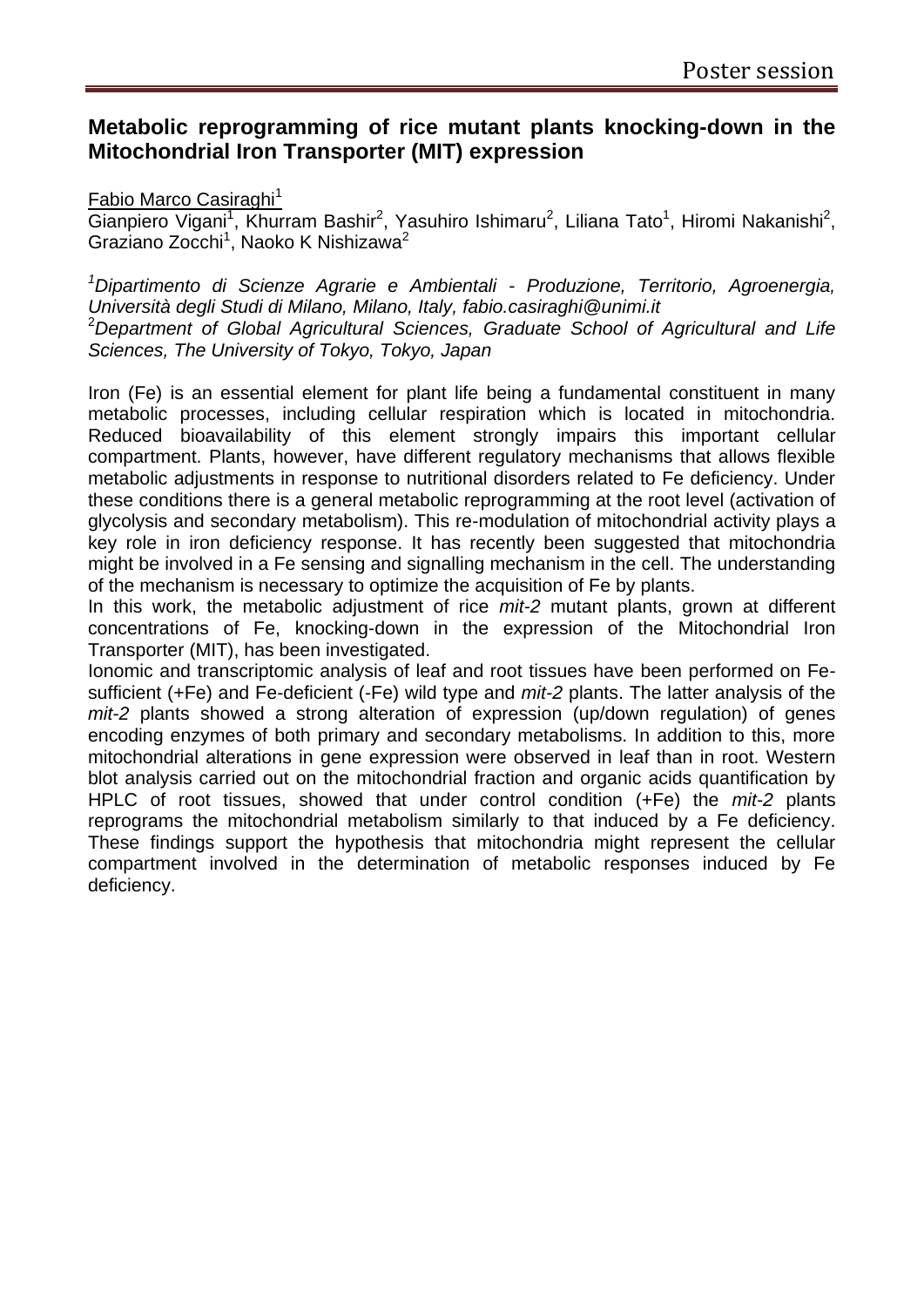# **Iron deprivation results in a rapid but not sustained increase of the expression of genes involved in iron metabolism and sulphate uptake in tomato (***Solanum lycopersicum* **L.) seedlings**

Silvia Celletti<sup>1</sup>

Anna Rita Paolacci<sup>1</sup>, Giulio Catarcione<sup>1</sup>, Malcolm J. Hawkesford<sup>2</sup>, Stefania Astolfi<sup>1</sup>, Mario  $Ciaffi<sup>1</sup>$ 

*<sup>1</sup>Dipartimento di Scienze e Tecnologie per l'Agricoltura, le Foreste, la Natura e l'Energia - DAFNE, University of Tuscia, Viterbo, Italy, cellsil@libero.it <sup>2</sup>Rothamsted Research, West Common, Harpenden, Hertfordshire AL5 2JQ, United Kingdom* 

Characterization of the relationship between sulphur and iron in both Strategy I and Strategy II plants, has proven that low sulfur availability often limits plant capability to cope with iron shortage. Here it was investigated whether the adaptation to iron deficiency in tomato (*Solanum lycopersicum* L.) plants was associated with an increased root sulphate uptake and translocation capacity, and modified dynamics of total sulphur and thiols accumulation between roots and shoots.

Most of the tomato sulphate transporter genes belonging to Groups 1, 2 and 4 were significantly up-regulated in iron-deficient roots, as it commonly occurs under S-deficient conditions. The up-regulation of the two high affinity sulphate transporter genes, *SlST1.1* and *SlST1.2*, by iron deprivation clearly suggests an increased root capability to take up sulphate. Furthermore, the up-regulation of the two low affinity sulphate transporter genes *SlST2.1* and *SlST4.1* in iron-deficient roots, accompanied by a substantial accumulation of total sulphur and thiols in shoots of iron-starved plants, likely supports an increased rootto-shoot translocation of sulphate. Results suggest that tomato plants exposed to irondeficiency are able to change sulphur metabolic balance mimicking sulphur starvation responses to meet the increased demand for methionine and its derivatives, allowing them to cope with this stress.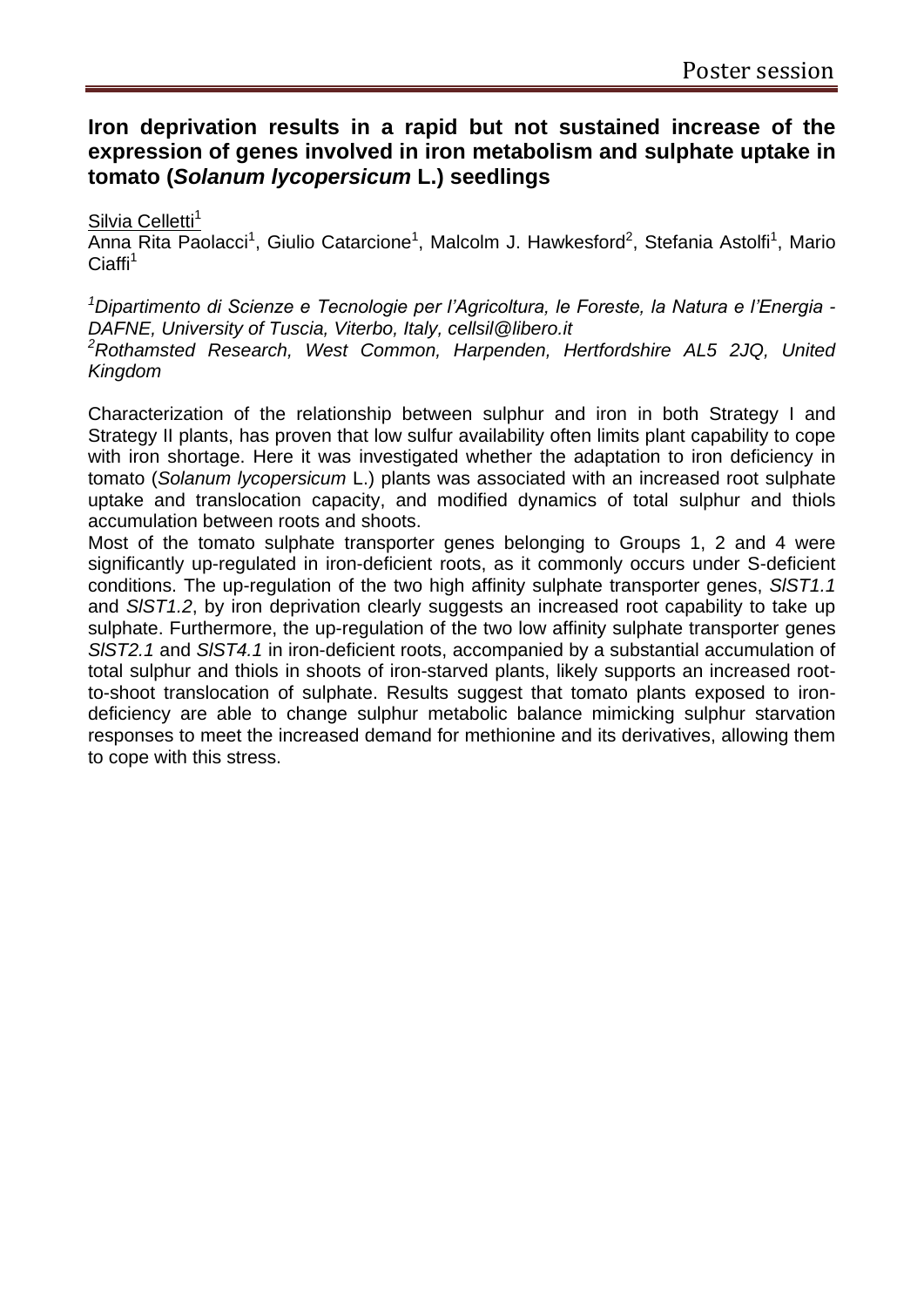# **An example of agro-ecosystem sustainability**

#### Silvia Chersich $1,2$

*<sup>1</sup>Earth Science Department, University of Pavia, Pavia, Italy <sup>2</sup>Department of Earth and Environmental Sciences, University of Milan Bicocca, Milan, Italy, silvia.chersich@gmail.com*

The goal is to delineate the main chemical-physical characteristics of the agricultural soils of a sustainable farming in Northern Italy at 403 m a.s.l. elevation. We focused the study of the soil farm and its vegetables production. We have studied 4 different vegetables from 4 Families: Chenopodiaceae, Cucurbitaceae, Solanaceae, Composite. We have taken samples during the different growth cycle of the vegetables. In order to achieve the objectives of the project we provide extensive investigation of the link between a) general study of the physical-chemical characteristics and physics properties of natural and agricultural agro-ecosystem soil b) knowledge on farming practices and quality-quantity characteristics of the products, quantitative and qualitative analysis on soil, humus, plant production, agric management carried out and confronted with experience and opinions of the farmer c) using the results of the soil research we have suggested for a new farming sustainable management. The results of the project bring us an understanding of the nutrient cycle in the soil farm during all the growing period of the plants. We recognize this agriculture as an example of environmentally friendly agriculture in Europe, translating the scientific nutrients dynamic and soil fertility knowledge into management practices that can be applied at the farm and landscape levels in order to preserve the natural fertility of the soil.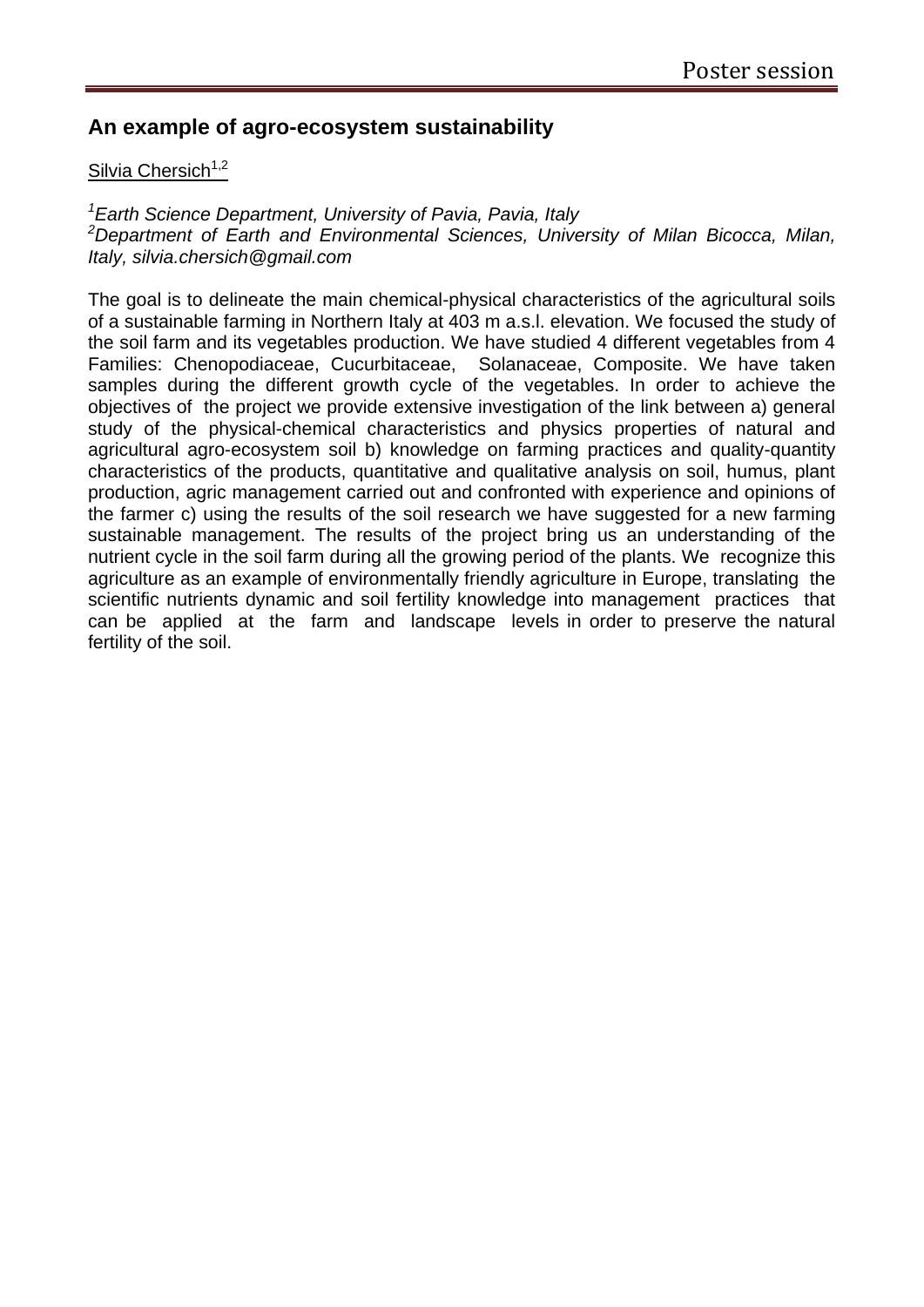# **Studio delle interazioni pianta-microrganismi, in un suolo contaminato da PCB, in presenza della specie foraggiera** *Medicago sativa*

#### Martina Di Lenola

#### *IRSA - CNR, Area della Ricerca Roma 1, Monterotondo, Roma,Italy, dilenola@irsa.cnr.it*

I Policlorobifenili (PCB) sono una classe di sostanze organiche xenobiotiche, prodotti industrialmente fino agli anni '70 ed attualmente presenti nell'ambiente come contaminanti persistenti in miscela di più congeneri (es. l'Apirolio, prodotto in Italia ed usato per i trasformatori elettrici). La loro degradazione avviene principalmente attraverso l'attività microbica. Importante è il ruolo svolto dalle piante, le quali, attraverso la secrezione di essudati radicali, possono stimolare o reprimere, in modo specifico, la presenza e l'attività dei diversi taxa microbici nella rizosfera. La degradazione dei contaminanti dipende fortemente sia dalla capacità delle specie vegetali che delle comunità microbiche di resistere al loro effetto tossico, ma soprattutto dall'interazione sinergica tra pianta e microrganismi nella rizosfera. Inoltre in suoli particolarmente degradati, non solo dalla presenza di contaminanti ma anche per scarso contenuto di sostanza organica, la scelta della specie vegetale è fondamentale per la selezione della comunità microbica, per la formazione di una fitta rizosfera e per l'arricchimento nutritivo del suolo, che può essere ulteriormente incrementato attraverso l'aggiunta di compost.

Al fine di indagare le interazioni tra pianta e microrganismi autoctoni della rizosfera, campioni di suolo, provenienti da un sito contaminato da PCB, sono stati utilizzati per allestire un esperimento di degradazione in presenza della specie foraggera *Medicago sativa*, nonché in presenza/assenza di Apirolio e di compost di derivazione da rifiuti solidi urbani.

Le analisi microbiologiche e chimiche, effettuate in diversi momenti dell'esperimento, hanno permesso di valutare le variazioni nella struttura e funzione delle popolazioni microbiche, in relazione alle diverse condizioni sperimentali.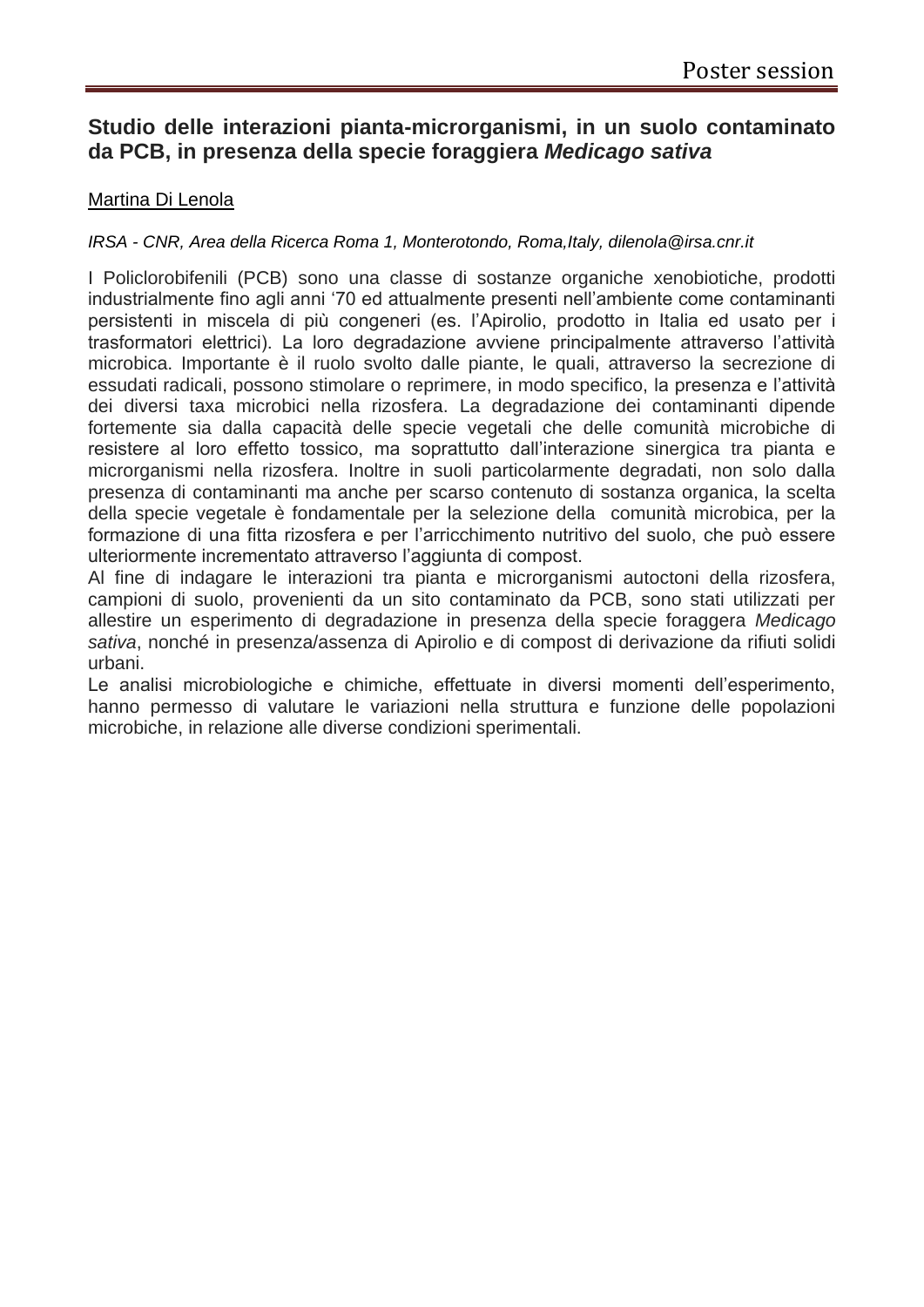# **Cadmium translocation in rice: a possible zinc independent pathway**

Laura Fontanili

C. Lancilli, B. Dendena, A. Ferri, G. Lucchini, G.A. Sacchi, F.F. Nocito

*Dipartimento di Scienze Agrarie e Ambientali, Università degli Studi di Milano, Milano, Italy, laura.fontanili@unimi.it*

Zinc is a micronutrient required for plant growth and development. Interestingly, the movement of Zn through the plant has been seen to be often coupled with that of cadmium, both at the uptake and translocation level.

Although divergent results have been obtained, they generally suggest that Zn independent pathways for Cd translocation in plant could be possible.

Here we present a study aimed at better understanding the Zn and Cd translocation pathways in rice plants.

Rice plants were hydroponically grown and differentially exposed to increasing Cd or Zn external concentrations, maintaining a steady amount of Zn and Cd, respectively.

Cd and Zn concentrations were measured by ICP-MS in xylem sap, roots and shoots. Results were related to total Cd and Zn contents in root fractions obtained by an exhaustive extraction procedure which enabled us to estimate the amount of Zn and Cd ions of the roots potentially available for translocation.

Interestingly, almost no competition of Zn over Cd has been proved at the translocation level, whereas a strong one has been observed in the opposite direction, i.e. of Cd over Zn. Such an outcome reasonably suggests that the xylem loading of Cd in rice occurs via different transport pathways, just partially shared with Zn.

In order to identify the possible Zn-insensitive pathway involved in Cd translocation we are focusing our attention on members of the  $P_{1B}$ -type ATPase family - OsHMA2, OsHMA4 and OsHMA5 - whose selectivity is being studied by expressing the relative cDNAs in yeast.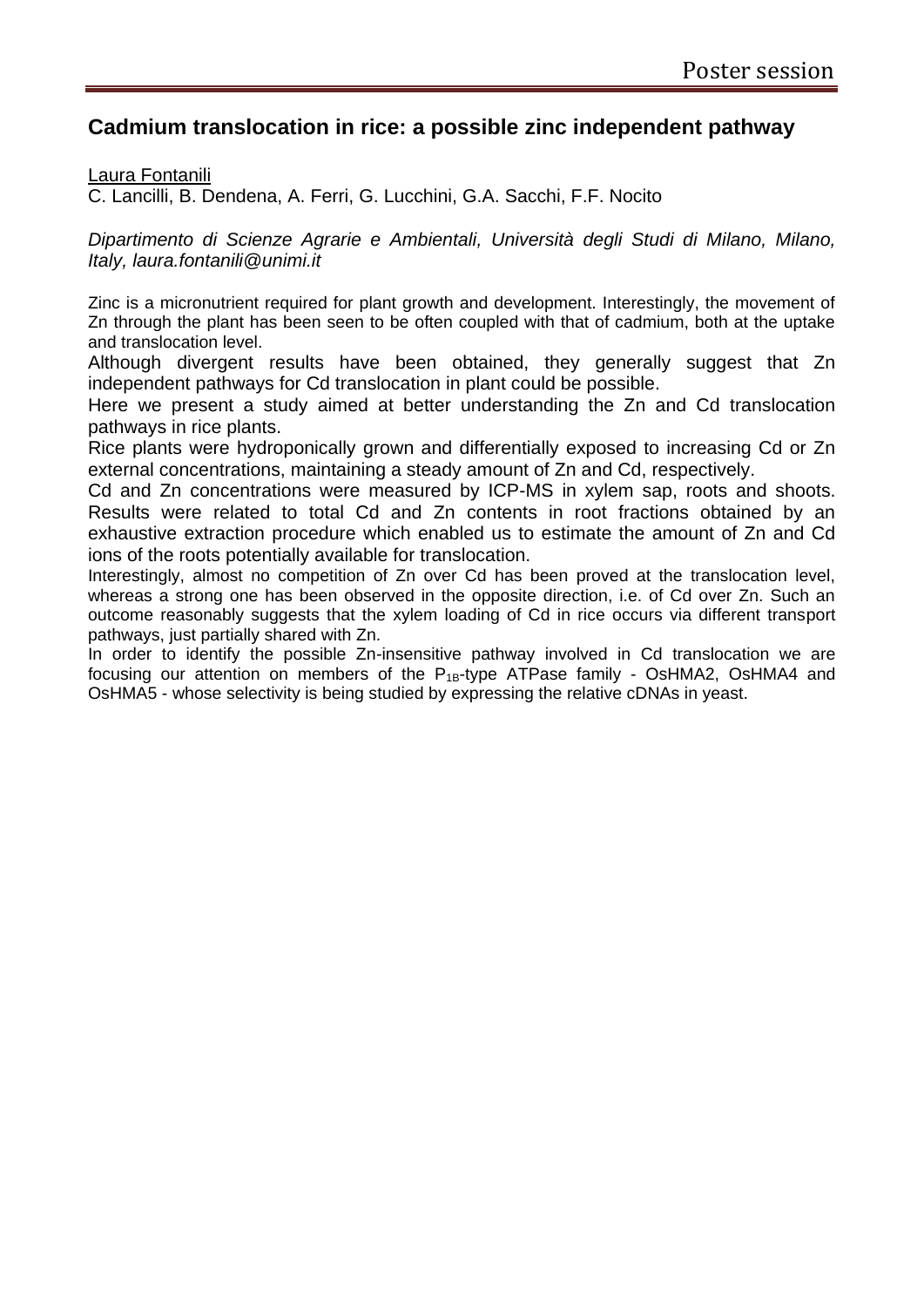# **The Role of Flavonoids in Promoting the Mobilization of Fe and Mn in soil**

#### Concetta Eliana Gattullo<sup>1</sup>

Roberto Terzano<sup>1</sup>, Giovanni Cuccovillo<sup>1</sup>, Luca Medici<sup>2</sup>, Nicola Tomasi<sup>3</sup>, Roberto Pinton<sup>3</sup>, Stefano Cesco<sup>4</sup>, Tanja Mimmo<sup>4</sup>

*<sup>1</sup>Dipartimento di Scienze del Suolo della Pianta e degli Alimenti, Università degli Studi di Bari "Aldo Moro", Bari, Italy, concettaeliana.gattullo@uniba.it*

*2 Institute of Methodologies for Environmental Analysis - IMAA, CNR., Tito Scalo (PZ), Italy*

<sup>3</sup>*Department of Agricultural and Environmental Sciences, University of Udine, Udine, Italy <sup>4</sup> Faculty of Science and Technology – FaST, Free University of Bolzano, Bolzano, Italy*

Flavonoids are polyphenolic compounds that can be released by plants into the rhizosphere, where they exert multifunctional roles. Little is known about their interactions with soil constituents and their effect on nutrient mobilization.

In this research, the interactions between three flavonoids, quercetin, rutin, and genistein, and two soils (one acid and one alkaline) were studied. Synergistic and competitive effects with three organic acids usually present in root exudates (citric, oxalic, and malic acid) were also assessed for the mobilization of different major and trace elements.

Citrate was the most effective organic acid in acid soil, whereas oxalate was more efficient for Cu, Zn and Ni extraction from alkaline soil. Synergistic effects among organic acids were observed for Mn in acid soil, and for Si in alkaline soil. Competitive effects occurred for Cu, Zn and Ni in alkaline soil.

Rutin was 25 times more effective than citrate for Fe mobilization in alkaline soil, and quercetin was 50 times more efficient than citrate in extracting Mn from acid soil. Quercetin (35 µM) combined to citrate (1 mM) increased five times the amount of Mn extracted by citrate alone.

Citrate may promote the element desorption from soil minerals through complexation. Differently, rutin mobilized Fe from soil by reduction to Fe(II) (reductive dissolution). Quercetin reduced soil-Mn to Mn(II) but, when combined with citrate, Mn was also partly reduced to Mn(III) which was immediately complexed and stabilized by citrate.

These results are extremely important to understand the biogeochemical cycle of trace elements in rhizosphere soil.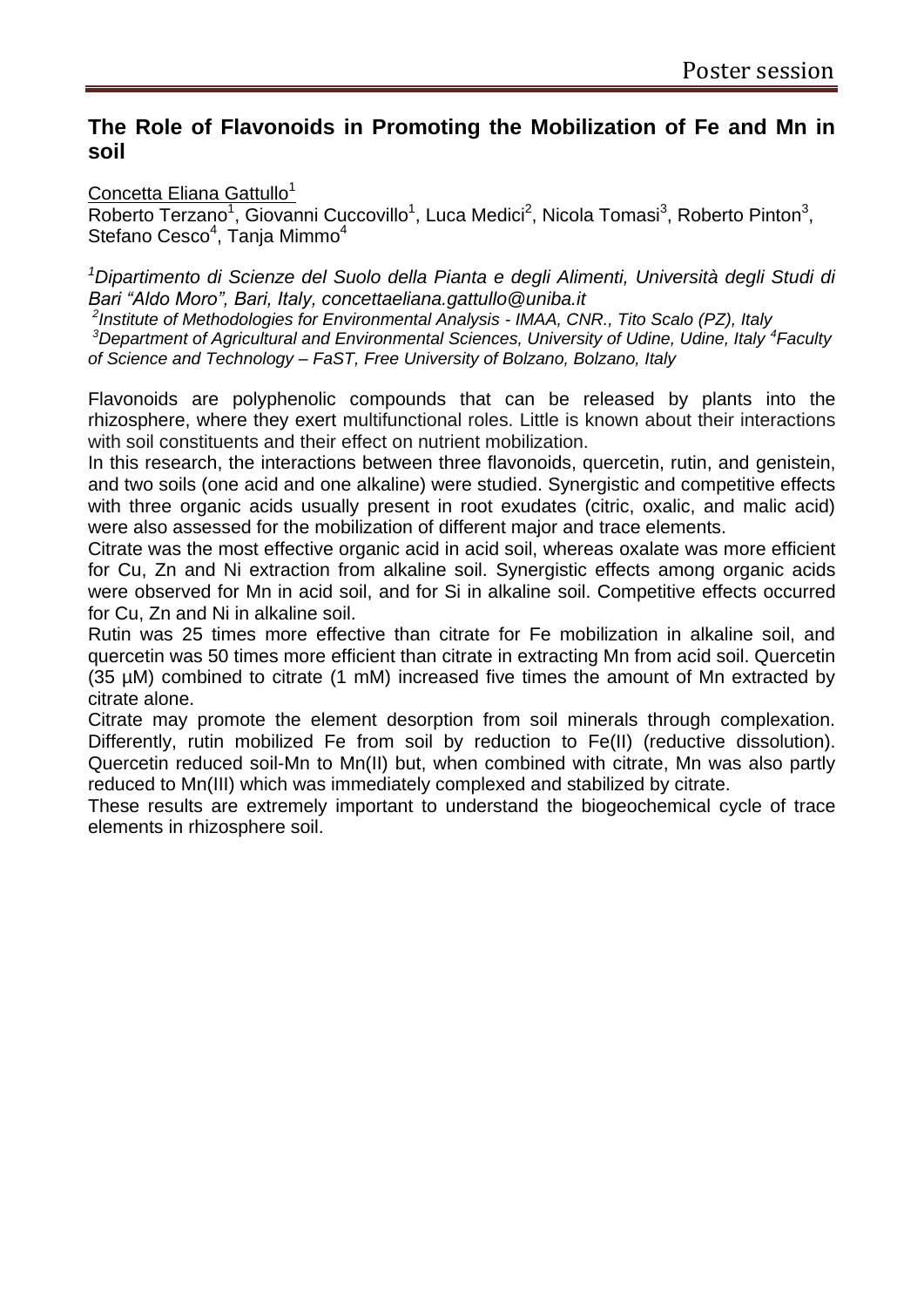# **Application of the Isotopic Dilution spectrometry for the determination of the exavalent Chromium in soil samples**

#### Laura Guidotti<sup>1</sup>

Pablo Rodriguez Gonzalez<sup>2</sup>, J. Ignacio García Alonso<sup>2</sup>, Gian Maria Beone<sup>1</sup>

*<sup>1</sup>Istituto di Chimica Agraria e Ambientale, Università Cattolica del Sacro Cuore, Piacenza, Italy, laura.guidotti@unicatt.it*

*<sup>2</sup>Department of Physical and Analytical Chemistry, University of Oviedo*

The oxidation number of Chromium in nature can vary from 0 to VI, but Cr(III) and Cr(VI) are the more stable forms in the environment. Even if the first one is essential for human nutrition, Cr(VI) is carcinogenic.

The proposed procedure consist of an extraction, a chromatographic separation and an ICP-MS quantification. It is howhever necessary to verify the possible interconversion of the two forms that during the extraction may occur. At this purpose different studies suggest the utilization of Speciated Isotope-Diluition Mass Spectrometry (SIDMS). This method requires the addition of a known amount of a solution that contains a chemical form of the element, enriched in one of its stable isotopes. This allows to follow the behavior of Chromium during the analytical steps.

In our case we have analyzed some samples of soil with a different content of organic substance and Iron (that tend to reduce Cr(VI)). Even adopting a so promising technique ("Fast and accurate procedure for the determination of Cr(VI) in solid samples by Isotope Dilution Mass Spectrometry", [Fabregat-Cabello N.](http://www.ncbi.nlm.nih.gov/pubmed?term=Fabregat-Cabello%20N%5BAuthor%5D&cauthor=true&cauthor_uid=23092182) at al.2013), in some of these samples the Cr(VI) added before the extraction as a spike, was completely reduced, preventing the quantification of hexavalent Chromium.

Our attention was focalized on the improvement of the conditions of extraction (temperature, cycles of warming, EDTA molarity, pH values, addition of ammonium nitrate and fenantroline as Fe(II) complexant).

The optimization of the procedure allowed the determination of the Cr(VI) in the majority of the investigated soils.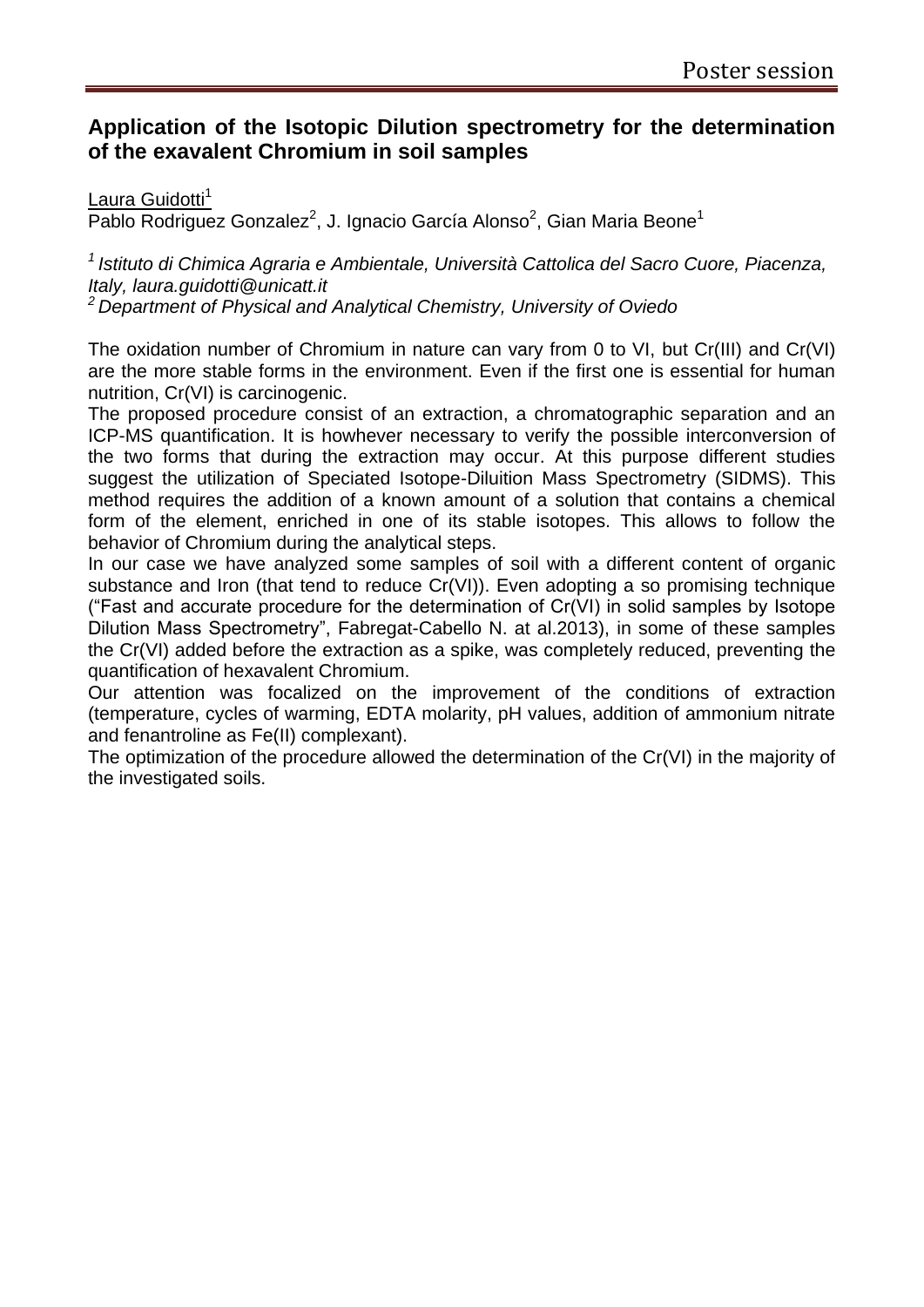# **The complex world of ectomycorrhizal fungi: soil fauna biodiversity in**  *Tuber aestivum* **brulé**

#### Stefania Pinto $1$

Fabio Gatti<sup>1</sup>, Cristina Menta<sup>1</sup>, Luis G. García-Montero<sup>2</sup>

*<sup>1</sup>Department of Life Sciences, University of Parma, Parma, Italy, stefania.pinto86@tiscali.it <sup>2</sup>Department of Forest Engineering, Operaciones Básicas, E.T.S.I. Montes, Technical University of Madrid (UPM), Madrid, Spain.*

Some species of ectomycorrhizal fungi, such as *Tuber aestivum* Vitt, create a zone (called burn or brulé) around the mycorrhized plant where the growth of other plants is inhibited. The aim of this study still in progress is to characterize soil fauna diversity inside the brûlé and highlight eventually differences compared to outside. The study, started on June 2013, is carried out in 9 spontaneous brûlé of *T. aestivum* Vitt., located in the Piacenza province. Soil samples were collected inside and outside the burn for: chemical-physical analysis (pH, TOC, organic matter content and humidity) microarthropods extraction (10x10x10 cm), nematode extraction (soil cores of 500 ml in volume). Sampling was repeated every first week of the subsequent months for 8 months. Microarthropods extraction was performed using Berlese-Tüllgren funnel. Soil biological quality indices (QBS-arthropods, QBS-collembola and Acari/Collembola ratio -A/C-); and biodiversity indices (Shannon-Weiner diversity index -H'- and Pielou's index -J-) were applied. Nematodes were extracted with modified Baermann funnel, fixed with hot formalin (5%) and identified to genus level. Maturity Index (M.I.) was applied.

Preliminary results show some differences between inside and outside the burn. Soils showed a moderately higher pH inside the burn while organic matter content and TOC were higher outside the burn. Taxa densities and soil quality and biodiversity indices were higher outside the burn. Regarding nematode community, although the determination phase is still in progress, the preliminary results seem to highlight differences in terms of relative abundance, species composition and M.I. values between the two "environments".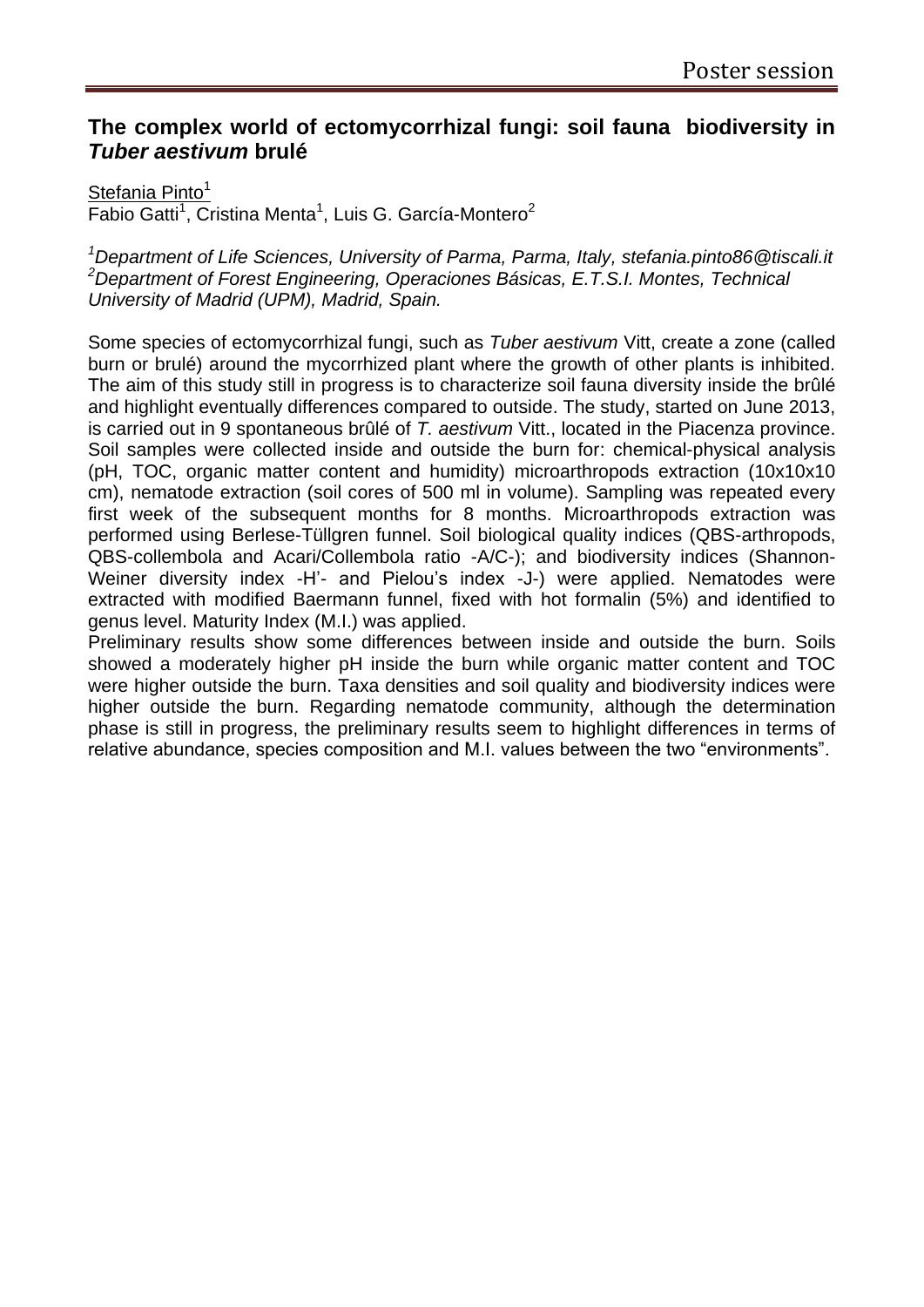# **Effects of water-saving cultivation of rice on the ion and metabolite contents in the grain**

#### Mauro Porrini

Federico Righettini, Gian Attilio Sacchi

#### *Dipartimento di Scienze Agrarie e Ambientali, Università degli Studi di Milano, Milan, Italy,*

For the modern rice varieties the average value of water productivity (WP) is about 1.1 g grain kg<sup>-1</sup> evapotranspired water, but in irrigated lowland condition it drops off to 0.4 g grain kg<sup>-1</sup> water. Global warming challenge and industrial or civic requirements for water might cause water shortages for irrigated lowland rice systems. Thus, the cultivation of aerobic rice become an important technique in several countries.

Soil water status, but in irrigated affects some commercial qualitative traits of grains, whereas scarce information exist for what concern its effect on the grain contents in dietary trace elements, undeliverable elements (Cd and As), nutraceutical or antinutritional phytochemicals. In order to acquire information on this aspect the levels of ions and metabolites were evaluated on brown rice samples obtained from four cultivars of temperate japonica rice genotypes grown in field under flooded or aerobic condition. Ionomics investigation by ICP-MS technique showed that, in all the varieties, in the grain of aerobically-grown plants the levels of Cd, Ni, Pb and Cu in the grains resulted higher (about 8, 5, 2, 1.5 fold, respectively), whereas those of As resulted lower (-30%). No differences were observed comparing the levels of the other elements. The water save technique did not influence the levels of tocopherols, tocotrienols and γ-oryzanol, detected by HPLC techniques, with respect to soil flooding. The genetic and physiological basis of some observed differences among the rice genotypes are under investigation.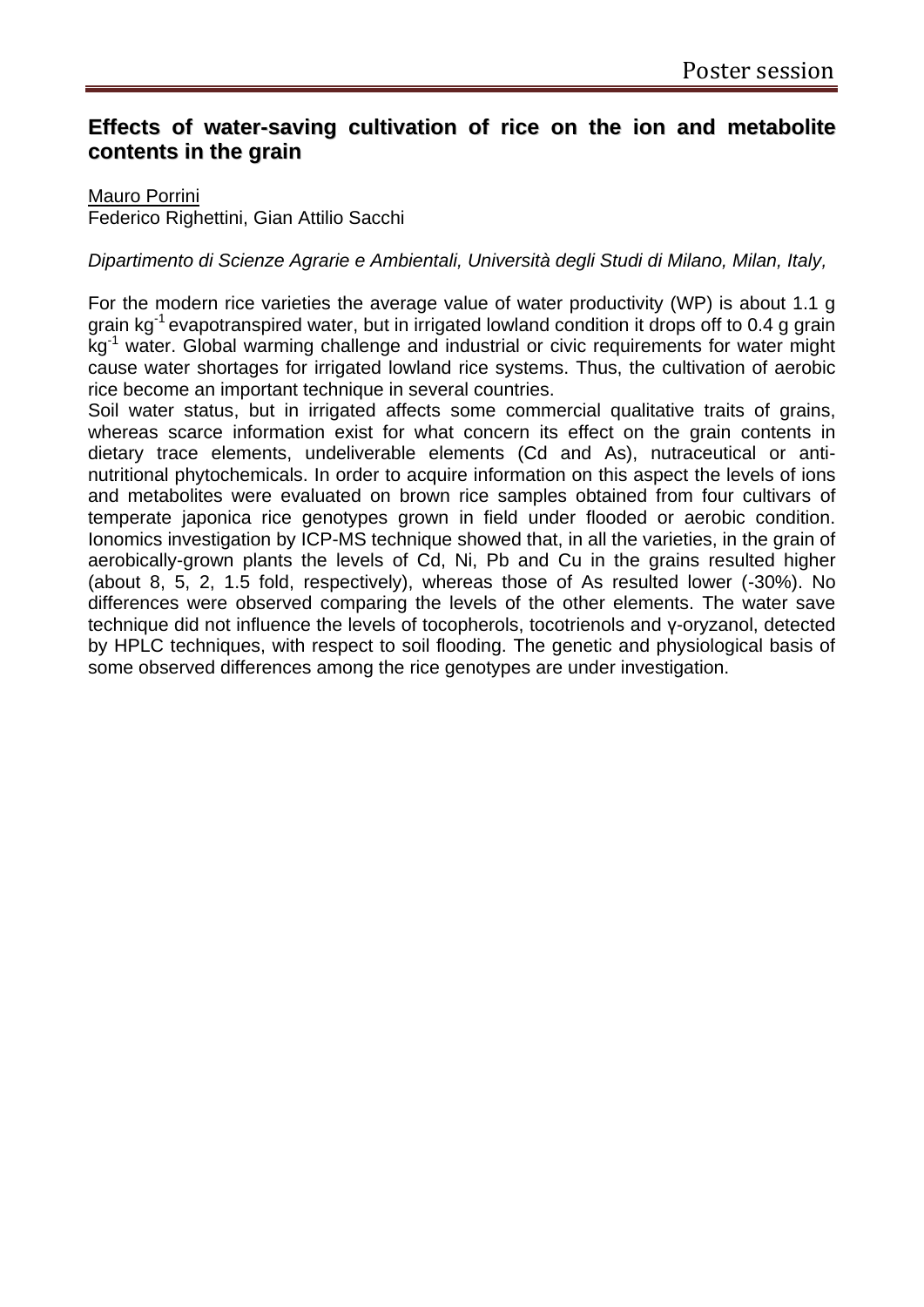# **Mobility and bioavailability of pollutants in soils from 'Terra dei Fuochi' (Campania region)**

#### Claudia Rocco<sup>1</sup>

Paola Adamo<sup>1</sup>, Salvatore Di Rosa<sup>2</sup>, Ida Duro<sup>3</sup>, Angela Vetromile<sup>2</sup>, Massimo Fagnano<sup>1,3</sup>

*<sup>1</sup>Dipartimento di Agraria, Università di Napoli Federico II, Portici, Italy, claudia.rocco@unina.it*

*<sup>2</sup>ARPAC – Agenzia Regionale per la Protezione Ambientale della Campania, Napoli, Italy <sup>3</sup>CIRAM - Università di Napoli Federico II, Napoli, Italy*

This work was carried out within the LIFE project ECOREMED *Implementation of ecocompatible protocols for agricultural soil remediation in Litorale Domizio-Agro Aversano RIPS* (ex-NIPS L. 426/98), Campania region (Southern Italy). The area, commonly known as 'Terra dei Fuochi', is characterized by a diffuse land abuse mainly through legal and illegal activities of wastes dumping and incineration. The LIFE project intends to define an operative protocol for agriculture-based bioremediation of polluted soils, including the use of biomasses for renewable energy production.

This study was aimed to characterize the potentially toxic elements (PTE) pollution in terms of fractionation of total content among main soil geochemical forms and main pools or fractions available to plants.

Four abandoned agricultural sites were chosen in the district of Giugliano (NA), Teverola, Trentola Ducenta and Castel Volturno (CE). From each site, soil samples, according to a grid of 10x10m cells, was collected. Pseudototal content of 16 PTE defined by Italian legislation (DL 152/2006) was measured by *acqua regia.* EU-MTP sequential extractions, EDTA 0.05 mol  $I^1$  pH7 and leaching test UNI EN ISO 12457-2/2004 were applied to define forms, phytoavailability and mobility of elements in soil.

Copper, Pb, Zn and Cr were the main pollutants exceeding the Italian legal limits (respectively 150, 100, 150, 150 mg/kg). Beryllium, Sn and V, also above the limits (in order 2, 1, 90 mg/kg), were naturally enriched in soils according to Ispra 2001 (baselines for Be 6, Sn 4, V 150 mg/kg).

A very low mobility characterizes all pollutants, likely due to the general alkaline pH and fine texture of the studied soils. Nevertheless, the potentially phytoavailable quantity (as assessed by EU-MTP and EDTA) was for some pollutants a consistent fraction of the total (for Cu 48-65%), indicating a potential effectiveness of the phytoextraction remediation techniques.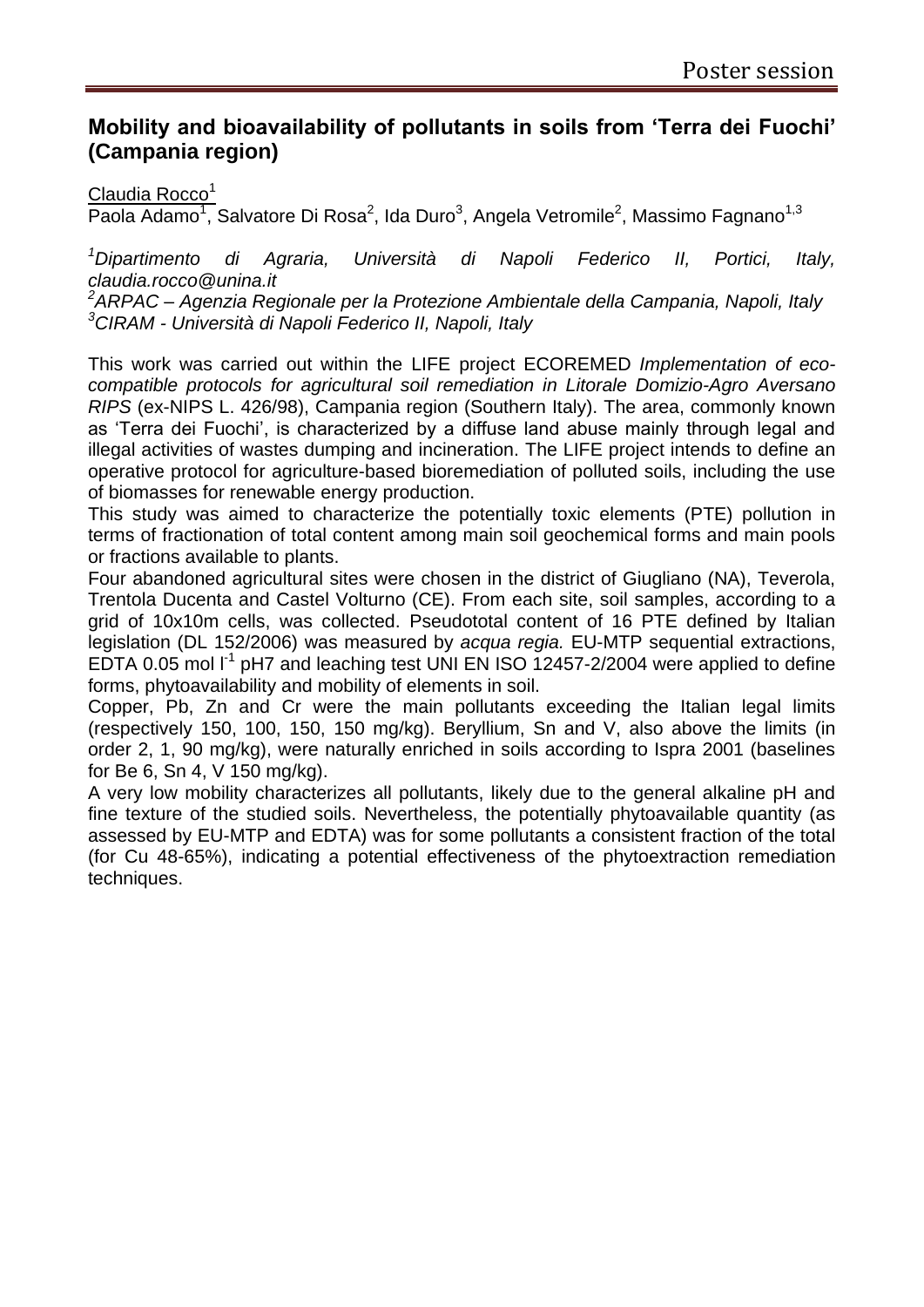# **Bioavailability studies for food safety, agroecosystem qualification and phytoremediation**

Claudia Zoani Antonello Manniello, Giovanna Zappa

*Italian National Agency for New Technologies, Energy and Sustainable Economic Development – ENEA, Technical Unit for Sustainable Development and Innovation of Agro-Industrial System – UTAGRI, C.R. Casaccia, Roma, Italy, claudia.zoani@enea.it*

Specifically concerning toxic elements in soil, the contamination degree can't be expressed only by their total content, and the contaminant chemical form is one of the crucial factors to be considered in order to assess the environmental impact, as from that depend element toxicity and mobility. The contamination degree is better represented by the elemental bioavailable fraction, which in turn depends - other than on the elemental total content and chemical form - on soil physical-chemical characteristics and biological properties, and on environmental factors. The elemental bioavailability and the mechanisms of translocation from soil to plant may affect many different aspects related to land use, from food safety (in terms of elemental content of crops), up to the efficiency and effectiveness of phytoremediation processes.

ENEA-UTAGRI is engaged in studies and researches aimed to assess the contamination degree of agricultural soils and to study the influence parameters on element diffusivity, mobility and bioavailability. In this work we report about ENEA-UTAGRI activities on the development and application of analytical methods for evaluating elemental bioavailability, for studying the influence parameters on plant uptake and for establishing specific provisional *soil-plant translocation* functions. These studies are aimed either to the development of strategies for the reduction/prevention of food product contamination, the qualification/valorization of primary production areas with evaluation of "territorial attitudes", other than to the optimization of processes for phytoremediation of polluted sites.